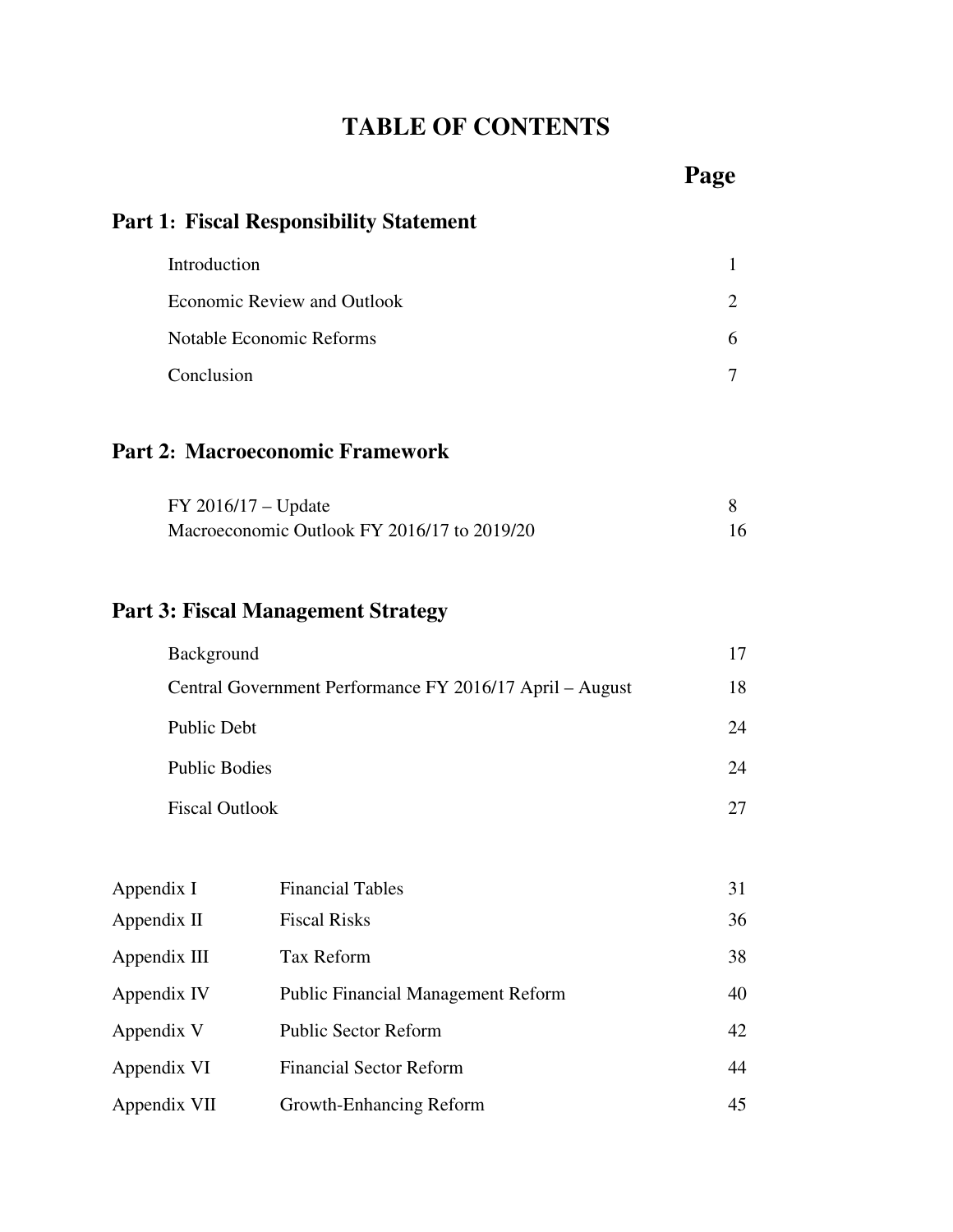### **PART 1: FISCAL RESPONSIBILITY STATEMENT**

#### **INTRODUCTION**

The Government of Jamaica (GOJ), through amendments to the Financial Administration and Audit (FAA) and the Public Bodies Management and Accountability (PBMA) Acts in March 2014, adopted enhanced fiscal rules. These enhanced rules require, among other things, that the annual Estimates of Revenue and Expenditure, and the accompanying Fiscal Policy Paper (FPP), be tabled simultaneously in February of each year, beginning February 2015, to allow for passage of the budget prior to the start of the fiscal year to which those estimates relate. This seismic shift in the budget preparation and approval process, affords Parliamentarians full disclosure to aid informed decision making.

The FY 2016/17 Estimates of Revenue and Expenditure, as well as the FPP, were due to be tabled, as required under the enhanced rules, in February 2016 to allow for the approval of the budget by both Houses of Parliament by March 31, 2016. The dissolution of Parliament on February 5, 2016 for the holding of general elections on February 25, 2016, resulted in a delay in the tabling of the budget and associated FPP which were eventually tabled on April 14, 2016 with the Appropriation Act being passed on May 31, 2016. The Attorney General's Chambers classified the general elections as a supervening event in providing justification for the necessary departure from the legislated timeline.

Under the enhanced fiscal rules, the Minister with responsibility for Finance is also required to table in both Houses of Parliament, an Interim FPP within six months of the passage of the Appropriation Act for the financial year to which the relevant Estimates of Revenue and Expenditure relate. Tabling of this Interim FPP is consistent with that timeline.

The FAA Act also requires that the Interim FPP include:

- (a) The economic outturn of the previous financial year;
- (b) The performance of the first quarter of the financial year;
- (c) Projections to the end of the current financial year; and
- (d) Projections for the succeeding financial year and the medium term.

The Minister with responsibility for Finance, under The FAA (Amendment) Act 2014, is also required to, before September 30 in each financial year, issue to accounting officers, the Budget Call containing the economic and fiscal parameters which will govern the preparation of the Estimates of Revenue and Expenditure for the succeeding financial year and the medium term. This Interim FPP has been prepared and is being tabled to support the issue of the Budget Call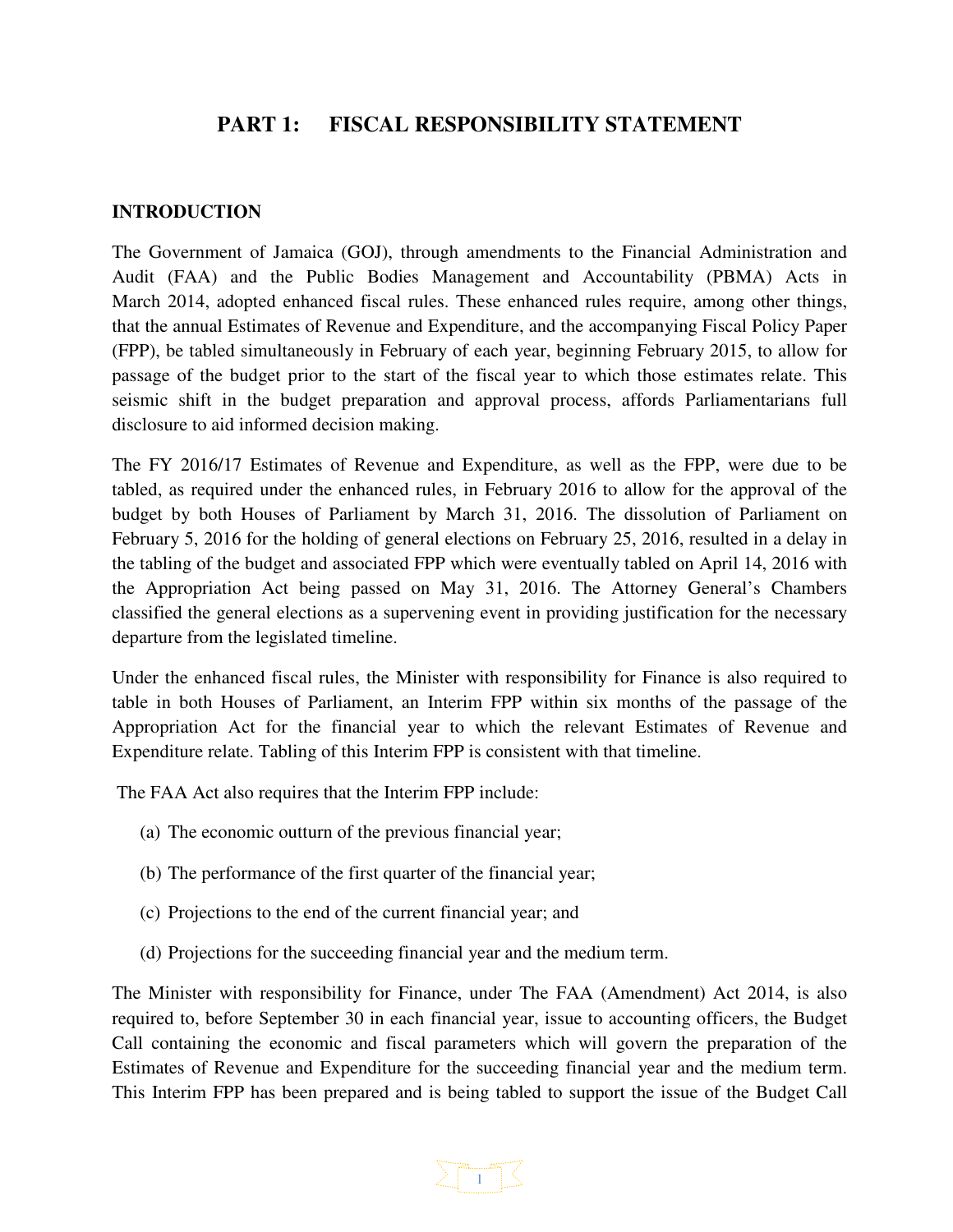within the time required and to facilitate robust debate and participation among Parliamentarians in the management of the public finances of Jamaica and the performance of the economy.

With respect to the country's Extended Fund Facility (EFF) with the International Monetary Fund, the supervening event of the general election and attendant adjustment in the budget timetable resulted in a postponement of the EFF  $11<sup>th</sup>$  (December 2015) review from the scheduled February 2016 date. The  $11<sup>th</sup>$  and  $12<sup>th</sup>$  (March 2016) reviews were combined and undertaken in May 2016. All quantitative targets and structural benchmarks for the December 2015 and March 2016 reviews were met. In addition, following the completion of the IMF's  $13<sup>th</sup>$  review mission (June 2016 review), the IMF team indicated that Jamaica has met all the quantitative targets and that the structural benchmarks were well in train. Upon successful review by the Board of the Fund in September 2016, Jamaica is expected to draw down approximately US\$40mn.

The Government of Jamaica's commitment to economic reform remains strong. The Government intends to maintain fiscal prudence and ensure that all quantitative performance criteria and structural benchmarks are met during this fourth and final year under the EFF. The Government of Jamaica has commenced discussions with the IMF regarding a "Successor Programme". It is anticipated that the FPP to be tabled in February 2017 will be consistent with the Successor Programme being pursued with the Fund.

#### **ECONOMIC REVIEW AND OUTLOOK**

Over the past three and a half years, significant progress has been made as the GOJ continues to undertake economic reform. Growth, in real terms, has averaged 0.7 per cent per annum, bolstered by an upward revision of the GDP for FY 2015/16, from 0.8 per cent to 1.0 per cent. Much, however, remains to be done and the GOJ remains committed to staying the course. Inflation continued along a declining path, with CY 2015 recording an outturn of 3.7 per cent, the lowest rate in almost 50 years. Net International Reserves (NIR) remain strong, the budget is near balance and the debt/GDP ratio is firmly on a downward trajectory.

Primary objectives of the economic reform include:

- Maintaining a Central Government annual Primary Surplus of 7.0% of GDP across the medium term;
- Achieving a Debt/GDP ratio of 96.0% by end FY 2019/20;
- Achieving average real GDP Growth of 2-3%;
- Attaining a Wage/GDP ratio of 9.0% by FY 2018/19; and
- Maintaining adequate funding of Social expenditures through adhering to a floor on social spending.

 $\geq \lceil \frac{n-m}{2} \rceil$   $\leq$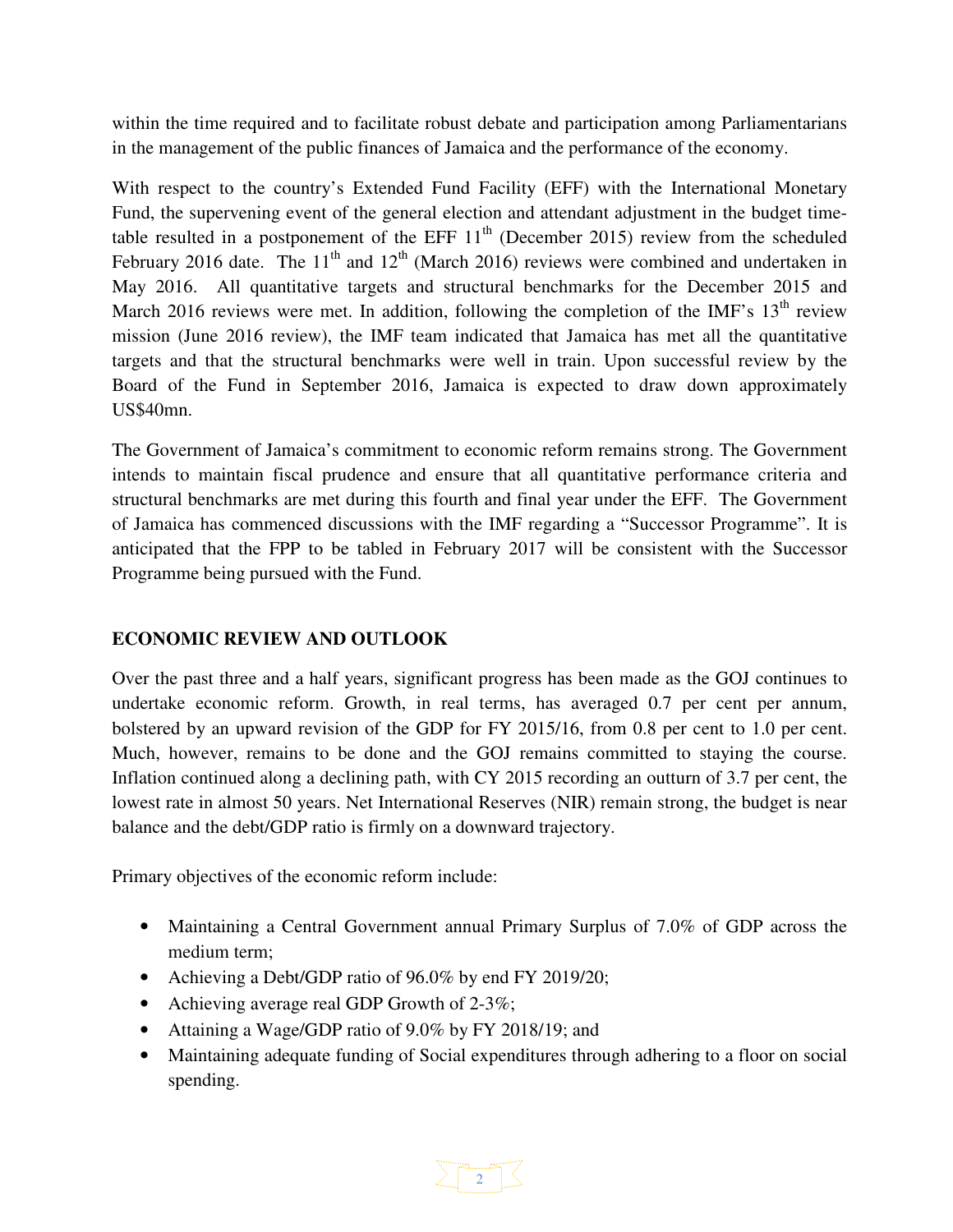The economic reform remains on track as reflected through the successful completion to date of thirteenth IMF EFF reviews. Highlights of the progress so far and future expectations include:

- I. Debt/GDP (EFF definition) declined from 145.1% in March 2013 to 120.3% as at March 2016. The debt/GDP data referenced here reflects the actual data for GDP growth at end-March 2016 as well as adjustments to the GDP series made by the Statistical Institute of Jamaica subsequent to the tabling of the FY 2016/17 FPP in April 2016;
- II. The Central Government's Primary Surplus target of 7.5% was met during the first two fiscal years under the EFF (FY 2013/14 and 2014/15). For FY 2015/16, the primary surplus as a percent of GDP (7.4%) initially exceeded a relaxed target of 7.25% of GDP by 0.15 percentage points. However, with the actual data for end FY 2015/16 reflecting an upward revision of the estimated GDP, the primary balance as a percent of GDP is now recorded at 7.1%. It should be noted however that the primary surplus target is actually a nominal figure and the nominal target has been achieved. The primary balance target for FY 2016/17 and beyond is 7.0% of GDP;
- III. Central Government generated a fiscal surplus of 0.1% of GDP in FY 2013/14 (the first surplus since FY 1995/96)**.** Similar to what obtained in FY 2014/15, Central Government operations once more ran a near balanced budget (-0.3% of GDP) in FY 2015/16. Incremental surpluses are projected to occur over the medium term;
- IV. The overall Public Sector generated a surplus of 0.4% of GDP in FY 2014/15, and a surplus of 1.4% of GDP in FY 2015/16. Surpluses on the overall balance are expected to obtain across the medium term;
- V. The Current Account deficit of the Balance of Payments (BOP) declined from 10.4% of GDP in FY 2012/13 to 1.8% in FY 2015/16. The projected Current Account deficit for FY 2016/17 is 3.0% of GDP, and is expected to average 4.6% over the medium term;
- VI. Real GDP growth under the current EFF has averaged 0.7%, over the first three fiscal years (FY 2013/14 - FY 2015/16), despite the adverse effect of drought. Real growth is projected at 1.6% for FY 2016/17 and is expected to pick up from FY 2017/18 onward, averaging 2.0% - 3.0% per annum;
- VII. Wage/GDP ratio has trended downwards from 11.0% in FY 2012/13 to 10.0% in FY 2015/16 and is targeted to reach 9.0% by the end of FY 2018/19;
- VIII. Since the start of the economic reform, the Jamaica dollar has depreciated against the US dollar, resulting in the recovery of competitiveness. The narrowing of the inflation

 $>$  3  $\degree$  3  $\degree$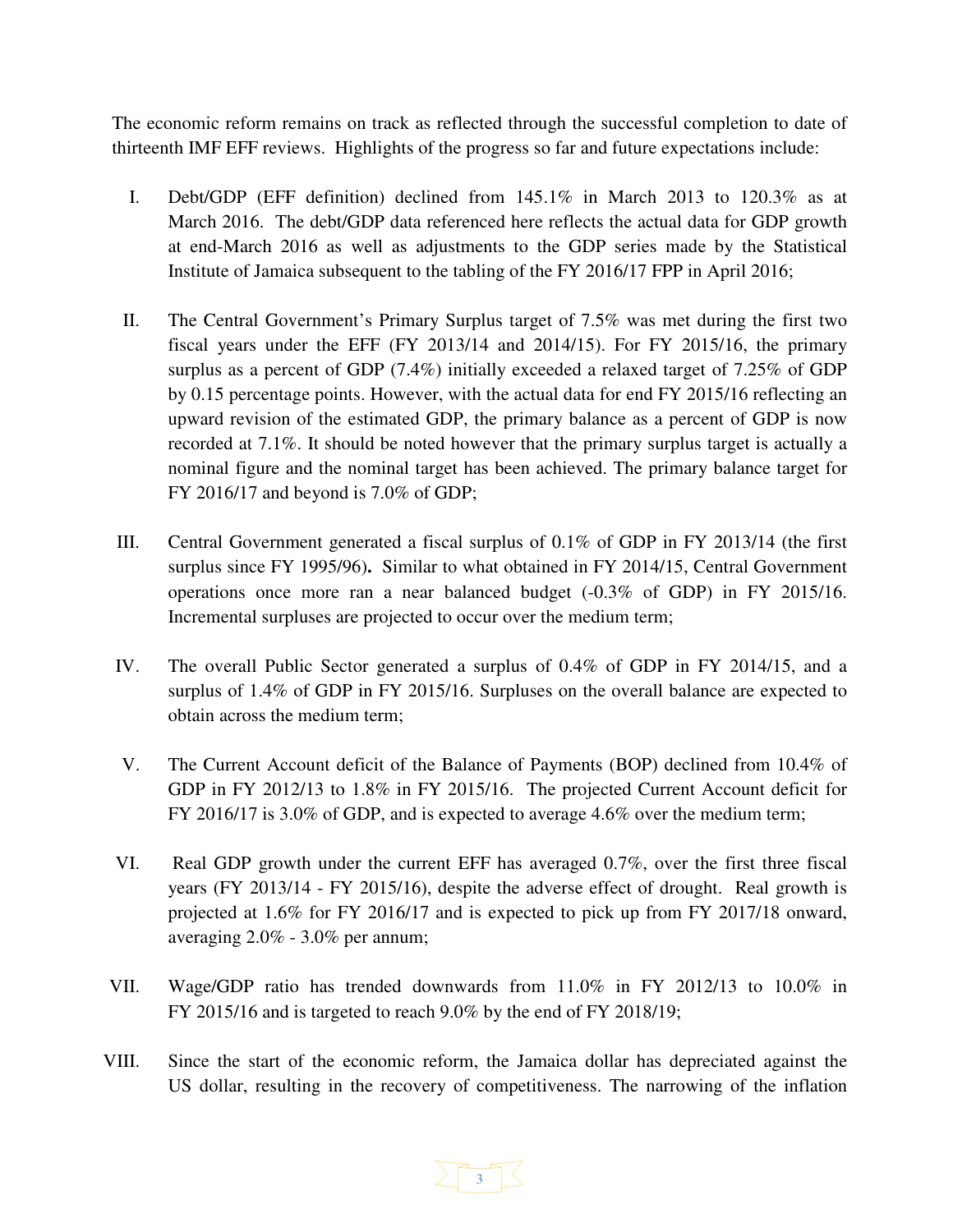differential between Jamaica and its trading partners, has also contributed to an improvement in competitiveness;

- IX. Inflation fell to a low of 3.0% in FY 2015/16. Prudent and complementary monetary and fiscal policies, relatively low oil prices as well as favourable weather to support agricultural output, will serve to keep inflation in low single digits through FY 2016/17 and over the medium term;
- X. The NIR remains in a strong position, increasing from US\$884.3mn at end-March 2013 to US\$2,515.5mn at end-August 2016;
- XI. The interest/Tax Revenue ratio has been declining since it recorded a high of 71.0% in FY 2009/10 and fell to 30.5% in FY 2015/16. The current forecast is for this ratio to remain flat at 30.7% in FY 2016/17. Accordingly, an increased proportion of GOJ's fiscal resources is available to support priority social programmes;
- XII. The average unemployment rate fell two years consecutively to reach 13.5% in 2015, after peaking at 15.2% in 2013. However, the unemployment rate of 13.7% in April 2016 is 0.5 percentage point higher than the rate recorded in April 2015. This is primarily due to an increase in the labour force;
- XIII. According to the Jamaica Consumer Board, both consumer and business confidence are up in the second quarter of 2016 compared to a year ago. Consumer confidence in the second quarter of 2016 was 36.5% higher compared to the similar quarter of 2015 while business confidence was 10.5% higher compared to the similar quarter of 2015.

#### **Fiscal Developments**

For FY April-to-August 2016, both the Central Government's Primary Surplus and Fiscal Deficit performed better than budgeted. Provisional data indicate that Central Government operations to end-August 2016 generated a fiscal deficit of \$19,490.0mn, compared to the targeted deficit of \$46,207.2mn. The Primary Surplus amounted to \$41,654.1mn, which was significantly better than the \$17,454.8mn targeted. The strong fiscal performance was the result of a lower than budgeted expenditure combined with a robust performance from all categories of Revenue and Grants, except Capital Revenue, which had a shortfall of \$75.5mn.

Revenue & Grants was ahead of budget by \$12,910.2mn or 7.3 percent. This very robust performance was led by Tax Revenue which was \$9,194.6mn or 5.5 percent better than budget, followed by Non-Tax Revenue and Grants, which were \$1,881.2mn and \$1, 575.2mn better than

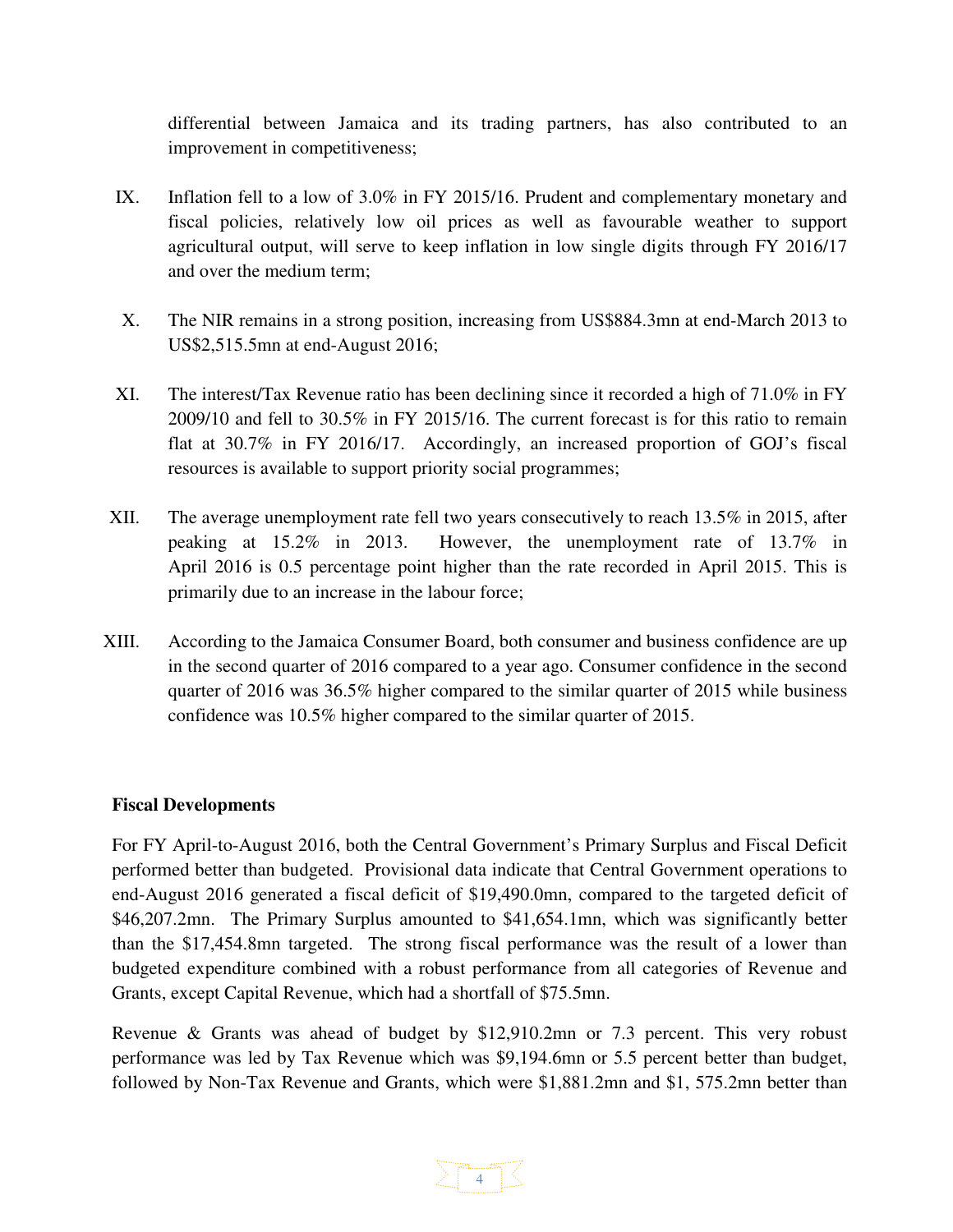budget, respectively. This strong performance overall reflects the impact of the revenue measures announced in April as well as continued improvements in tax administration.

Total expenditure at end-August was \$13,807.0mn (6.2%) less than budgeted, due mainly to lower spending on recurrent (programmes, wages and interest payments) and capital programmes. Capital expenditure of \$12,693.0 mn was \$7,055.3mn or 35.7 percent less than programmed. Going forward it is expected that all areas of non-debt expenditure will be in line with the budget as MDAs execute their budget. Fiscal operations remain on track to meet the established targets for September 2016 and March 2017 as indications for additional spending are being accommodated within the approved budget ceiling.

#### **Enhanced Fiscal Rules**

The aims and objectives of the amendments to the FAA Act and PBMA Act in 2014 are to:

- i. Strengthen the fiscal rules governing public financial management (including public investment) through the revision/introduction of quantitative ceilings;
- ii. Provide for an automatic correction mechanism, an escape clause and a formula for recalibration of the fiscal balance target required to achieve the debt to GDP ratio;
- iii. Enhance the roles of the Auditor General and the Parliament in both the management of fiscal affairs and the achievement of fiscal sustainability;
- iv. Provide for greater transparency and accountability in the conduct of fiscal policy in Jamaica;
- v. Achieve as wide a public sector and public debt coverage as possible;
- vi. Reduce debt to gross domestic product (GDP) to 60 percent or less by the end of fiscal year 2025/26;
- vii. Enshrine the fiscal treatment of public private partnerships in law.

With respect to the public debt, effective April 1, 2017 this will be defined as the consolidated debt of the specified public sector, including Government-guaranteed debt net of the crossholdings of the debt of public bodies within the specified public sector, except the holdings of the Bank of Jamaica.

Assessments undertaken by the Ministry of Finance and the Public Service, as it relates to which public bodies ought to be classified under the *specified public sector,* have so far indicated that only one of the public bodies examined has satisfied the criteria to be excluded from the *specified* 

# $\sum$  5  $\frac{1}{2}$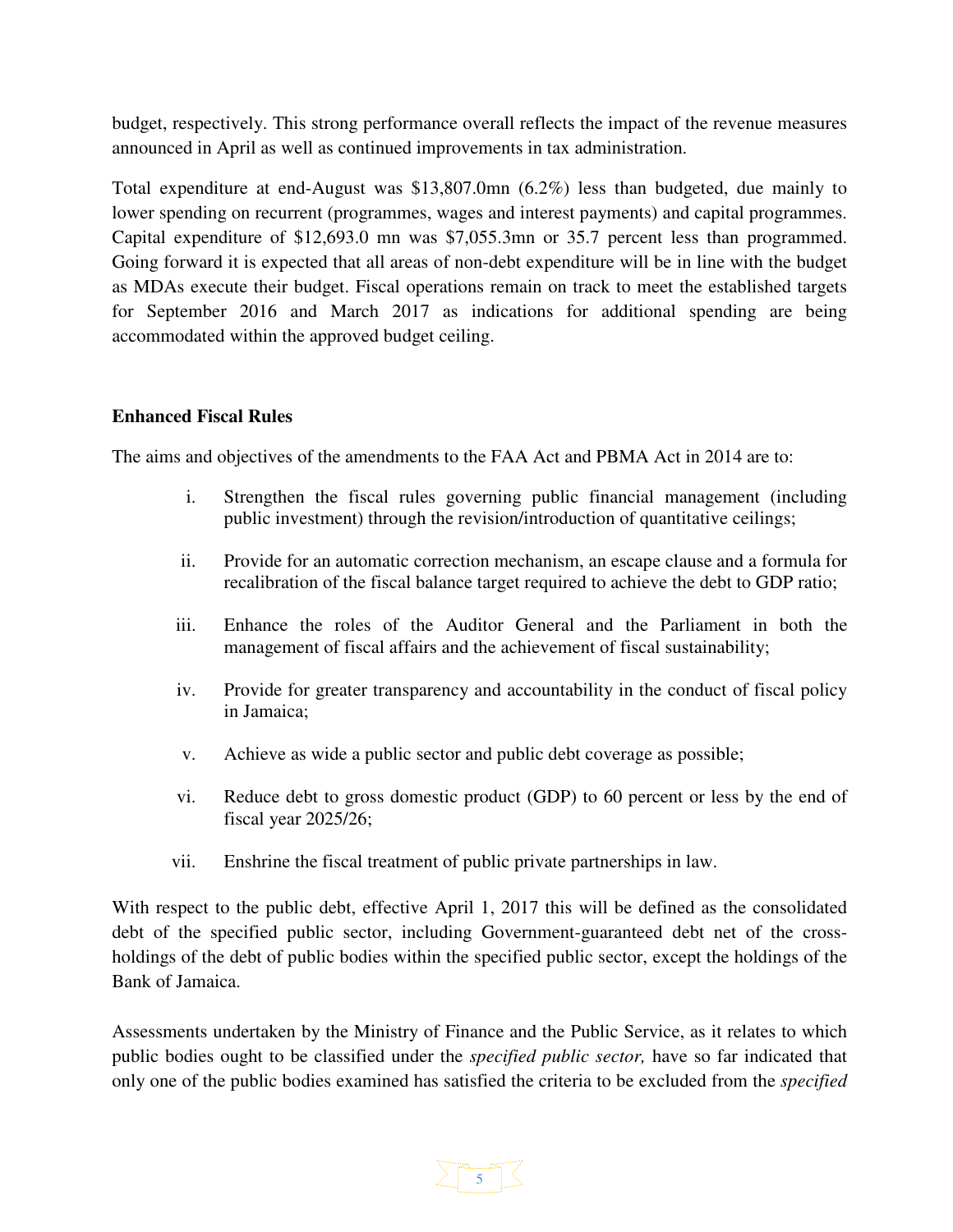*public sector.* The Auditor General will however review and examine the assessments and provide an opinion.

#### **Public Debt Developments**

Jamaica's total public debt (GOJ definition) stood at \$2,113,413.0mn at the end of July 2016. This represented a 2.2% increase over the \$2,068,759.2mn at March 2016. The increase in the stock over the four-month period was attributable to the impact of depreciation of the Jamaica dollar, as well as domestic loan receipts over the period which outweighed redemptions.

#### *Liability Management*

The Government of Jamaica, in August 2016, executed liability management exercises, consistent with its debt management strategy for FY 2016/17. The liability management actions included the execution of a tender of 2039 and exchange of 2017 and 2019 Global bonds. The external liability management actions have resulted in (i) a reduction of US\$37.9mn in the external stock; (ii) extension of the maturity profile; and (iii) a reduction of the near term refinancing risk.

#### **NOTABLE ECONOMIC REFORMS**

Significant improvements have been made under the programme of economic reform, buttressed by the EFF programme. The GOJ's performance has been solid, with the passing of successive quarterly tests, with the economy recording five (5) successive (year over year) quarters of economic growth. Much however remains to be done and the GOJ remains committed to push on with its reform agenda.

These reforms serve to bolster fiscal sustainability, transform the Jamaican economy and provide the catalyst for private sector-led growth. The key economic reforms being undertaken, for which details are provided in the Appendices include:

- Tax Reform:
- Public Financial Management Reform;
- Public Sector Reform (Transformation):
- Financial Sector Reform; and
- Growth Enhancing Reform.

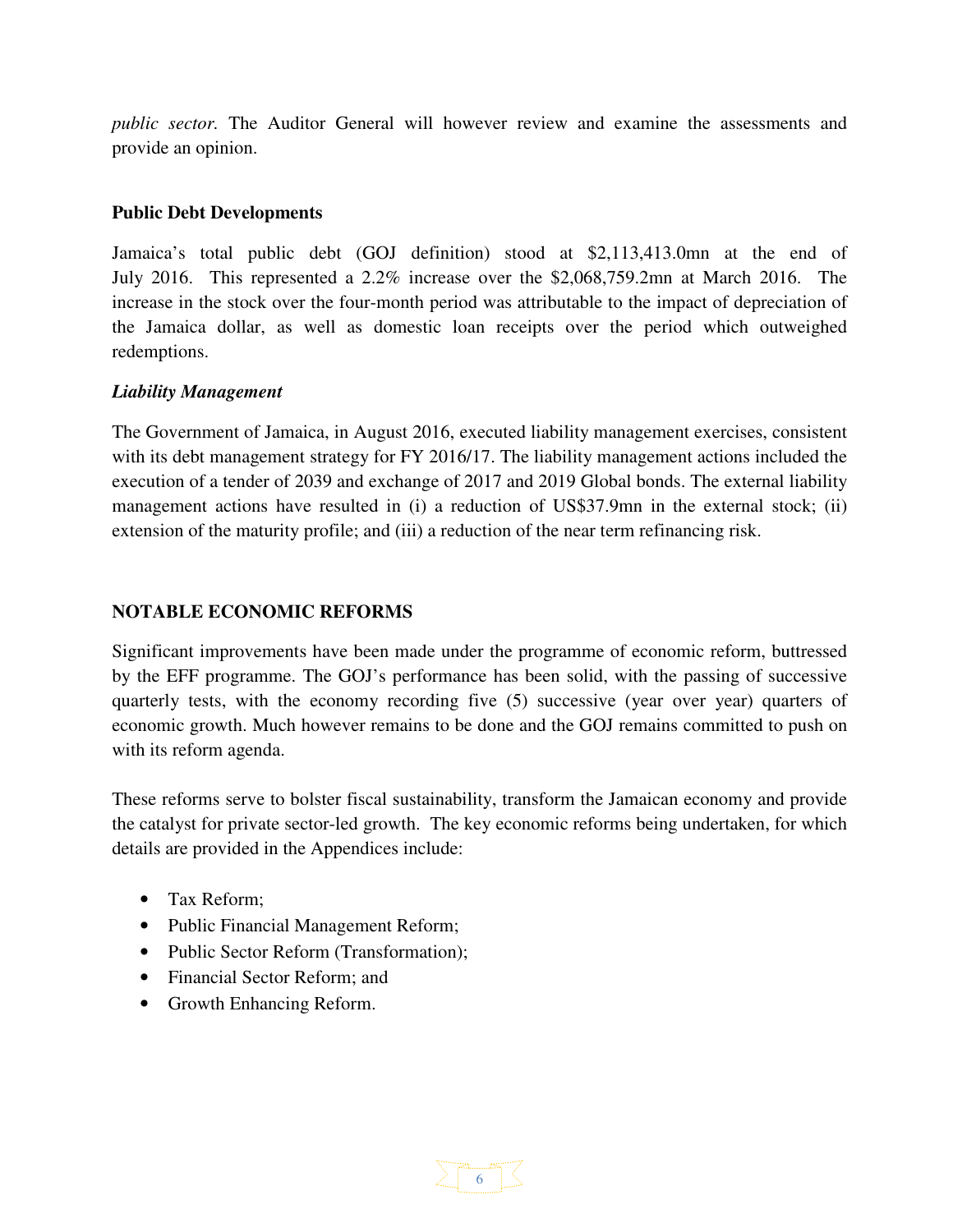#### **CONCLUSION**

The GOJ remains firmly committed to fiscal prudence and fiscal sustainability and to meeting the objectives of the economic reform. Accordingly, the GOJ continues to implement the necessary and sufficient reforms aimed at paving the way to meaningful jobs and sustainable economic growth. Both consumer and business confidence were up in the second quarter of 2016 compared to the same period in 2015, an indication of strong confidence in the Jamaican economy. The GOJ will, as required under the FRF, be observing the enhanced fiscal rules that take effect in FY 2017/18, further solidifying fiscal discipline in the public sector. Unemployment at April 2016 was 13.7%, 0.5 percentage point higher than it was in April 2015 and the GOJ will be redoubling its efforts to drive growth enhancing initiatives and thus create new job opportunities.

Notwithstanding, the GOJ remains confident that the benefits of its economic strategy will become increasingly clear, that with a more stable macroeconomic environment and enhanced fiscal rules which underwrite a credible downward trajectory in the debt to GDP ratio, new investments and durable job creation will materialize. Ultimately, as the debt to GDP ratio declines (mirrored by increased fiscal surpluses), the GOJ will have increasingly greater fiscal space to facilitate increased social well-being among the country's citizens. **Jamaica will be placed firmly on the path to realizing its 2030 vision of being "the place of choice to live, work, raise families and do business."**

> Audley Shaw, MP Minister of Finance and the Public Service September 28, 2016

\_\_\_\_\_\_\_\_\_\_\_\_\_\_\_\_\_\_\_\_\_\_\_\_\_\_\_\_\_\_\_\_\_\_\_\_\_\_

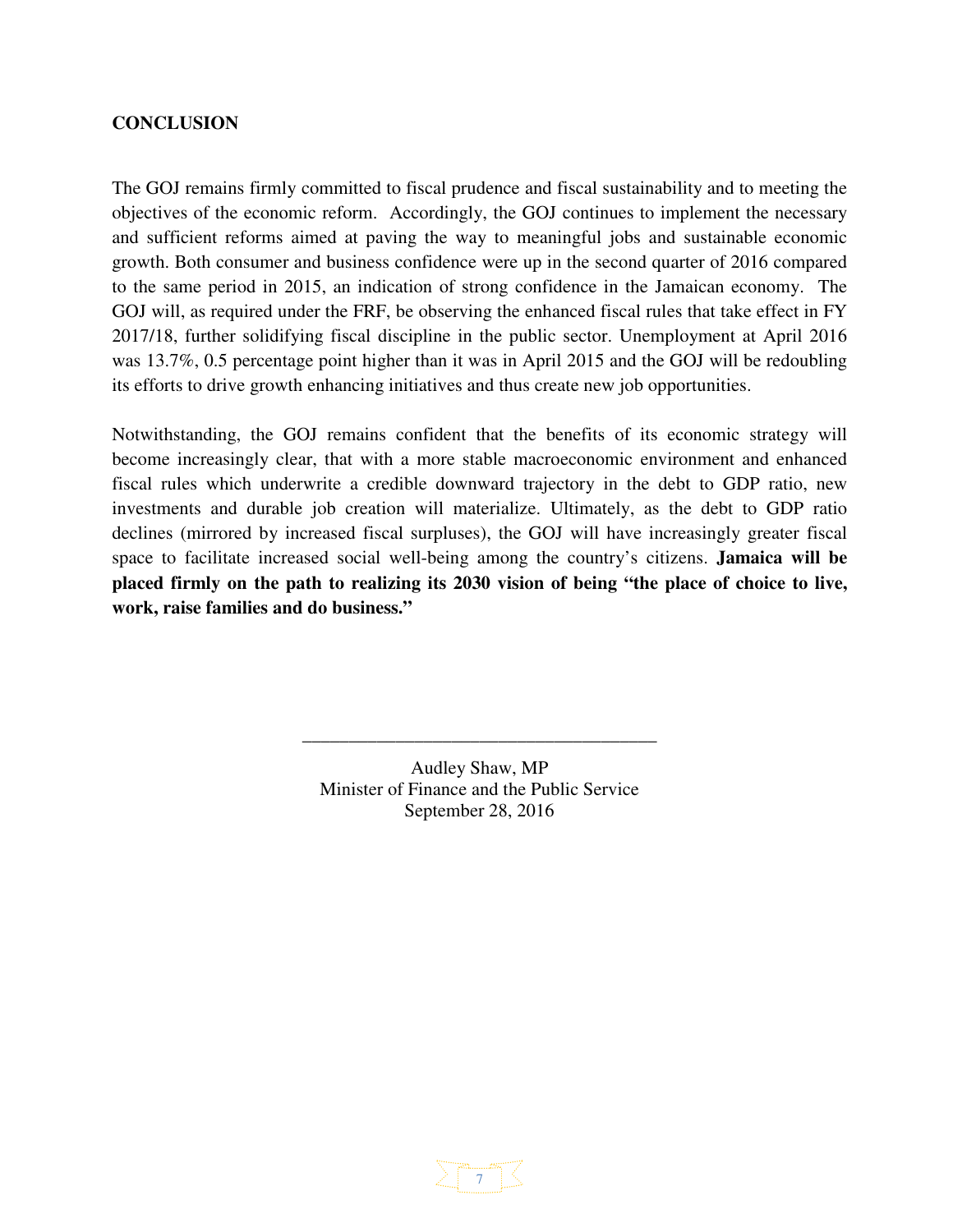# **PART 2: MACROECONOMIC FRAMEWORK**

#### **Real Sector Developments**

#### **FY 2015/16 - Update**

The performance of the economy strengthened marginally during FY 2015/16, with a 1.0% growth in real GDP, compared to the 0.2% increase in real value added recorded for the previous fiscal year (Table 2A). Contributing to this improvement was a return to growth in the Goods Producing Industry, following the contraction in FY 2014/15. The reversal is attributed to a turnaround in the performance of the Agriculture, Forestry & Fishing, Mining & Quarrying and Manufacturing Industries. There was also a positive impact from a modest expansion in the Services Industry.

#### **FY 2016/17 – First Quarter Performance**

The pickup in economic activity continued during the April to June period of FY 2016/17. It is estimated that real GDP expanded by 1.1%, outpacing the growth rate for the first quarter of the last fiscal year by 0.3 percentage point. This performance was driven by improvements in both the Goods Producing and the Services Industries. Within the Goods Producing Industry, Agriculture, Forestry and Fishing, Manufacturing, and Construction expanded; while there was a partially offsetting decline in Mining and Quarrying. The improvement in the Agriculture, Forestry & Fishing Industry mainly reflected recovery from the adverse drought conditions which prevailed throughout FY 2015/16. As a result of the more favourable weather conditions, the production of agricultural crops such as legumes, fruits and vegetables increased. Growth was also recorded in animal farming, with increases in broiler meat and egg production. On the contrary, there was a contraction in traditional export crops which include sugar cane and coffee. The Manufacturing Industry was driven mainly by increased production in non-metallic minerals, specifically cement and clinker, as well as higher output of petroleum products. The expansion in the Construction Industry was due, in part, to growth in building construction, arising mainly from increased levels of residential developments by the National Housing Trust (NHT) as well as private developers.

All components within the Services Industry increased, with the exception of Producers of Government Services. The main contributors to the expansion in Services were Electricity and Water Supply which grew as a result of higher consumption of electricity and greater water production due to increased rainfall levels, Hotels & Restaurants which reflected improvement in visitor arrivals and Finance and Insurance Services.

The factors which provided strong support for the growth in the economy during the first quarter of FY 2016/17 include:

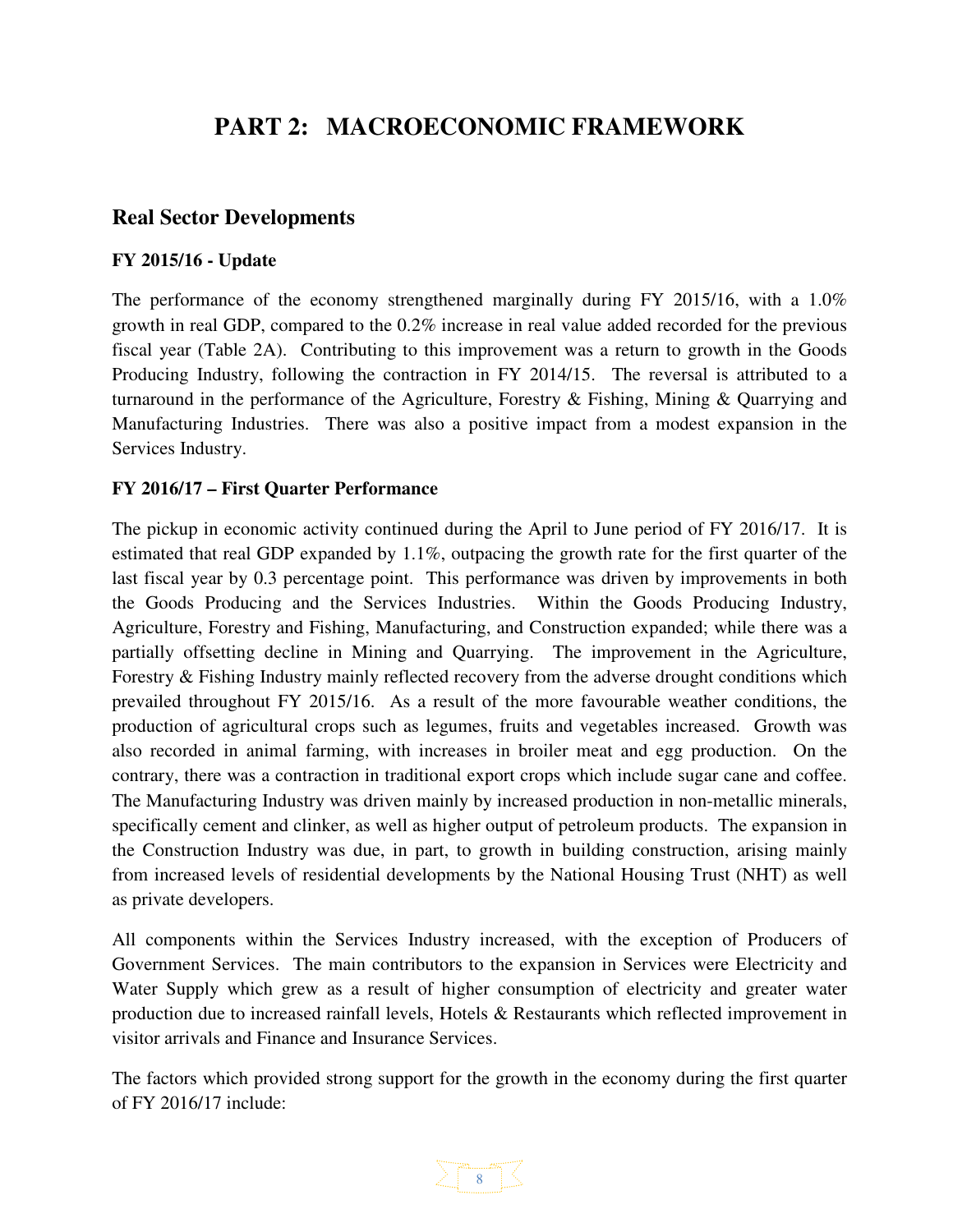- Recovery in production following adverse shocks during the preceding fiscal year;
- Relatively favourable weather conditions;
- Continued investment spending;
- Increased consumer confidence; and
- Increased total visitor arrivals and visitor expenditure.

The economic prospects for the second quarter ending September 2016 are positive, with a projection for real GDP growth within the 0.5% to 1.5% range. This outlook is based on expectation of continued strengthening in the performance of most industries within the Goods Producing and Services Industries, supported by improved investment prospects and increased investor confidence.

The main downside risks to economic progress in the second quarter are below projected growth in the global economy and possible weather-related shocks associated with the present hurricane season.

For the overall fiscal year ending March 2017, projected growth in real GDP has been revised downwards to 1.6% relative to the 1.8% reported in the April 2016 publication of the FY 2016/17 Fiscal Policy Paper.

|                                                                    |            |            |              | Quarter 1: FY 2015/16 Quarter 1: FY 2016/17 |
|--------------------------------------------------------------------|------------|------------|--------------|---------------------------------------------|
|                                                                    | FY 2014/15 | FY 2015/16 | Apr-Jun 2015 | Apr-Jun 2016                                |
|                                                                    |            |            |              |                                             |
| <b>GOODS PRODUCING INDUSTRY</b>                                    | $-1.4$     | 1.9        | 1.0          | 2.3                                         |
| Agriculture, Forestry & Fishing                                    | $-5.1$     | 1.1        | 0.5          | 7.0                                         |
| Mining & Quarrying                                                 | $-0.8$     | 0.3        | 5.7          | $-1.3$                                      |
| Manufacture                                                        | $-1.2$     | 3.9        | 0.3          | 0.7                                         |
| of which: Food, Beverages & Tobacco                                | 1.6        | 2.4        | 2.1          | $-0.5$                                      |
| Other Manufacturing                                                | 23.5       | 9.9        | $-2.4$       | 2.5                                         |
| Construction                                                       | 1.7        | 0.8        | 0.9          | 0.4                                         |
| <b>SERVICES INDUSTRY</b>                                           | 0.6        | 0.8        | 0.7          | 0.8                                         |
| Electricity & Water Supply                                         | $-2.0$     | 3.4        | 0.8          | 5.5                                         |
| Transport, Storage & Communication                                 | 0.7        | 1.1        | 1.5          | 0.9                                         |
| Wholesale & Retail Trade; Repair & Installation of Machinery       | 0.4        | 0.6        | 0.6          | 0.5                                         |
| Finance & Insurance Services                                       | 0.4        | 0.8        | 0.5          | 1.0                                         |
| Real Estate, Renting & Business Activities                         | 0.5        | 0.5        | 0.6          | 0.5                                         |
| Producers of Government Services                                   | $-0.2$     | $-0.1$     | $-0.2$       | $-0.2$                                      |
| Hotels and Restaurants                                             | 4.0        | 1.5        | 1.3          | 1.6                                         |
| Other Services                                                     | 1.7        | 0.8        | 0.9          | 0.5                                         |
| Less Financial Intermediation Services Indirectly Measured (FISIM) | $-0.9$     | 1.4        | 0.4          | 1.3                                         |
| <b>TOTAL GDP AT BASIC PRICES</b>                                   | 0.2        | 1.0        | 0.8          | 1.1                                         |

9

**Table 2A:**

**Change in Value Added by Industry at Constant (2007) Prices**

Source: STATIN and PIOJ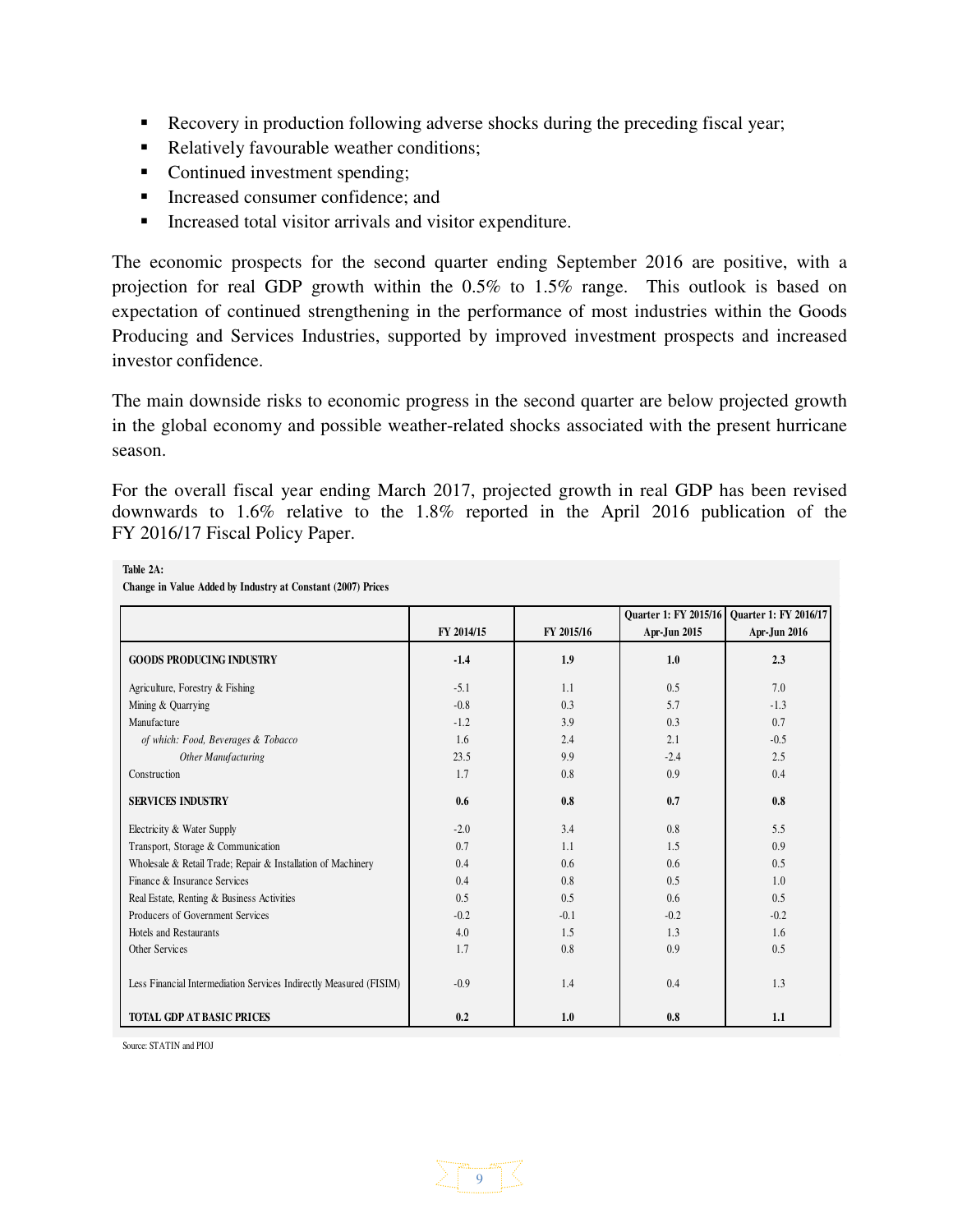#### **Labour Market Developments**

The Statistical Institute of Jamaica (STATIN) reported that, based on the April 2016 Labour Force Survey, there were 53,100 more persons in the labour force than a year earlier. This 4.1% increase comprised 17,300 males (up 2.4%) and 35,800 females (up 6.1%). The Industry group which accounted for the largest share of the expansion in the labour force was Hotel and Restaurant Services. The number of persons employed or seeking employment within this Industry rose by 10,500 individuals, consisting of a greater proportion of males. The Industry group 'Other Community, Social and Personal Service Activities' contributed most to the increase in the female labour force. Compared to January 2016, the labour force increased by 11,800 persons. This represents an increase of 0.9%, comprising 2,900 males and 8,900 females.

The employed labour force grew by 40,100 persons or 3.6% between April 2015 and April 2016. Of this number, there were 20,500 males and 19,600 females. This reflects an increase in the employment of males and females of 3.2% and 4.0%, respectively. The Industry groups 'Hotels & Restaurant Services' and 'Construction' recorded the largest increase in employment, while the biggest decline was experienced in the education sector. As a result of a smaller rate of growth in the number of employed persons relative to that of the labour force, the employment rate declined by 0.5 percentage point to 86.3%.

The unemployment rate at April 2016 was 13.7%, 0.5 percentage point higher than it was in April 2015 (Figure 2(i)) due primarily to the increase in the labour force. Among males, the unemployment rate declined from 10.3% to 9.6%. On the contrary, female unemployment rose by 1.6 percentage points to 18.4%. Despite recording a decline in the unemployment rate of 1.1 percentage points, the  $14 - 24$  years age group remains the highest unemployed category of individuals, with a rate of 32.0%. In comparison to January 2016, the overall unemployment rate increased by 0.4 percentage point, from 13.3%.



#### **Figure 2(i): Unemployment Rate April 2013 to April 2016**



*Source: STATIN*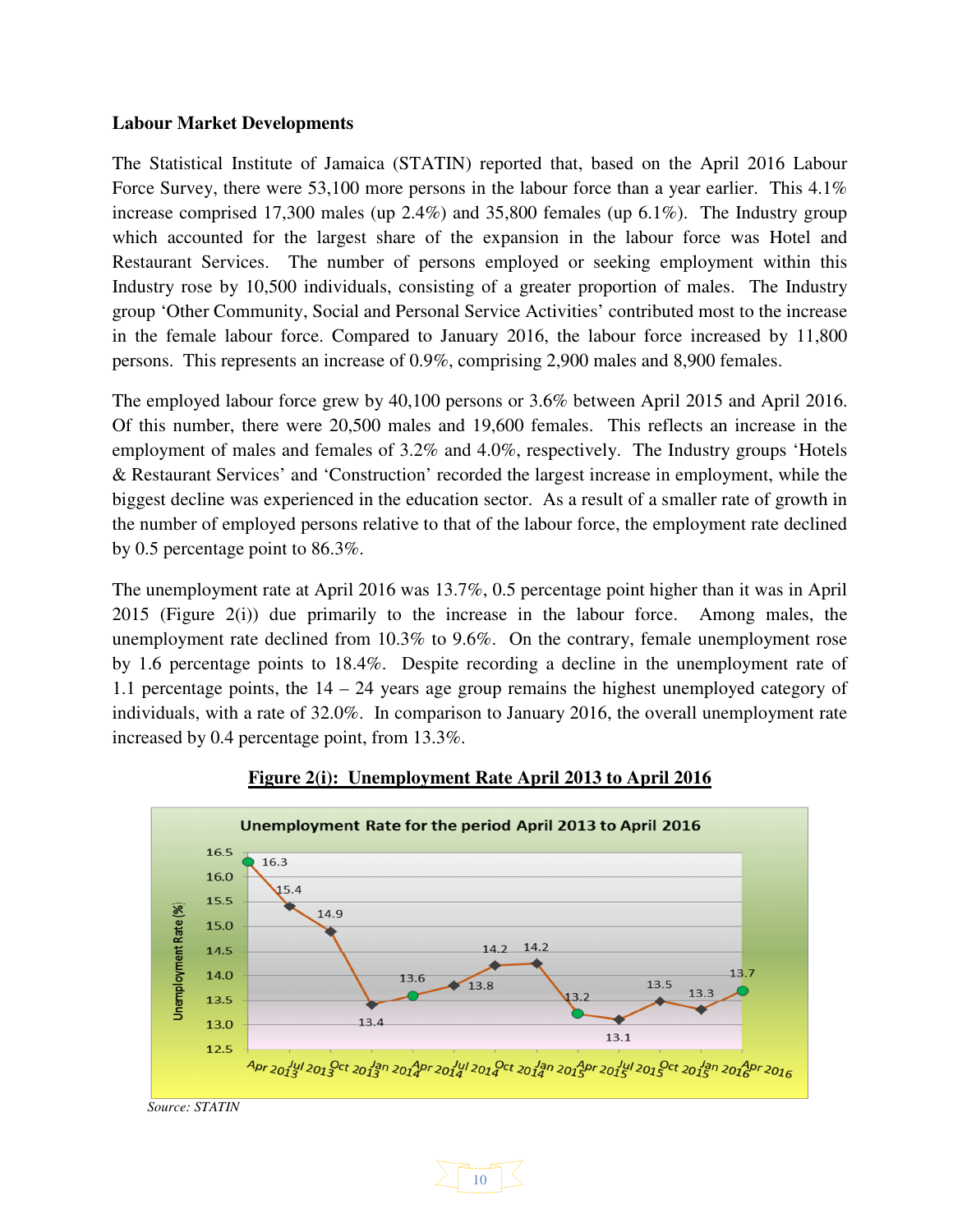There were 49,000 fewer persons outside the labour force in April 2016 compared to the corresponding review point in 2015. In total, 735,400 persons or 35.2% of the population 14 years or over were not seeking employment. This represents a reduction of 6.3% relative to the number of persons outside the labour force in April 2015. Based on the survey, the main reasons provided for leaving the labour force were to attend school full-time, to stay at home with dependents or simply no desire to work.

The average unemployment rate for calendar year 2015 fell by 0.2 percentage point to 13.5% relative to the previous year. This represents the second consecutive year of decline, following a seven year period of successive increase in the average unemployment rate prior to 2014 (Figure 2(ii)). The improvement was recorded for both males and females. The average unemployment rate declined from 10.1% to 9.9% and from 18.1% to 17.9% for males and females, respectively.





 *Source: STATIN* 

#### **Monetary Developments**

The signal rate on the Bank of Jamaica's (BOJ) 30-day Certificate of Deposit (CD) was reduced by 25 basis points during the first quarter of FY 2016/17, moving from 5.25% to 5.0%. The policy action was motivated by continued improvements in the macroeconomic environment generally, but more specifically in headline inflation. Against the background of this improved performance in the economy, the net international reserves remained on a positive growth path and the current account balance continued to strengthen.

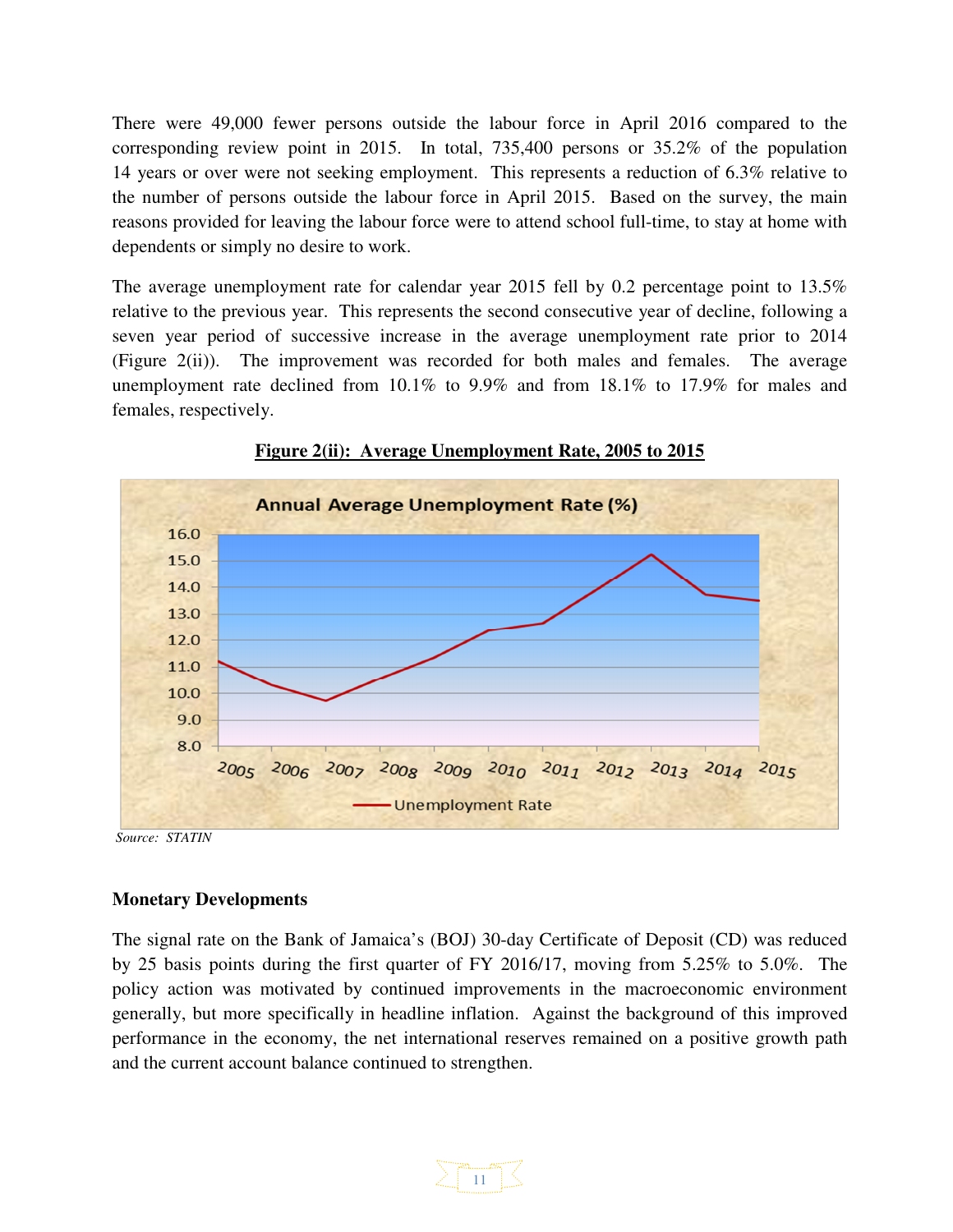In alignment with its more accommodative monetary stance, BOJ also lowered the interest rates on its standing liquidity facility (SLF) by 25 basis points to 7.25%, thereby maintaining the spread between the rate of this lending facility and that of the 30-day CD. As a result of these actions, there were improvements in the liquidity conditions during the quarter. There was a net injection of \$32.7bn due to the open market operations of BOJ. This is in contrast to the net absorption of \$16.2bn during the last quarter of FY 2015/16. There was offsetting absorption of liquidity from Government operations, through placements on a Government of Jamaica Benchmark Investment Note (BMI) as well as end-quarter tax receipts, which extracted \$31.5bn from the financial system.

Despite the reduction in the policy rate, there was a general increase in market determined interest rates. There was an upward movement in the overnight inter-bank rate and the private money market rate. Similarly, the yields on all tenors of Treasury bills increased during the first quarter of FY 2016/17. During the quarter also, the Government reintroduced the 270-day Treasury bill which was last issued in March 2005.

#### **Inflation**

The pace of increase in the All Jamaica 'All Divisions' Consumer Price Index (CPI) slowed to 3.0% for FY 2015/16, 1.0 percentage point below the record-breaking 4.0% inflation rate recorded for FY 2014/15. The deceleration largely reflected reductions in energy related costs, with the division 'Housing, Water, Electricity, Gas and other Fuels' and 'Transport' recording deflation of 6.9% and 5.5%, respectively. Other significant contributors to the fiscal year outturn were 'Food and Non-Alcoholic Beverages' with inflation rate of 7.4%, 'Education' with a rate of 5.5% and 'Alcoholic Beverages and Tobacco' with a rate of increase in CPI of 5.2%.

At the end of the first quarter of FY 2016/17, point to point inflation rate was 2.5% (Table 2B). This reflects a 1.8 percentage points decline relative to the outturn at the end of the corresponding quarter of the previous fiscal year. Compared to the quarter ending March 2016, the point to point inflation outturn was 0.5 percentage point lower. There was a moderation in the deflation of energy and transport-related services over the one-year period up to the end of June 2016. With the exception of 'Housing, Water, Electricity, Gas and other Fuels', 'Transport' and 'Education', all the divisions registered a deceleration in the rate of price changes in comparison to the first quarter of FY 2015/16.

The inflation rate reported for the April to June 2016 period was 0.7%. This outturn resulted mainly from increases in the 'Housing, Water, Electricity, Gas and other Fuels' and 'Transport' divisions. The CPI for these divisions rose by 2.3% and 3.6%, respectively and accounted for about 88.0% of the overall upward movement in the All Jamaica 'All Divisions' Consumer Price Index for the quarter. The rise in inflation occurred in the context of higher international crude oil prices, new revenue measures implemented by the government and continued depreciation of the Jamaica dollar relative to its US counterpart.

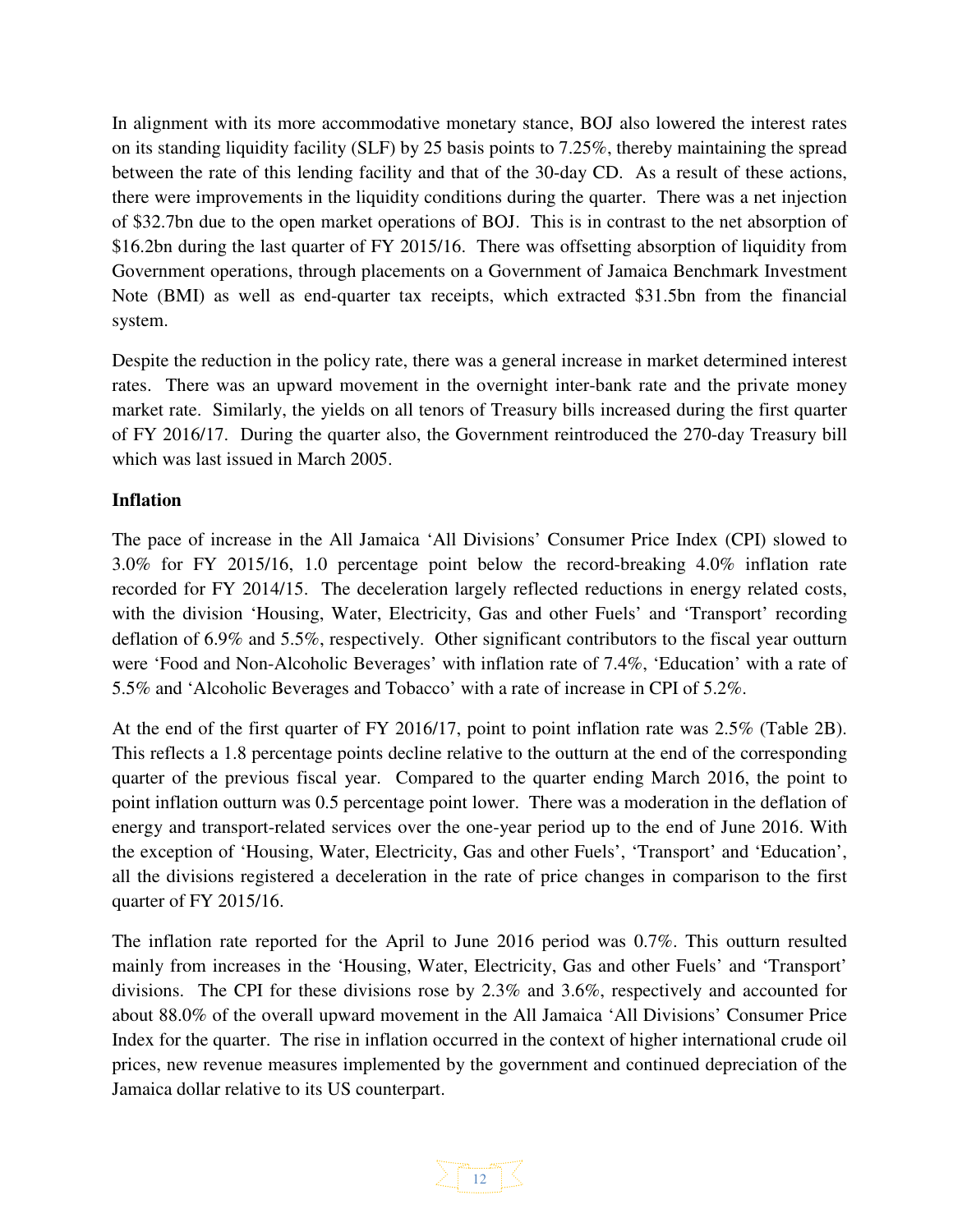For the month of August 2016, inflation was 0.4%. This reflected a 0.4 percentage point slower pace of price increases relative to August 2015. The main driver of inflation for the month was the division 'Housing, Water, Electricity, Gas and Other Fuels' which was impacted by higher rates for electricity and water.

The inflation rate for the April 2016 to August 2016 was 1.6%, while there has been inflation of 0.3% for the calendar year (CY) 2015 up to the same point. The twelve-month movement as at end-August 2016 was 1.8%.

| Table 2B: All Jamaica 'All Divisions' and Division Indices and Movements                 |                                 |                          |                   |                    |                          |                          |                   |                                     |                               |                                   |                                   |                                          |                                         |
|------------------------------------------------------------------------------------------|---------------------------------|--------------------------|-------------------|--------------------|--------------------------|--------------------------|-------------------|-------------------------------------|-------------------------------|-----------------------------------|-----------------------------------|------------------------------------------|-----------------------------------------|
| (Base period December $2006 = 100$ )                                                     |                                 |                          |                   |                    |                          |                          |                   |                                     |                               |                                   |                                   |                                          |                                         |
|                                                                                          | <b>Jun 2015</b><br><b>Index</b> | Aug 2015<br><b>Index</b> | Dec 2015<br>Index | Mar 2016<br>Inde x | <b>Jun 2016</b><br>Index | Jul 2016<br><b>Index</b> | Aug 2016<br>Index | Monthly %<br>change for<br>Aug 2016 | FY 16/17: Q1<br>$(\%$ change) | Annual %<br>change at<br>Jun 2016 | Annual %<br>change at<br>Aug 2016 | FY 16/17 to<br>Aug 2016<br>$(\%$ change) | CY 2016 to<br>Aug 2016<br>$(\%$ change) |
| <b>ALL DIVISIONS - ALL</b><br><b>ITEMS</b>                                               | 225.3                           | 229.0                    | 232.3             | 229.3              | 231.0                    | 232.1                    | 233.1             | 0.4                                 | 0.7                           | 2.5                               | 1.8                               | 1.6                                      | 0.3                                     |
| 1 Food and Non-Alcoholic<br><b>Beverages</b>                                             | 271.5                           | 283.4                    | 293.7             | 287.5              | 287.1                    | 287.8                    | 288.9             | 0.4                                 | $-0.1$                        | 5.7                               | 1.9                               | 0.5                                      | $-1.6$                                  |
| 2 Alcoholic Beverages and<br><b>Tobacco</b>                                              | 281.6                           | 283.4                    | 286.6             | 288.7              | 291.7                    | 292.7                    | 292.9             | 0.1                                 | 1.0                           | 3.6                               | 3.4                               | 1.5                                      | 2.2                                     |
| 3 Clothing and Footwear                                                                  | 226.5                           | 227.9                    | 231.0             | 231.8              | 233.4                    | 233.6                    | 233.7             | 0.0                                 | 0.7                           | 3.0                               | 2.5                               | 0.8                                      | 1.2                                     |
| 4 Housing, Water, Electricity,<br><b>Gas and Other Fuels</b>                             | 214.9                           | 212.1                    | 205.9             | 200.4              | 205.1                    | 210.6                    | 214.5             | 1.9                                 | 2.3                           | $-4.6$                            | 1.1                               | 7.0                                      | 4.2                                     |
| 5 Furnishings, Household<br><b>Equipment and Routine</b><br><b>Household Maintenance</b> | 220.8                           | 221.8                    | 223.4             | 229.5              | 230.6                    | 230.9                    | 231.3             | 0.2                                 | 0.5                           | 4.4                               | 4.3                               | 0.8                                      | 3.5                                     |
| 6 Health                                                                                 | 141.5                           | 142.0                    | 142.7             | 143.1              | 143.8                    | 144.1                    | 144.4             | 0.2                                 | 0.5                           | 1.6                               | 1.7                               | 0.9                                      | 1.2                                     |
| 7 Transport                                                                              | 211.6                           | 204.9                    | 200.3             | 195.6              | 202.6                    | 202.9                    | 202.5             | $-0.2$                              | 3.6                           | $-4.3$                            | $-1.2$                            | 3.5                                      | 1.1                                     |
| 8 Communication                                                                          | 66.9                            | 66.9                     | 66.9              | 66.9               | 66.9                     | 66.9                     | 66.9              | 0.0                                 | 0.0                           | 0.0                               | 0.0                               | 0.0                                      | 0.0                                     |
| 9 Recreation and Culture                                                                 | 179.2                           | 180.3                    | 182.2             | 183.1              | 184.1                    | 184.4                    | 186.0             | 0.9                                 | 0.5                           | 2.7                               | 3.2                               | 1.6                                      | 2.1                                     |
| <b>10 Education</b>                                                                      | 173.1                           | 173.1                    | 182.6             | 182.6              | 182.6                    | 182.6                    | 182.6             | 0.0                                 | 0.0                           | 5.5                               | 5.5                               | 0.0                                      | 0.0                                     |
| 11 Restaurants and<br><b>Accommodation Services</b>                                      | 185.9                           | 186.4                    | 188.1             | 190.3              | 190.5                    | 190.5                    | 190.5             | 0.0                                 | 0.1                           | 2.5                               | 2.2                               | 0.1                                      | 1.3                                     |
| 12 Miscellaneous Goods and<br><b>Services</b>                                            | 216.5                           | 219.7                    | 222.0             | 223.5              | 224.8                    | 225.4                    | 225.7             | 0.1                                 | 0.6                           | 3.8                               | 2.7                               | 1.0                                      | 1.7                                     |

#### **Exchange Rate**

At the end of August 2016, the weighted average selling rate of the US Dollar was J $$127.57 = US$1.00$ , compared to J $$117.86 = US$1.00$  at the end of August 2015. This 8.2% rate of depreciation was faster than the 4.5% annual depreciation at the similar point last year. The weighted average selling rate of the US Dollar was J\$126.38 = US\$1.00 at the end of the first quarter of FY 2016/17. This reflects an annual depreciation of 8.0% compared to annual depreciation of 4.3% at the end of the corresponding period of the previous fiscal year and 6.1% at the end of the last quarter of FY 2015/16. The faster pace of depreciation in the first quarter of FY 2016/17 is attributable to demand pressure within the foreign exchange market, evidenced by the net sale of the US dollar by cambios and dealers. In light of a decline in imports, however, the demand was somewhat tempered as the foreign currency requirement to satisfy current account transactions was significantly reduced. The net outflow from the foreign exchange market was partly due to higher demand from investors seeking to capitalize on US dollar investment

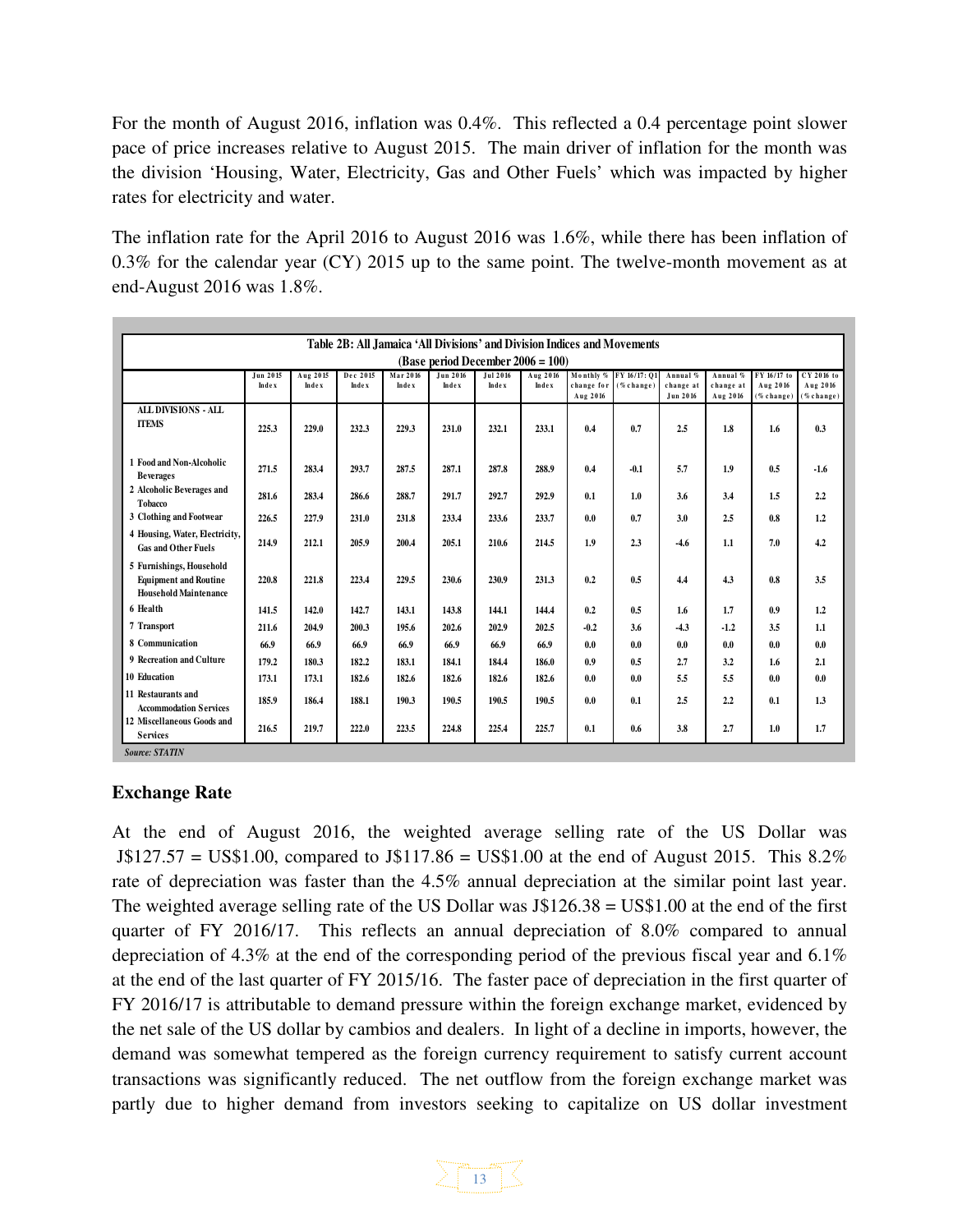opportunities, following the sizable maturity of GOJ domestic currency instruments during the final quarter of FY 2015/16. An exacerbation of the domestic currency depreciation was prevented through an injection of US Dollar liquidity of US\$250.8mn by the BOJ over the period.

#### **External Sector Developments**

The current account position of the balance of payment improved by US\$136.5mn for the final quarter of FY 2015/16, with a surplus for the period of US\$116.3mn compared to a deficit of US\$20.2mn for the corresponding quarter of the FY 2014/15. The outturn for the review quarter represents a continuation of the improvement in the Current Account for the fourth quarter of each fiscal year since FY 2012/13. The improved outturn for the review period emanated from all the sub-accounts, with the exception of the Primary Income sub-account, which deteriorated over the period**.** The Goods and Services sub-account recorded a deficit of US\$283.1mn, reflecting an improvement of US\$158.5mn. This was influenced by the more favourable balance on both the Goods sub-account, which reflects an improvement on the FY 2014/15 fourth quarter deficit by US\$91.5mn, and the Services sub-account, which improved by US\$67.0mn over the same period. The Secondary Income sub-account recorded an improvement of US\$22.1mn. However, there was an offsetting deterioration in the Primary Income sub-account of US\$44.1mn.

The decline in the deficit of the Goods sub-account resulted from a larger fall in imports of US\$160.9mn than the US\$69.4mn reduction in exports. Lower payments for imports largely reflected less spending on fuel and consumer goods, while the decline in exports resulted primarily from a fall in earnings from the output of mining. The Services sub-account benefitted from increased stop-over arrivals, longer estimated length of stay and higher average daily spending by visitors. The improved balance on the Secondary Income sub-account mainly reflected an increase in government grants and remittances. Increased outflows from compensation of employees accounted largely for the deterioration of the Primary Income balance.

Overall, the current account deficit for FY 2015/16 was US\$258.9mn, representing 1.9% of GDP. The outturn for the fiscal year reflected an improvement of US\$719.2mn relative to the deficit recorded for FY 2014/15.

The balance on the Capital Account worsened by US\$9.2mn from the US\$9.3mn surplus recorded for the previous corresponding quarter. This outturn together with the balance on the Current Account yielded a net borrowing position of US\$116.3mn, an improvement of US\$127.3mn relative to the final quarter of FY 2014/15.

The Net International Reserves (NIR) of the Bank of Jamaica declined by US\$58.3mn for the last quarter of FY 2015/16. Despite the fall for the period, the stock of NIR at the end of the fiscal year totalled US\$2,415.53mn. This reflects an increase of US\$121.8mn (5.3%) compared to NIR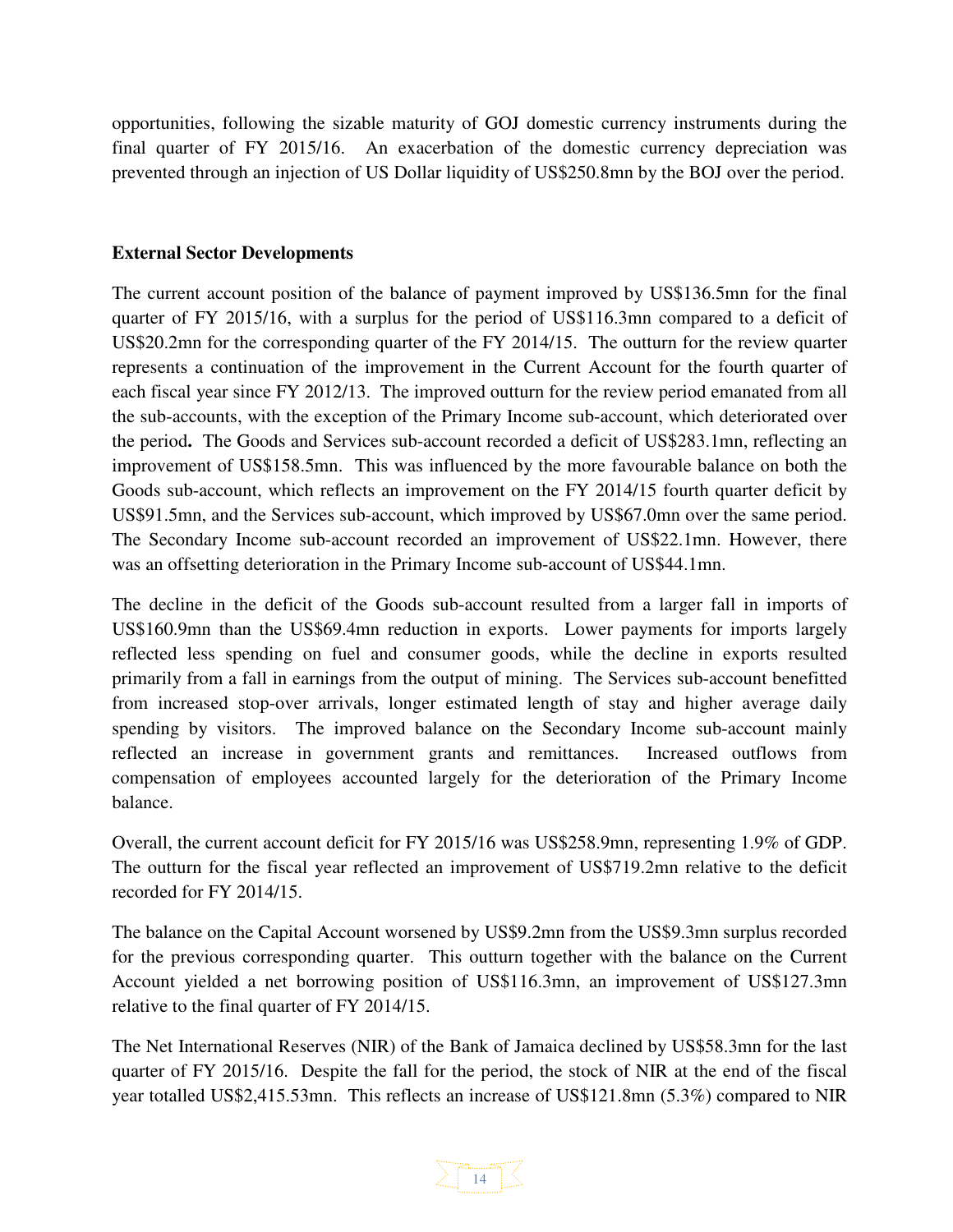of US\$2,293.68mn at the end of FY 2014/15. Since then, there has been a further increase in the Net International Reserves with the end–August stock recorded at US\$2,515.52mn.

|                                                                         | FY 2014/15             | FY 2015/16             |               |
|-------------------------------------------------------------------------|------------------------|------------------------|---------------|
| <b>Balance of Payments (US\$MN)</b>                                     | <b>January - March</b> | <b>Janaury - March</b> | <b>Change</b> |
| <b>Current Account Balance</b>                                          | $-20.2$                | 116.3                  | 136.5         |
| Credits                                                                 | 1,846.8                | 1,861.7                | 14.9          |
| Debits                                                                  | 1,867.1                | 1,745.5                | $-121.6$      |
| Goods & Services                                                        | $-441.6$               | $-283.1$               | 158.5         |
| Credits                                                                 | 1,191.4                | 1,183.8                | $-7.5$        |
| Debits                                                                  | 1,633.0                | 1,466.9                | $-166.1$      |
| Goods                                                                   | $-772.3$               | $-680.8$               | 91.5          |
| <i>Exports</i>                                                          | 336.5                  | 267.0                  | $-69.4$       |
| <i>Imports</i>                                                          | 1,108.7                | 947.8                  | $-160.9$      |
| Services                                                                | 330.6                  | 397.7                  | 67.0          |
| Credits                                                                 | 854.9                  | 916.8                  | 61.9          |
| Debits                                                                  | 524.3                  | 519.1                  | $-5.2$        |
| Primary Income                                                          | $-114.3$               | $-158.4$               | $-44.1$       |
| Credits                                                                 | 61.7                   | 58.2                   | $-3.6$        |
| Debits                                                                  | 176.0                  | 216.6                  | 40.5          |
| Secondary Income                                                        | 535.7                  | 557.8                  | 22.1          |
| Credits                                                                 | 593.7                  | 619.7                  | 26.0          |
| Debits                                                                  | 58.0                   | 62.0                   | 4.0           |
| <b>Capital Account</b>                                                  | 9.3                    | 0.1                    | $-9.2$        |
| Credits                                                                 | 9.3                    | 0.1                    | $-9.2$        |
| Debits                                                                  | 0.0                    | 0.0                    | 0.0           |
| Net lending $(+)$ / net borrowing $(-)$                                 | $-11.0$                | 116.3                  | 127.3         |
| (balance from current and capital account)                              |                        |                        |               |
| <b>Financial Account</b>                                                |                        |                        |               |
| Net lending (+) / net borrowing (-)<br>(balance from financial account) | $-146.1$               | $-71.8$                | 74.3          |
| Direct Investment                                                       | $-221.5$               | $-236.4$               | $-14.9$       |
| Net acquisition of financial assets                                     | $-1.0$                 | $-0.1$                 | 0.9           |
| Net incurrence of liabilities                                           | 220.6                  | 236.3                  | 15.7          |
| Portfolio Investments                                                   | 266.3                  | 426.0                  | 159.7         |
| Net acquisition of financial assets                                     | 403.0                  | 230.0                  | $-173.0$      |
| Net incurrence of liabilities                                           | 136.7                  | $-196.1$               | $-332.8$      |
| Financial derivatives                                                   | $-2.0$                 | $-11.4$                | $-9.4$        |
| Net acquisition of financial assets                                     | $-12.2$                | $-14.9$                | $-2.7$        |
| Net incurrence of liabilities                                           | $-10.1$                | $-3.5$                 | 6.6           |
| Other Investments                                                       | $-404.7$               | $-191.6$               | 213.0         |
| Net acquisition of financial assets                                     | $-269.1$               | $-92.4$                | 176.7         |
| Net incurrence of liabilities                                           | 135.5                  | 99.2                   | $-36.3$       |
| <b>Reserve Assets</b>                                                   | 215.9                  | $-58.3$                |               |
| Net Errors and Omissions                                                | $-135.1$               | $-188.1$               |               |

| Table 2C: Balance of Payments for the Final Quarter of FY 2015/16 |
|-------------------------------------------------------------------|
| <b>January - March 2016</b>                                       |

*Source: BOJ*

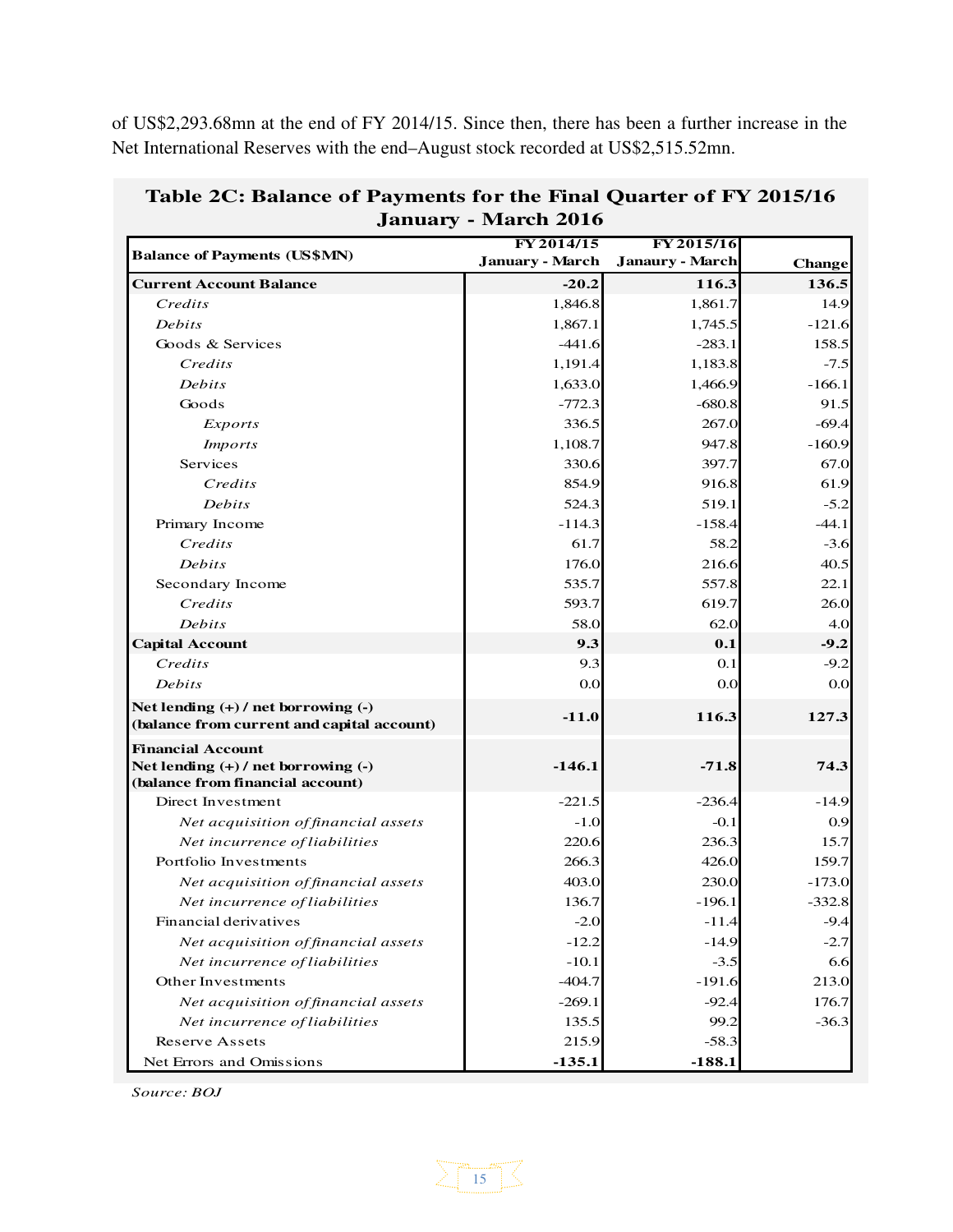#### **Macroeconomic Outlook - FY 2016/17 to 2019/20**

The macroeconomic outlook remains positive, with anticipated expansion in the economy over the medium term. Table 2D below outlines the expected evolution of the key macroeconomic variables. These projections have been informed by the progress observed in addressing the main economic weaknesses the country had to contend with in previous years as well as the strategic initiatives being implemented to spur output growth. The agriculture and manufacturing industries are expected to continue their recovery, supported by growth in the economies of major trading partners. There have been positive trends in business and consumer confidence and improvements in the labour market are anticipated. External vulnerabilities have also declined, notwithstanding the continued depreciation of the domestic currency. These augur well for improved economic performance. Jamaica, however, remains susceptible to weaker external demand that may arise from slower than expected global growth and increased uncertainty, particularly as the impact of the UK's pending separation from the European Union continues to unfold. Additionally, the threat of adverse economic impact from possible weather hazards adds to the downside risks.

Within these contexts, projection is for an average growth in real GDP of 2.6% over the next four years. Inflation is expected to pick up, but stabilize within the 5.0% to 5.5% range in the medium term. On the other hand, the current account deficit as a percentage of GDP is projected to remain relatively low, averaging about 4.2% between FY 2016/17 and FY 2019/20.

| Macroeconomic Variables                      | 2013/14 | 2014/15 | 2015/16 | 2016/17 | 2017/18 | 2018/19 | 2019/20 |
|----------------------------------------------|---------|---------|---------|---------|---------|---------|---------|
|                                              | Actual  | Actual  | Actual  | Proj.   | Proj.   | Proj.   | Proj.   |
| Nominal GDP (J\$bn)                          | 1,462.2 | 1,571.8 | 1,690.2 | 1,768.9 | 1,900.9 | 2,072.6 | 2,259.2 |
| Nominal GDP growth rate(%)                   | 9.2     | 7.5     | 7.5     | 4.7     | 7.5     | 9.0     | 9.0     |
| Real GDP growth rate $(\%)$                  | 1.0     | 0.2     | 1.0     | 1.6     | 2.2     | 3.3     | 3.2     |
| Inflation: Annual Pt to Pt $(\%)$            | 8.3     | 4.0     | 3.0     | 5.0     | 5.0     | 5.5     | 5.5     |
| <b>Interest Rates:</b>                       |         |         |         |         |         |         |         |
| 30-day repo rate (end-period)                | 5.75    | 5.75    | 5.25    |         |         |         |         |
| 180-day Treasure Bill (end-period)           | 9.11    | 7.00    | 5.83    |         |         |         |         |
| 180-day Treasure Bill (average)              | 7.89    | 7.84    | 6.29    |         |         |         |         |
| Average Selling Exchange Rate<br>$(J$=US$1)$ | 103.87  | 113.07  | 118.76  |         |         |         |         |
| NIR (US\$mn)                                 | 1,303.7 | 2,293.7 | 2,415.5 | 2,568.1 | 3,278.2 | 3,908.5 | 4,236.5 |
| Current Account (%GDP)                       | $-8.7$  | $-7.0$  | $-1.8$  | $-3.0$  | $-5.3$  | $-4.1$  | $-4.4$  |
| Oil Prices (WTI)<br>(Average US\$/barrell)   | 99.1    | 80.5    | 45.0    | 45.4    | 47.4    | 54.3    | 56.8    |

16

**Table 2D: Medium Term Macroeconomic Pofile**

*Source: GOJ/BOJ*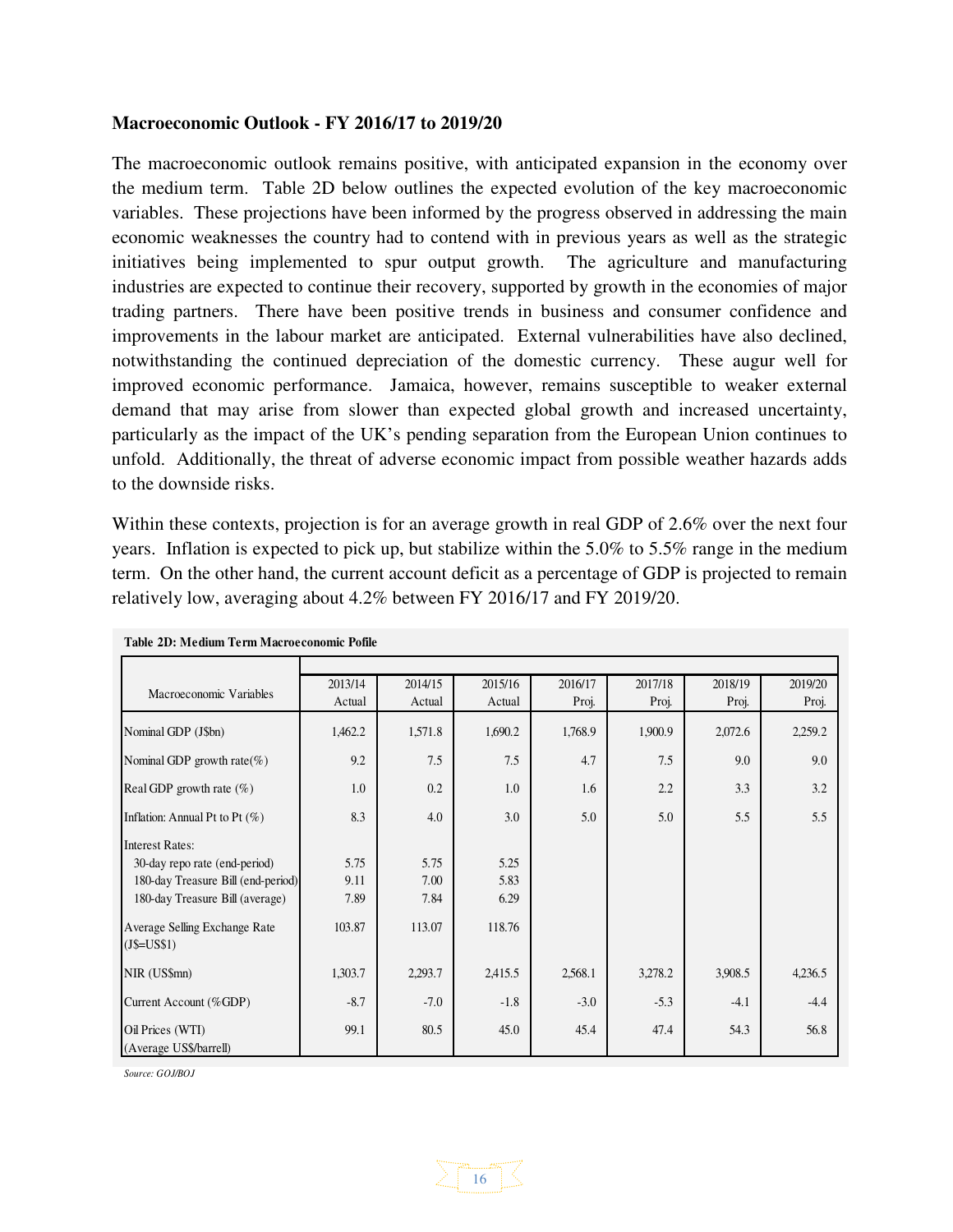### **Part 3: FISCAL MANAGEMENT STRATEGY**

#### **BACKGROUND**

Jamaica continues to make economic progress in the three years since commencing the economic reform programme, supported by the EFF with the IMF. According to the IMF and supported by country data, it is evident that "inflation is at historical lows, the current account deficit has more than halved, net international reserves have doubled, and access to domestic and international financial markets has been restored, supported by upgrades in credit ratings and historically high business confidence indicators" (International Monetary Fund (IMF), 2016). These developments, alongside continued comprehensive reforms, have led to the successful conclusion of Jamaica's 13<sup>th</sup> IMF review. Furthermore, the GOJ remains unequivocally committed to fiscal responsibility and prudence while mitigating fiscal risks. To this end, the fiscal programme was formulated with a strategic focus to maintain the gains thus far and to continue toward economic development through growth enhancing activities.

Expenditure continues to play a critical role in Fiscal Management. The Central Government budgeted \$502,373.8mn for Expenditure (excluding Amortization) of which \$138,458.7mn was programmed for interest payments. Of the total expenditure, Recurrent Spending amounted to \$459,373.0mn (26.6% of GDP) and Capital Spending accounted for \$43,000.8mn or 2.5% of GDP. Compensation of Employees was budgeted at \$181,141.9mn, of which \$170,193.5mn was specifically for Wages & Salaries and \$10,948.4mn was for Employers' Contribution (paid by the government). Budgeted Wages and Salaries in FY 2016/17 is equivalent to 9.9% of GDP.

The budgeted Revenue & Grants for FY 2016/17 was predicated on actual data for the FY 2015/16. However, the Tax Revenue figure did not include the new measures that were subsequently passed in the House of Representatives. Therefore, the Tax Revenue which was originally estimated at \$445,488.9mn was later revised to \$446,766.7mn to capture the projected \$1.278bn net increase from the new measures. Similarly, this upward revision would have similar impact on overall Revenue and Grants, the Fiscal Balance and the Primary Balance (Table 3A).

|                            | <b>Budget with</b><br><b>Measures</b> | <b>Budget Estimate in</b><br>FPP 2016/17 |
|----------------------------|---------------------------------------|------------------------------------------|
| <b>Revenue &amp; Grant</b> | 486,040.8                             | 484,763.0                                |
| <b>Tax Revenue</b>         | 446,766.7                             | 445,488.9                                |
| <b>Fiscal Balance</b>      | $-16,333.1$                           | $-17,610.8$                              |
| <b>Primary Balance</b>     | 122, 125.5                            | 120,847.9                                |

**Table 3A: Budget before and after Revenue Measures FY 2016/17.** 

Source: MoFPS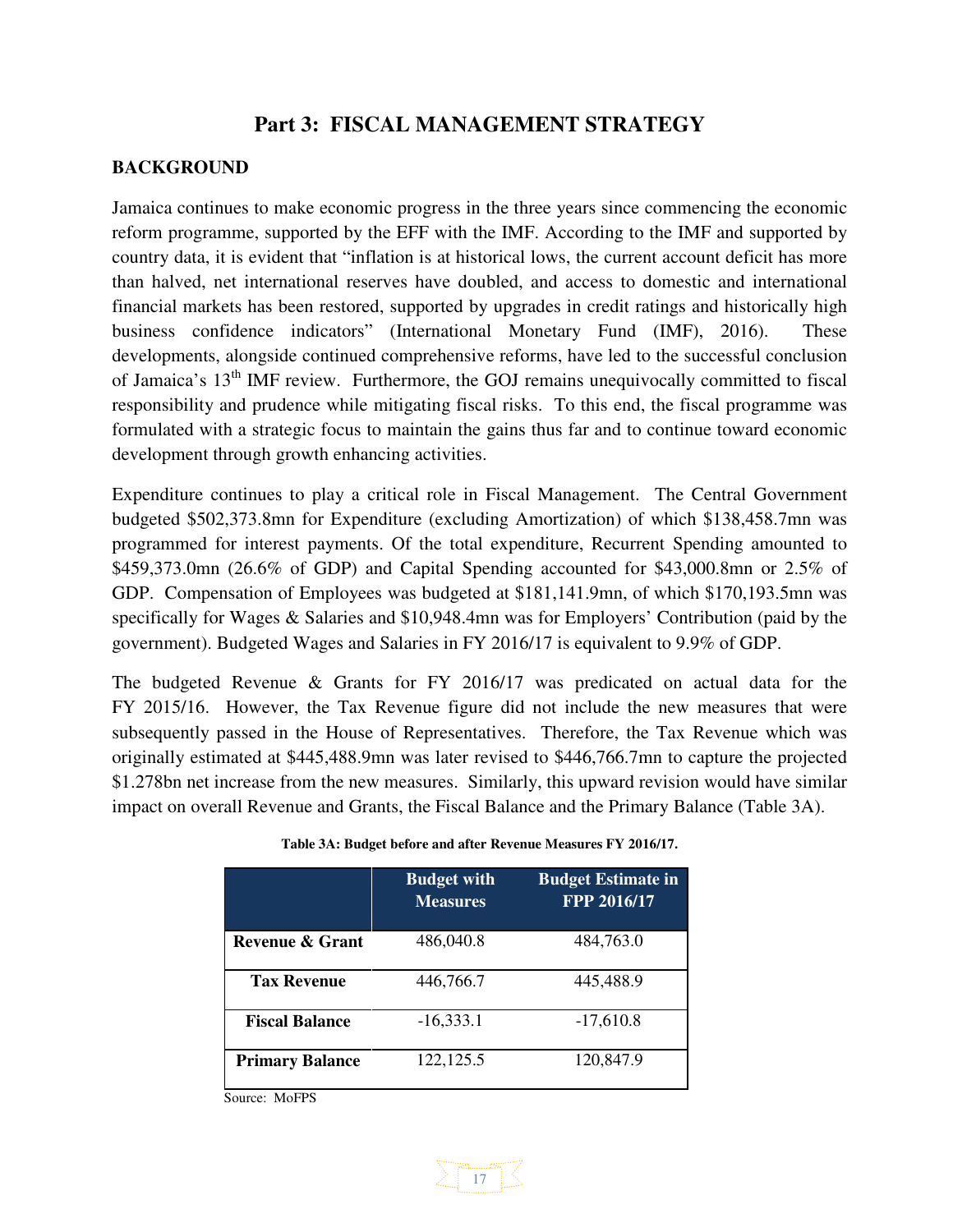#### **Central Government Performance: April-August**

Provisional data for the period April-August of FY 2016/17 indicates that the Central Government operations generated a substantially lower fiscal deficit and concurrently higher Primary Surplus, when compared to budget. Specifically, the fiscal deficit amounted to \$19,490.0mn, which was 57.8% or \$26,717.2mn lower than budget. This fiscal deficit was also 19.3% (or \$4,648.2mn) lower than the corresponding period in 2015. This is attributed to Revenue & Grant flows being 7.3% higher than budgeted while Expenditure was 6.2% lower than planned.

The Primary Balance was also significantly higher than budget, registering a surplus of \$41,654.1mn or 138.6% when compared to the budget. Similarly, this surplus balance was 28.5% higher than the April-August 2015 period. The over-performance of the Primary Balance relative to projection is mainly due to lower than programmed Non-Debt Expenditure and higher than budgeted Revenue & Grants.

#### **Revenue & Grants Outturn**

Revenue & Grants totalled \$190,427.0mn, a surplus of \$12,910.2mn which was 7.3% higher than budgeted. This positive outturn is due to all the subcategories having higher inflows for the first five months of the fiscal year, except for the Capital Revenue, which had a \$75.5mn shortfall. Nominally, Tax Revenue exhibited the highest surplus (\$9,194.6mn) relative to budget. This is followed by Non-tax Revenue, being ahead of budget by \$1,881.2mn or 30.0%, while Grants and Bauxite Levy were ahead of budget by \$1,575.2mn (or 117.1%) and by \$334.6mn or 31.3% respectively.

#### **Tax Revenue**

Tax Revenue collections of \$177,704.8mn, represented a 5.5% (\$9,194.6mn) surplus over budget. The receipts were \$19,567.5mn (or 12.4%) higher than collections for the similar period of last fiscal year. All subcategories played comparable roles in positively contributing to this notable outturn. Income & Profits registered an inflow of \$46,311.9mn which was \$3,602.0mn over the target; while Production & Consumption and International Trade registered over-performances relative to budget of \$3,131.3mn and \$2,461.3mn respectively.

The major tax types which influenced this increase are listed in table 3B below. It is notable that all the major tax types grew beyond both last year's collection and exceeded the budgeted collections for the April to August period.

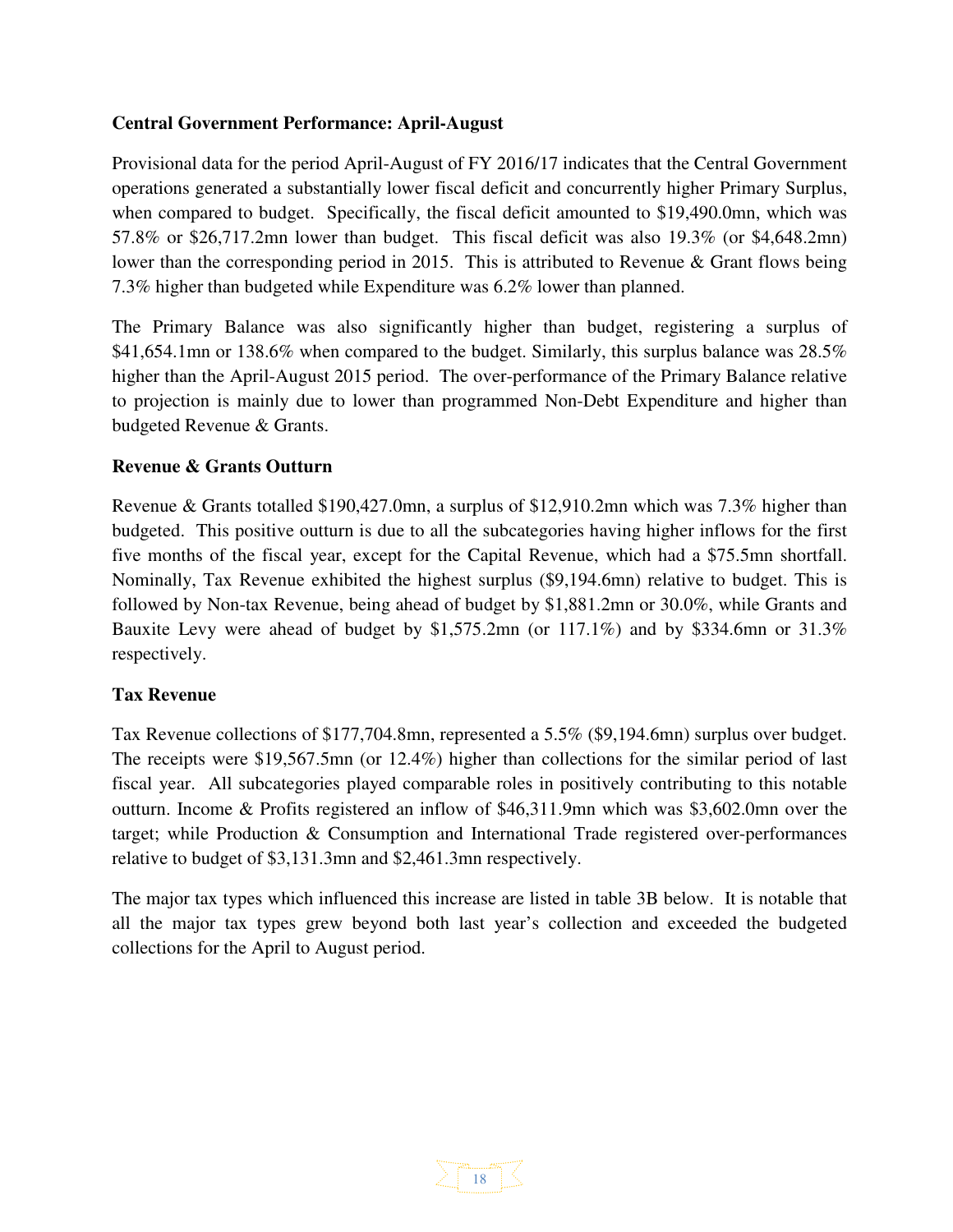| <b>Tax Types</b>          | Increase over<br>budget (%) | Increase over prior<br>year (%) |
|---------------------------|-----------------------------|---------------------------------|
| <b>Other Companies</b>    | 11.0                        | 7.4                             |
| <b>PAYE</b>               | 6.8                         | 2.6                             |
| <b>Education Tax</b>      | 6.1                         | 11.6                            |
| <b>Stamp Duty - local</b> | 20.9                        | 39.5                            |
| GCT (Local)               | 4.3                         | 6.2                             |
| SCT (Imports)             | 6.3                         | 20.0                            |
| GCT (Imports)             | 5.5                         | 13.0                            |
| <b>Custom Duty</b>        | 5.3                         | 26.2                            |

**Table 3B: Performance of Major Tax Type** 

Source: MoFPS

FY 2015/16 was the first time in a number of years that the outturn for the fiscal year was in line with projections, and occurred within the context of higher than anticipated first quarter tax revenue inflows. With FY 2016/17 first quarter tax revenue being significantly above budget (shown in figure 3A), this bodes well for this fiscal year's target being met.





Source: MoFPS

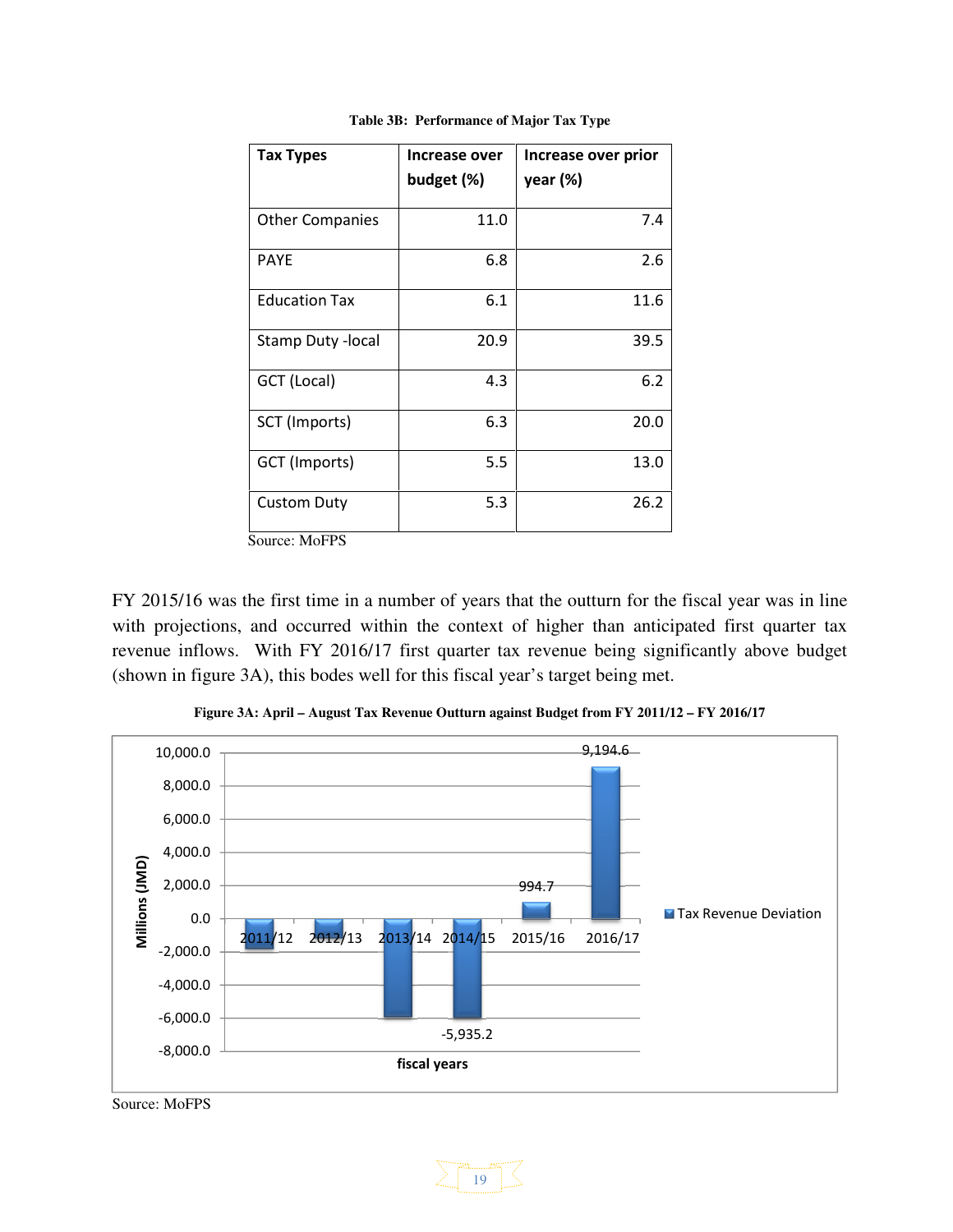#### **Income & Profit**

The inflows from Income & Profit totalled \$46,311.9mn. This collection surpassed both the budgeted amount by 8.4% (or \$3,602.0mn) and the April-August 2015 collection by 7.6% (or \$3,252.3mn). This robust performance was due substantially to PAYE and Other Companies (Corporate Taxes), which had surpluses of \$1,855.7mn and \$981.9mn, respectively.

Corporate Taxes at \$9,929.3mn rose by 11.0% above budget and 7.4% over the 2015 corresponding period's outturn. Undoubtedly, this tax type has been positively impacted by the spur in economic activity since the beginning of the fiscal year as indicated by the faster pace of growth in real GDP for the quarter relative to the corresponding quarter of FY 2015/16. This, coupled with continued compliance enforcement activities carried out by the TAJ has led to a favourable outturn in corporate taxes. Similarly, Tax on Dividend was slightly higher than budget by \$211.4mn (or 47.9%).

As part of the effort to shift the relative burden of the tax system from direct to indirect taxes, the GOJ has implemented revenue measures in FY 2016/17 which included a substantial increase in the Personal Income Tax (PIT) threshold effective July 1, 2016. As a result PAYE receipts in FY 2016/17 are expected to be lower than would have obtained under the previous threshold by \$12.5bn. This loss in revenue will result from an additional 74,035 persons (those currently earning less than \$1.0mn) falling outside of the tax bracket. Another substantial adjustment to the PIT threshold is programmed for the start of the next fiscal year.

The performance of PAYE for the review period has been higher than anticipated. Collections totalled \$29,199.6mn, which was 6.8% (or \$1,855.7mn) higher than budget. Accounting for this surplus is a better than budgeted inflow in July. A lower revenue collection was projected from this tax source for that month, due to the upward movement in the income tax threshold. However, the full impact of the threshold adjustment was partly offset by private sector related PAYE reductions for July being reflected in August and not July, as they have up to 15 days after month-end to pay over PAYE and other salary based deductions. Other Individuals recorded inflows of \$1,198.8mn.

With respect to Tax on Interest, collections exceeded the budgeted amount by \$445.3mn (or 9.1%) due to lower refunds, improvement in administrative efficiency and due diligence.

#### **Production & Consumption**

Production & Consumption taxes registered an inflow of \$60,576.0mn, 5.5% (or \$3,131.3mn) higher than budget. Collections were also \$5,662.7mn (or 10.3%) higher than the 2015 corresponding period.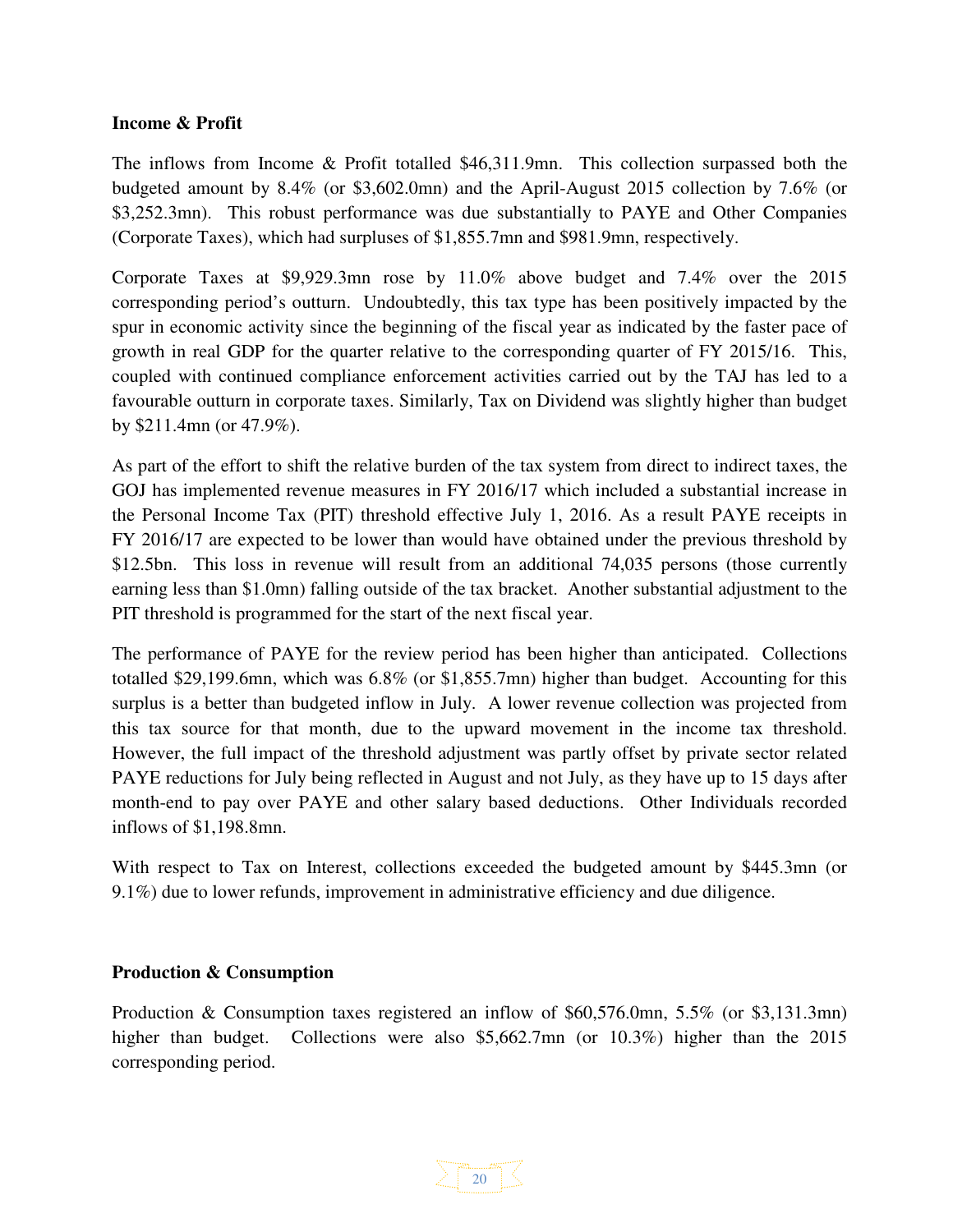SCT is among the tax types that were part of a package of new measures approved in the House of Representatives. These measures were formulated against the backdrop of continued depressed world oil prices (relative to the peak level in 2014), to provide additional support and preserve the integrity of the revenues. The measures that impacted the SCT inflows were:

- 1. Increase in the Specific Special Consumption Tax (SCT) rates on Petrol (i.e. E10 87, E10 90, Diesel and Ultra low Sulphur Diesel by \$7.00 per litre);
- 2. Introduction of an SCT regime for Liquefied Natural Gas (LNG) and revision of the regime for HFO; and
- 3. Increase in the Specific SCT on cigarettes, cigar, cigarillos, cheroots and their substitutes to \$14 per stick.

Cumulatively, these measures are expected to increase Tax Revenue by \$8.478bn. Provisionally, SCT collections at the end of August amounted to \$6,050.4mn and were 8.3% (or \$461.4mn) above inflows for the similar period in FY 2015/16.

GCT (Local) out-performed budget by \$1,332.3mn. This coincides with the consumer confidence survey which reported consumer confidence rising to its third highest level over the past fifteen years. The report further stated that this is quite typical post an election. However, due to recent improvements in economic conditions, there has been a renewed boost of confidence in the economy. This coupled with compliance activities has kept this tax type above projections.

Stamp Duty collection recorded a 20.9% (or \$1,046.5mn) increase over the budget. Receipts from this tax type were also 39.5% (or \$1,714.4mn) higher than last year's collection. TAJ has indicated that this positive performance is partly attributable to an extraordinary payment of approximately \$800.0mn, stemming from the sale of high end properties and the issuance of shares.

#### **International Trade**

International Trade taxes of \$70,816.9mn were \$2,461.3mn or 3.6% higher than budget. This is mainly attributable to increases in Custom Duty, GCT (Imports) and SCT (Imports). The main drivers of the growth in these revenue categories have been improved compliance, enhanced by the ASYCUDA World System, growth in the trade volumes, the value effect of the depreciating exchange rate and tariff adjustments.

Travel Tax reflected the most unfavourable performance of the International Trade taxes for the review period. It was expected that with the increase in Travel Tax from the indicative US\$14.53 to US\$35.0 effective June 1, 2016; this tax type would increase by \$5.3bn in revenue annually. However, the Travel Tax for the period under review, experienced a shortfall, with collections being 14.6% (or \$898.3mn) below budget although 18.1% (or \$805.7mn) higher than the outturn for the similar period of last year. This performance was due to the delay in the timeframe wherein the new tax rate would be fully reflected in travel tickets, due to the prebooking factor.

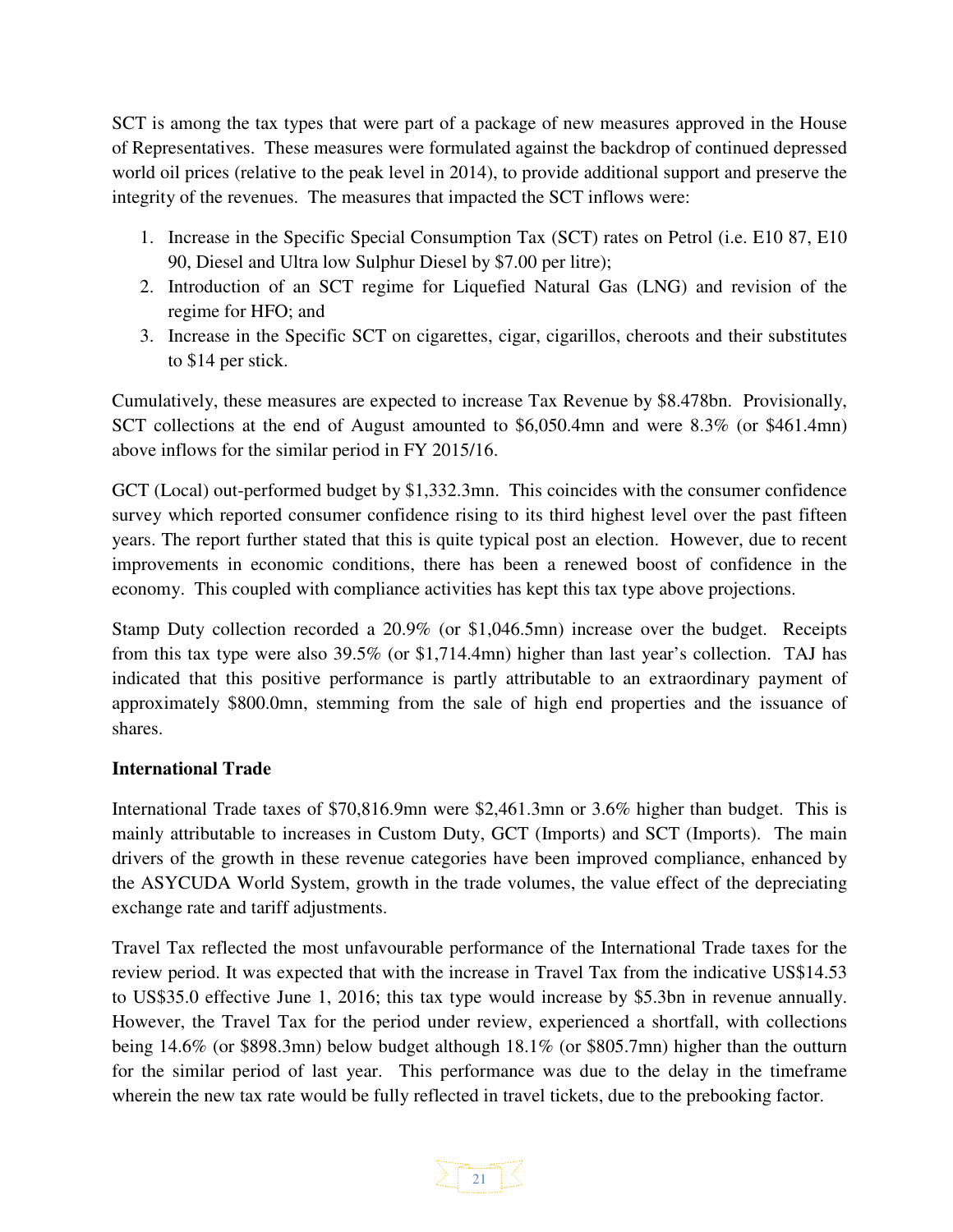#### **Other Revenue**

The other revenue streams performed well, with the exception of Capital Revenue. Non-Tax Revenue performed above projection to \$8,158.6mn which was \$1,881.2mn (or 30.0%) over the budget partially due to improvement in collections from MDAs. Bauxite Levy registered higher than expected collection due in part to higher aluminum prices on the world market for the review period. Collection amounted to \$1,403.1mn, or 31.3% higher than budget. Grants total collection was \$2,920.7mn. This was due to a higher than budgeted disbursement which was programmed to come in smaller tranches.

Receipts from Capital Revenue amounted to \$239.8mn, which was \$75.5mn (or 23.9%) lower than budget. However, this amount exceeded the 2015 corresponding period's collection by 11.5%. The royalties from the bauxite sector and other mining activities came in below budget.

#### **Expenditure**

For the April to August period, Central Government spending amounted to \$209,917.0mn, which was \$13,807.0 or 6.2% below the budgeted level. This was due to both Recurrent Expenditure and Capital Expenditure being below their respective planned amounts by 3.3% and 35.7%, respectively. The expenditure profile saw significant saving on interest payment, slower than planned execution of some investment projects and lower recurrent demands from the MDAs. Non-debt (primary) expenditure of \$148,772.8mn was \$11,289.1mn or 7.1% less than the budget. Notwithstanding this lower than programmed expenditure during the period, social spending was maintained at a level consistent with the requirements of the EFF.

#### **Recurrent Expenditure**

Overall Recurrent Expenditure totalled \$197,224.0mn, which was \$6,751.7mn lower than budget. Notwithstanding, when compared to the corresponding period last year, spending grew by \$14,982.3mn (or 8.2%).

#### *Programmes*

Expenditure on Recurrent Programmes, during the period, amounted to \$62,037.4mn, a shortfall of \$2,519.1mn or 3.9% when compared to budget. Despite the GOJ's contribution towards employees' health insurance (GEASO) being removed from this category, expenditure on Programmes has increased by 7.3% or \$4,196.1mn over FY 2015/16.

#### *Compensation of Employees*

Compensation of Employees for the review period totalled \$74,042.4mn, which was \$1,714.8mn (or 2.3%) less than budget. Contributing to this lower spending was the unsettled wage negotiation between selected Medical Officers and Medical Consultants groups and the GOJ. Expenditure for Compensation of Employees was up by \$6,184.2mn (or 9.1%) over the similar

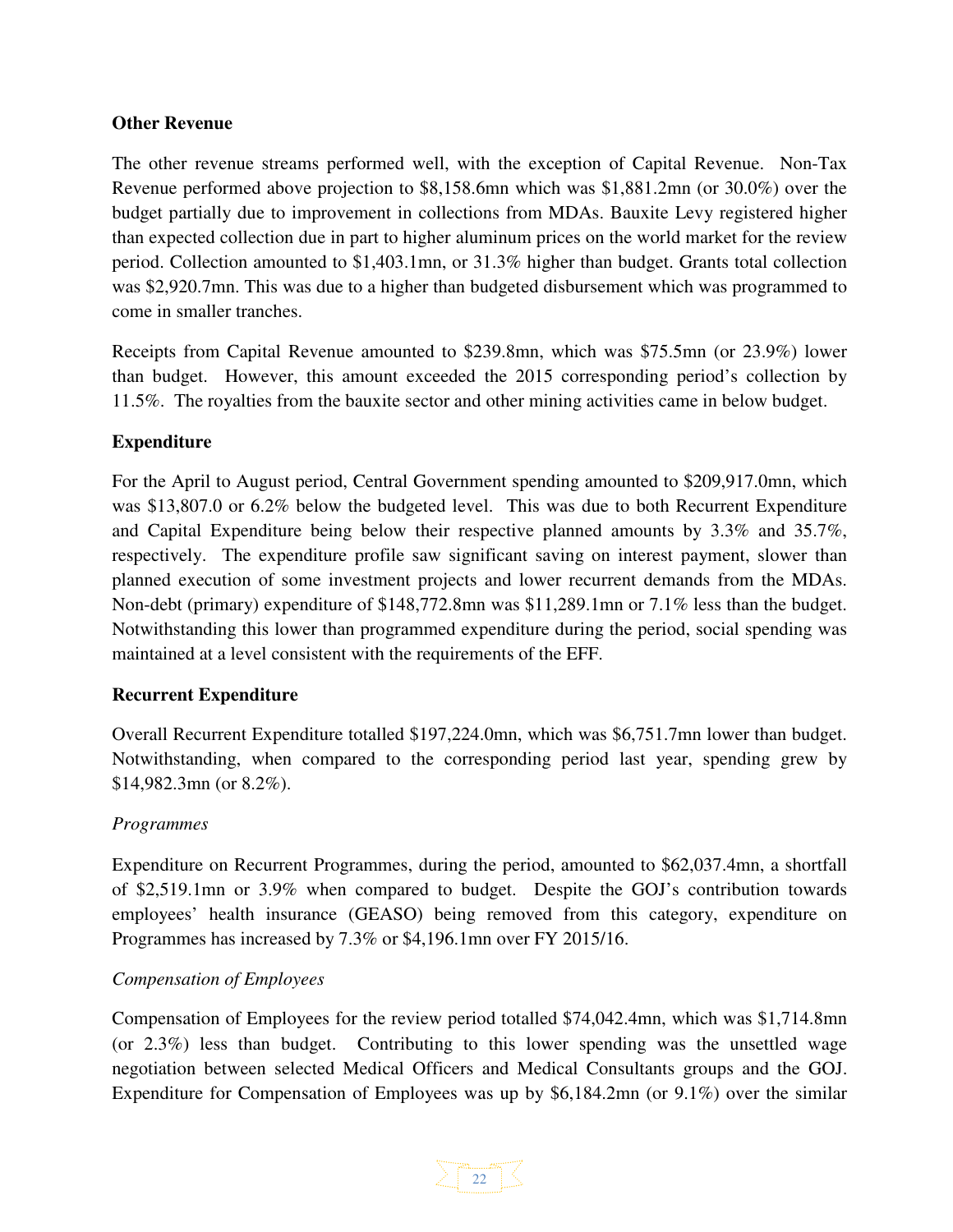period of last year due to the negotiated wage increase of 3.0% and the reclassification of this expenditure item to include health contributions. As of FY 2016/17, the GOJ commenced utilization of a new classification profile, Compensation of Employees comprised of Wages & Salaries and Employers' Contribution. Previously, GOJ's (employer's) contribution to the public sector employees' health scheme was classified under recurrent programmes.

#### *Interest Payments*

Interest payments of \$61,144.2mn, was \$2,517.9mn (or 4.0%) below budget but \$4,601.9mn (or 8.1%) higher than last year. The lower than programmed interest payments occurred for both the domestic (down by \$1,172.6mn) and external (down by \$1,345.3mn) profiles. Relative to the similar period last year, external interest payments increased by \$11,635.5mn (or 51.8%) due to depreciation of the currency and payments on new external debt of US\$2,000.0mn in July 2015.

#### **Capital**

Expenditure on Capital Programmes summed to \$12,693.0mn. While this represents a substantial under-performance against budget, the deviation from budget is expected to contract in the coming months due to expected expenditure on new projects as well as from contracts currently in procurement. Capital underspending was in part due to the late passing of the budget as well as slower than budgeted execution of some capital projects. Notwithstanding, spending was 4.9% higher than the similar period last year.

#### **Financing**

Given the PetroCaribe Development Fund inflow of \$14,604.7mn, the lower than programmed Fiscal Deficit of \$19,490.0mn and Amortization of \$32,803.6mn, the financing requirement for the review period was \$37,688.9mn. Loan financing for the period amounted to \$42,810.3mn providing financing for future periods. These loan receipts were \$2,691.0mn (or 5.9%) lower than anticipated. Domestic loan receipts of \$24,941.2mn came in ahead of budget by \$5,666.6mn (29.4%) due to an overwhelming demand for the unlimited fixed rate GOJ instrument issued in August 2016. This is indicative of the restored confidence in local currency denominated GOJ instruments. On the other hand, external loan receipts of \$17, 869.1mn were \$8,357.6mn (or 31.9%) lower than budget. This below-budget outturn was due to the slower than projected pace of project implementation, thus slower disbursement of funds from the sponsoring agencies. Additionally, the lower external receipts were due to lower than budgeted proceeds for a policy based loan, which is now shifted to October 2016.

External loan receipts were also 93.0% lower than the corresponding period last fiscal year. In July 2015 US\$2,000mn was raised on the International Capital Market (ICM) to execute the PetroCaribe Energy Cooperation Agreement debt buy back and to provide budgetary support. This transaction mitigated the need last year to raise any substantial amounts in the domestic market and accounts for the large deviation against this year's external borrowing.

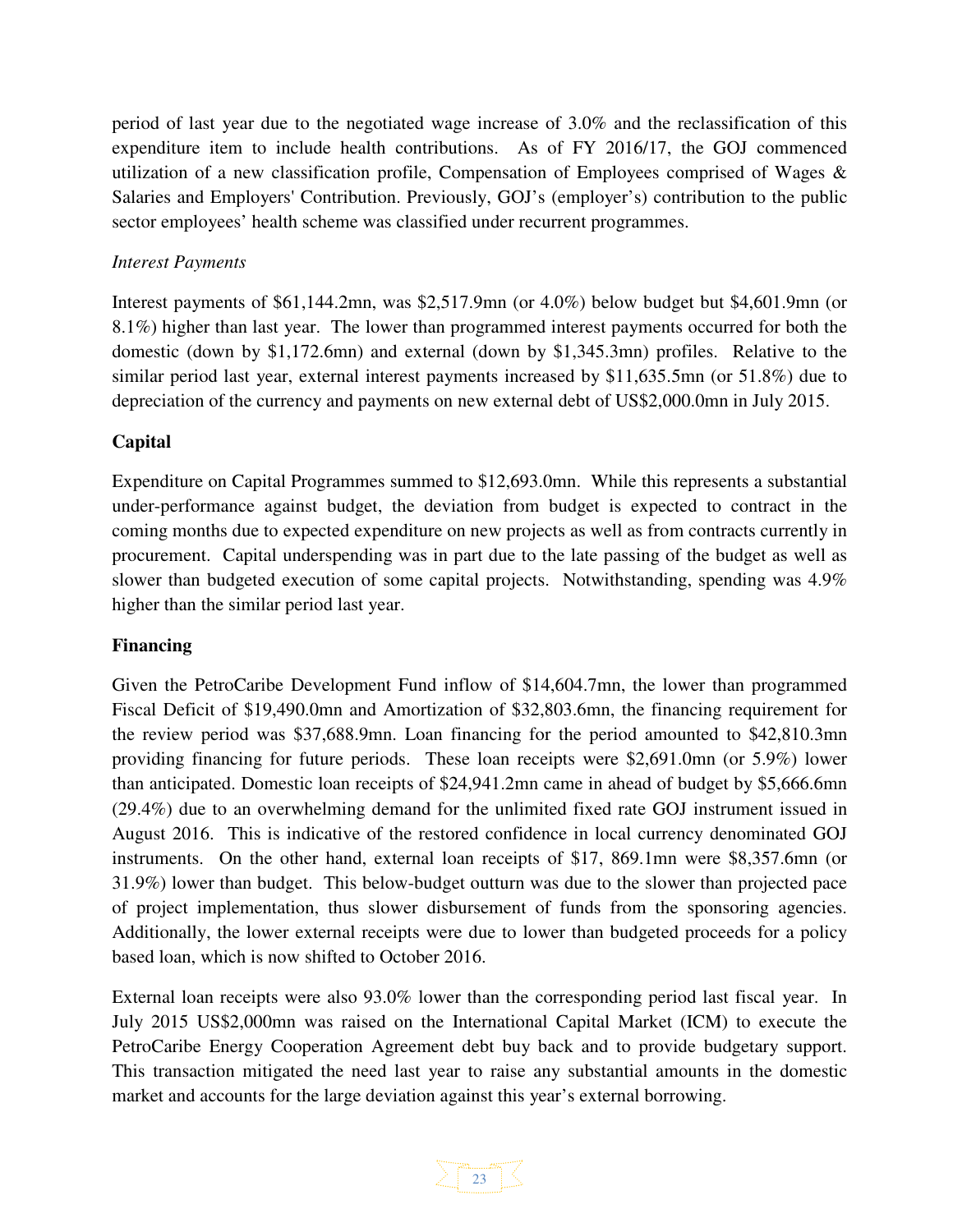Amortization on the external side was relatively in line with budget. However, on the domestic front, principal payments were \$3,726.0mn higher than planned reflecting the execution of a liability management operation to buy back a nominal amount of *near term debt* instruments. External amortization when compared to last year shows a significant decrease and this is due to the transaction for the PetroCaribe Debt buy-back in July of 2015.

#### **Public Debt**

Jamaica's total debt stood at \$2,113,413.0mn at the end of July 2016. This represents a 2.2% increase over the March 2016 stock. The Domestic debt stock is valued at \$824,998.9mn (or 39.0% of total stock) and the External stock amounted to \$1,288,414.1mn (61.0% of total stock).

|                 | $\overline{\text{Mar-}16}$ | <b>Jul-16</b> |
|-----------------|----------------------------|---------------|
| (J\$mm)         |                            |               |
| <b>Domestic</b> | 815,948.5                  | 824,998.9     |
| External        | 1,252,810.7                | 1,288,414.1   |
| <b>Total</b>    | 2,068,759.2                | 2,113,413.0   |



Source: MoFPS

This change in the external stock was largely influenced by the depreciation of the Jamaica dollar. The change in the domestic stock was due mainly to (i) the addition of \$6.0bn to the stock from the reopening of a fixed rate instrument as well as (ii) depreciation which added \$3.0bn to the US dollar denominated instruments in the domestic portfolio.

#### **SELF-FINANCING PUBLIC BODIES**

 $\overline{a}$ 

#### **SELF-FINANCING PUBLIC BODIES - FY 2015/16**

The Overall Balance<sup>1</sup> of sixty-five Self-financing Public Bodies (SFPBs) as approved by Parliament for FY 2015/16 was a surplus of \$7,875mn. Total revenues of the group of SFPBs were budgeted at \$409,162 mn from which a current balance of \$58,214mn was expected.

<sup>&</sup>lt;sup>1</sup> The Overall Balance reflects the financing of a PB; increase or decrease in use of credit or improvement in cash deposits.

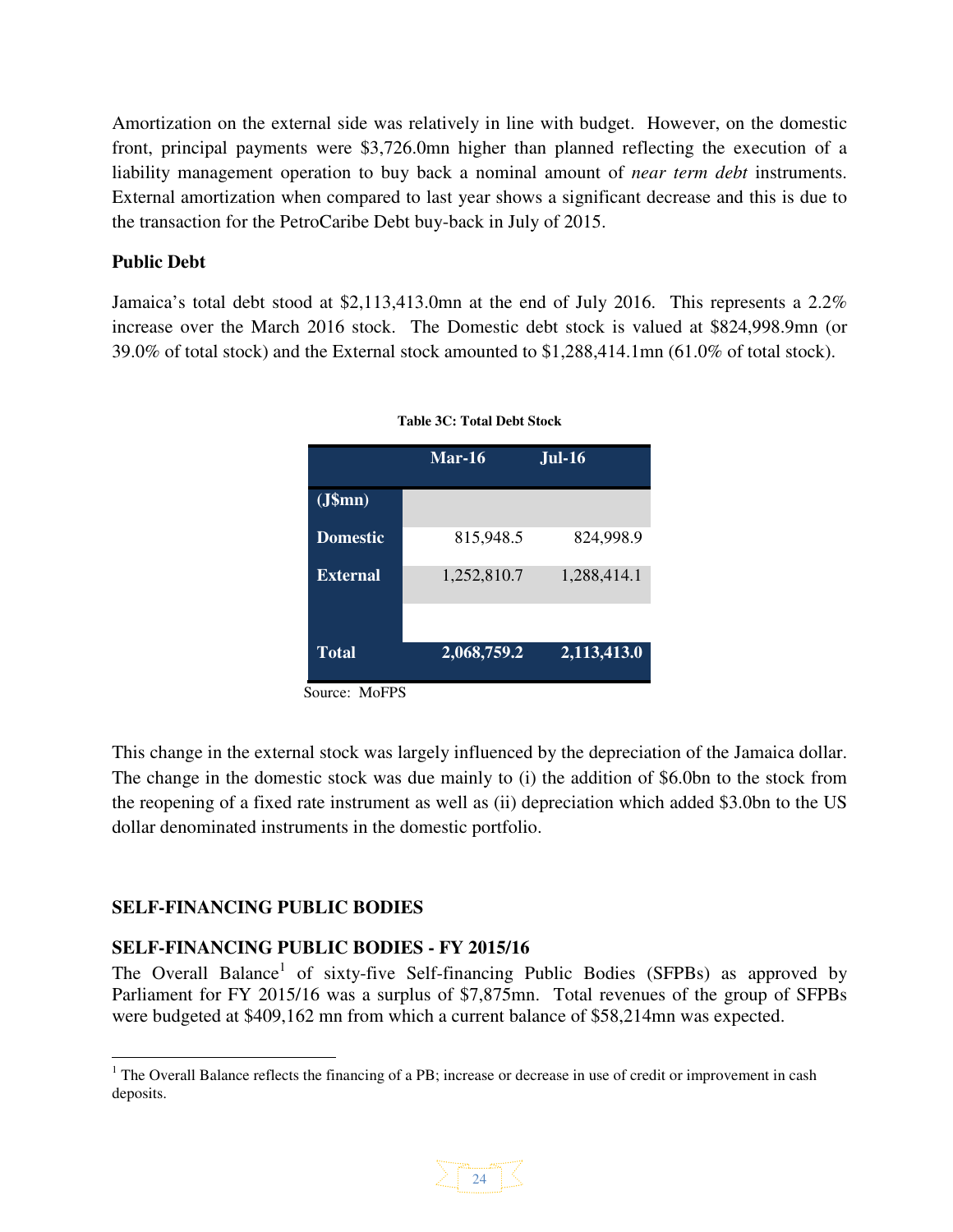#### SFPBs Performance

The actual Overall Balance of the group as at March 31, 2016 is a surplus of \$33,826mn, reflecting a significant improvement on the budget of \$25,981mn. Contributing to this outturn was Current Balance at \$70,268mn which was \$12,762mn or 22% above budget, resulting from lower than expected income being offset by lower than budgeted expenses. In addition, capital expenditure of \$37,061mn which was \$19,119mn less than the budgeted amount and net Transfers to Government of \$31,659mn was \$12,788mn or 68% above budget. Both contributed to the higher than expected Overall Balance.

The largest shortfalls on capital expenditure were reported by the National Housing Trust (NHT), Clarendon Aluminium Production (CAP), Jamaica Urban Transit Company (JUTC) and National Water Commission (NWC), which accounted for \$11,011mn or 58% of the variance of the group.

#### **SELF-FINANCING PUBLIC BODIES - FY 2016/17**

The Overall Balance of the group of Self-financing Public Bodies is projected at a surplus of \$3,308mn for FY 2016/17. The Current Balance is projected at a surplus of \$61,051mn, while Net Transfers to Government of Jamaica (GOJ) are projected at \$35,687mn, resulting from \$50,477mn Transfers to GOJ and Transfers from GOJ of \$14,790mn. The flows from SFPBs to GOJ include SCT from PetroJam, as well as corporate taxes, grants to support special programmes and financial distributions (dividends). It should be noted that Petroleum Company of Jamaica Limited (PETCOM) was not included in the group as negotiations for its sale were in its final stages.

#### SFPBs Performance – First Quarter

As at June 30, 2016 the group of SFPBs reported an Overall Balance surplus of \$1,310mn compared with a targeted outturn of \$74mn. The variance of \$1,236mn was a combination of positive performances being offset by negative performances. NHT, Port Authority of Jamaica (PAJ), NWC and National Health Fund (NHF) had positive variances of \$1,784mn, \$1,747mn, 1,534mn and \$1,058mn respectively, while PetroJam Limited and Urban Development Corporation (UDC) had negative variances of \$2,333mn and \$3,013mn respectively.

NHT's performance was due mainly to improved operating results (higher revenue and lower operating expenses) and lower than expected capital expenditure as several projects lagged behind schedule. PAJ's performance was impacted by cash inflows consequent on the transfer of Kingston Container Terminal Limited's operations to a concessionaire, as well as an under-spend on capital expenditure. NWC's results were primarily attributed to delay in the implementation of its capital programme. The improvement in the NHF's performance resulted mainly from increased inflows from operations and savings on inventory and capital expenditure. PetroJam's performance was due mainly to reduced sales owing to the effects of lower than budgeted volume and prices. The UDC had budgeted net inflows from sale of properties, which did not materialize, hence its poor results.

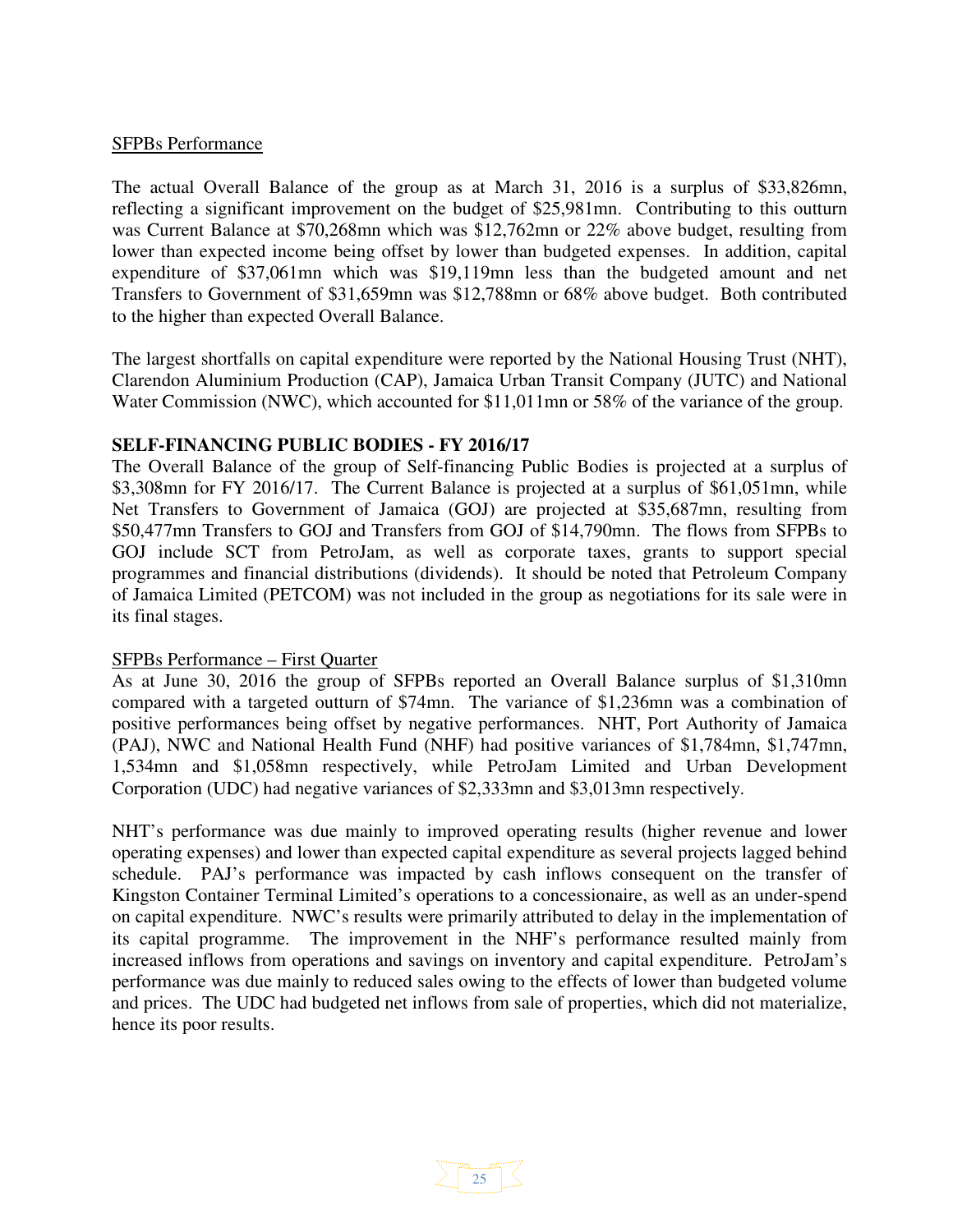#### **Table 3D: Public Bodies Performance June 2016**

|                 |                                          |                                       | Projected      | <b>Actual</b>            | Proj vs Actual  |
|-----------------|------------------------------------------|---------------------------------------|----------------|--------------------------|-----------------|
|                 | <b>PUBLIC BODIES - (SPBs &amp; OPBs)</b> |                                       | $Jun-16$       | Jun-16                   | <b>Variance</b> |
|                 | <b>Statement 'A' Flow of Funds</b>       |                                       |                |                          |                 |
| 1               | <b>Current Revenue</b>                   |                                       | 99,608.05      | 94,777.72                | (4,830.33)      |
| $\overline{2}$  | <b>Current Expenses</b>                  |                                       | (84, 785.27)   | (72, 857.15)             | 11,928.12       |
| 3               | <b>Current Balance</b>                   |                                       | 14,822.77      | 21,920.57                | 7,097.79        |
|                 | 4 Adjustments                            |                                       | 380.62         | (6,767.29)               | (7, 147.91)     |
|                 |                                          | Change in Accounts Receivable/Payable | (2,335.27)     | (9,018.60)               | (6,683.33)      |
|                 |                                          | Items not requiring outlay of cash:   | 0.00           | 0.00                     |                 |
|                 | Depreciation                             |                                       | 4,214.59       | 3,088.62                 | (1, 125.97)     |
|                 | Other Non-Cash Items                     |                                       | (1,499.66)     | (934.19)                 | 565.46          |
|                 | Prior Year Adjustment                    |                                       | 0.95           | 96.88                    | 95.93           |
| 5               | <b>Operating Balance</b>                 |                                       | 15,203.39      | 15,153.27                | (50.11)         |
| 6               | <b>Capital Account</b>                   |                                       | (9,543.50)     | (6,027.44)               | 3,516.06        |
|                 | Revenue                                  |                                       | 4,258.13       | 3,424.26                 | (833.87)        |
|                 | Expenditure                              |                                       | (15, 127.30)   | (8,425.84)               | 6,701.46        |
|                 | Investment                               |                                       | (597.17)       | (152.46)                 | 444.71          |
|                 | Change in Inventory                      |                                       | 1,922.84       | (873.40)                 | (2,796.24)      |
| 7               | Transfers from Government                |                                       | 3,031.70       | 3,649.55                 | 617.85          |
|                 | Loans                                    |                                       | 2,674.36       | 2,633.32                 | (41.04)         |
|                 | Equity                                   |                                       | 100.00         | 728.70                   | 628.70          |
|                 | On-Lending                               |                                       | $\overline{a}$ | $\overline{\phantom{a}}$ | $\mathcal{L}$   |
|                 | Other                                    |                                       | 257.34         | 287.53                   | 30.19           |
| 8               | Transfers to Government                  |                                       | (8,618.15)     | (11,465.66)              | (2,847.51)      |
|                 | Dividend                                 |                                       | (603.54)       | 0.00                     | 603.54          |
|                 | Loan Repayments                          |                                       |                |                          |                 |
|                 | Corporate Taxes                          |                                       | (265.86)       | (341.68)                 | (75.82)         |
|                 | Other                                    |                                       | (7,748.75)     | (11, 123.98)             | (3,375.24)      |
|                 | 9 OVERALL BALANCE (5+6+7+8)              |                                       | 73.44          | 1,309.72                 | 1,236.28        |
|                 | 10 FINANCING (11+15)                     |                                       | (73.44)        | (1,309.72)               | (1,236.28)      |
|                 | 10a Total                                |                                       | 4,149.47       | 270.05                   | (3,879.42)      |
|                 | Capital Revenue                          |                                       | 3849.47        | 23.30                    | (3,826.17)      |
|                 | Loans                                    |                                       |                |                          |                 |
|                 | Equity                                   |                                       | 300.00         | 400.00                   | 100.00          |
|                 | On-Lending                               |                                       | $\overline{a}$ |                          |                 |
|                 | Loan Repayments                          |                                       |                | (153.25)                 | (153.25)        |
| 11              | Total Foreign (12+13+14)                 |                                       | 15,161.79      | 5,296.29                 | (9,865.50)      |
| 12              | Government Guaranteed Loans              |                                       | (162.32)       | 227.25                   | 389.57          |
|                 | Disbursement                             |                                       | 1,764.92       | 1,389.94                 | (374.98)        |
|                 | Amortization                             |                                       | (1,927.24)     | (1,162.69)               | 764.55          |
| 13              | Direct Loans                             |                                       | 15,332.89      | 5,243.92                 | (10,088.97)     |
|                 | Long Term:                               |                                       | 13,257.74      | (2,490.33)               | (15,748.07)     |
|                 |                                          | Disbursement                          | 18,293.64      | (0.17)                   | (18,293.81)     |
|                 |                                          | Amortisation                          | (5,035.90)     | (2,490.16)               | 2,545.74        |
|                 | Short Term:                              |                                       |                |                          |                 |
|                 |                                          | Change in Trade Credits               | 2,075.15       | 7,734.25                 | 5,659.10        |
| 14              | Change in Deposits Abroad                |                                       | (8.78)         | (174.88)                 | (166.10)        |
| 15              | Total Domestic (16+17+18)                |                                       | (19, 384.70)   | (6,876.06)               | 12,508.64       |
| 16 <sup>1</sup> | <b>Banking System</b>                    |                                       | (5,073.92)     | (10,948.48)              | (5,874.56)      |
|                 | Loans (Change)                           |                                       | 686.75         | (565.94)                 | (1,252.69)      |
|                 | Overdraft (Change)                       |                                       | 26.30          | (30.27)                  | (56.57)         |
|                 | Deposits (Change)                        |                                       | (5,786.97)     | (10, 352.27)             | (4,565.30)      |
| 17              | Non-Banks (Change)                       |                                       | (147.14)       | (2,124.56)               | (1,977.41)      |
| 18              | Other (Change)                           |                                       | (14, 163.64)   | 6,196.98                 | 20,360.61       |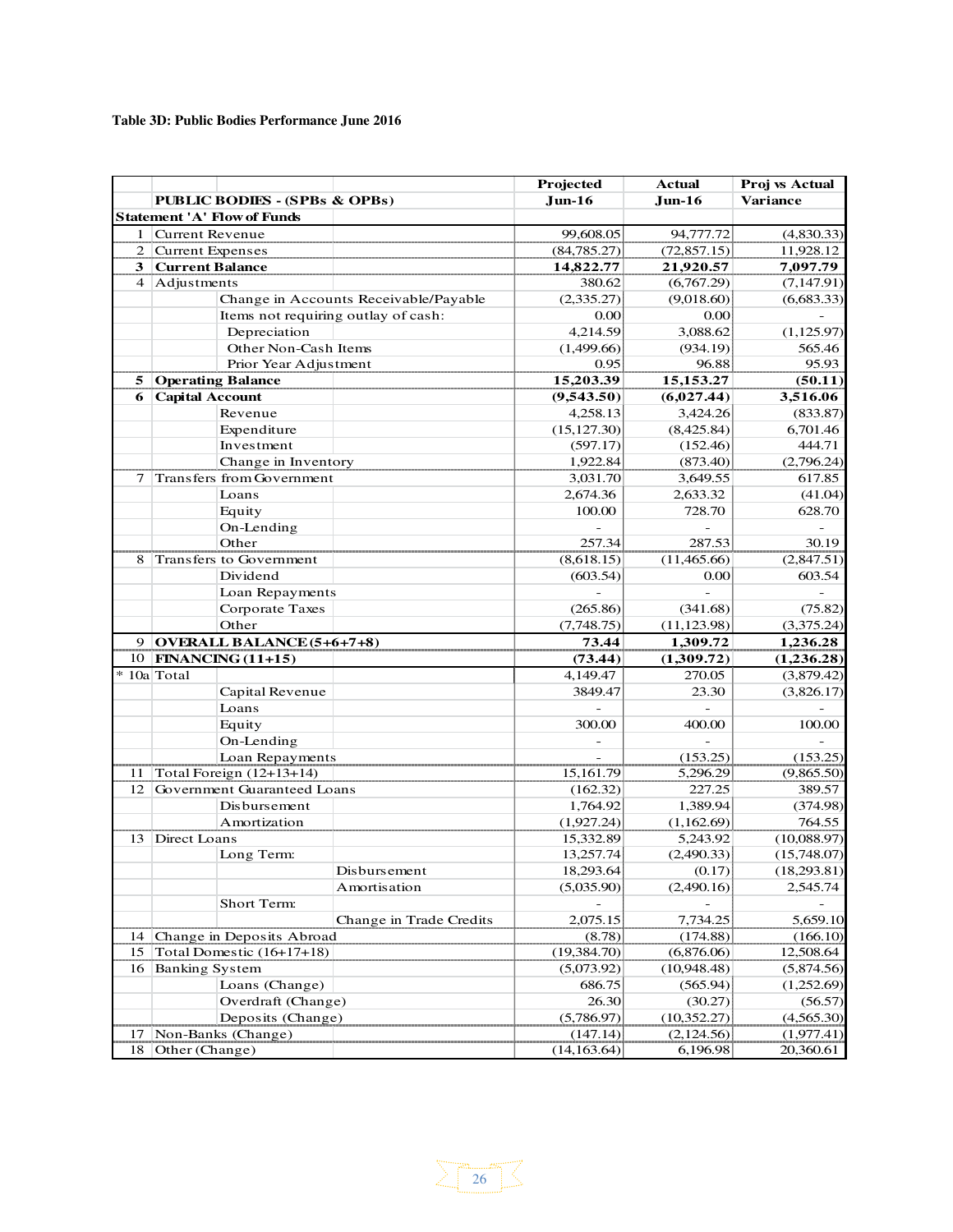#### *Fiscal Outlook*

Fiscal operations for the first five (5) months of FY2016/17 have been quite robust, particularly Revenue and Grants which was ahead of budget by \$12,910.2mn or 7.3%. Total expenditure (net of amortization), on the other hand, has been less than programmed due to a number of factors, including the late passage of the budget. Nonetheless, it is expected that in the coming months, the various MDAs will increase their spending, particularly for capital programmes.

To this end, the expectation is that the expenditures will be essentially in line with the budget by end-March 2017. With respect to revenue and grants the outlook is for collections to be broadly in line with the budget, with a relatively modest excess over budget of 0.2%. This, alongside the expectation for expenditure is estimated to generate a primary surplus of \$122,962.6mn, or 0.7% more than target.

#### **Central Government Operations**

#### **Revenue & Grants – FY 2016/17**

Revenue & Grants for FY 2016/17 is estimated at \$486,877.7mn, a modest surplus of \$836.6mn or 0.2% over budget. This outturn is driven by the projected Tax Revenue estimate of \$447,383.4mn, which is forecast to be broadly in line with the budget, surpassing the target by 0.1%. Non-Tax Revenue and Grants are also expected to surpass their targets, while Bauxite Levy and Capital Revenue on the other hand are forecast to fall short of budget. Within Tax revenue, both Income and Profits and International Trade taxes are forecast to be broadly in line with budget while Production and Consumption taxes is expected to be above budget by \$662.4mn or 0.5%.

#### **Expenditure - FY 2016/17**

Central Government expenditure (excluding amortization) for FY 2016/17 is projected to end the FY at \$501,290.0mn. At the end of August 2016, total expenditure (above the line) stood at \$209,917.0mn. It is anticipated that the lower spending relative to budget, recorded during the first five months, will be eliminated by end March 2017 and any unexpected developments will be managed through expenditure adjustments to meet the budget.

Due to the improved GDP recorded for FY 2015/16 as well as the growth performance to date for FY 2016/17, the estimated GDP for 2016/17 has been revised upwards. As a result of this the nominal primary balance budgeted is now equivalent to 6.9% of GDP. Given the Government's intent to pursue a successor programme to the EFF with the IMF, the country is required to adjust the nominal target to be equivalent to 7.0% of the current GDP estimate. This adjustment means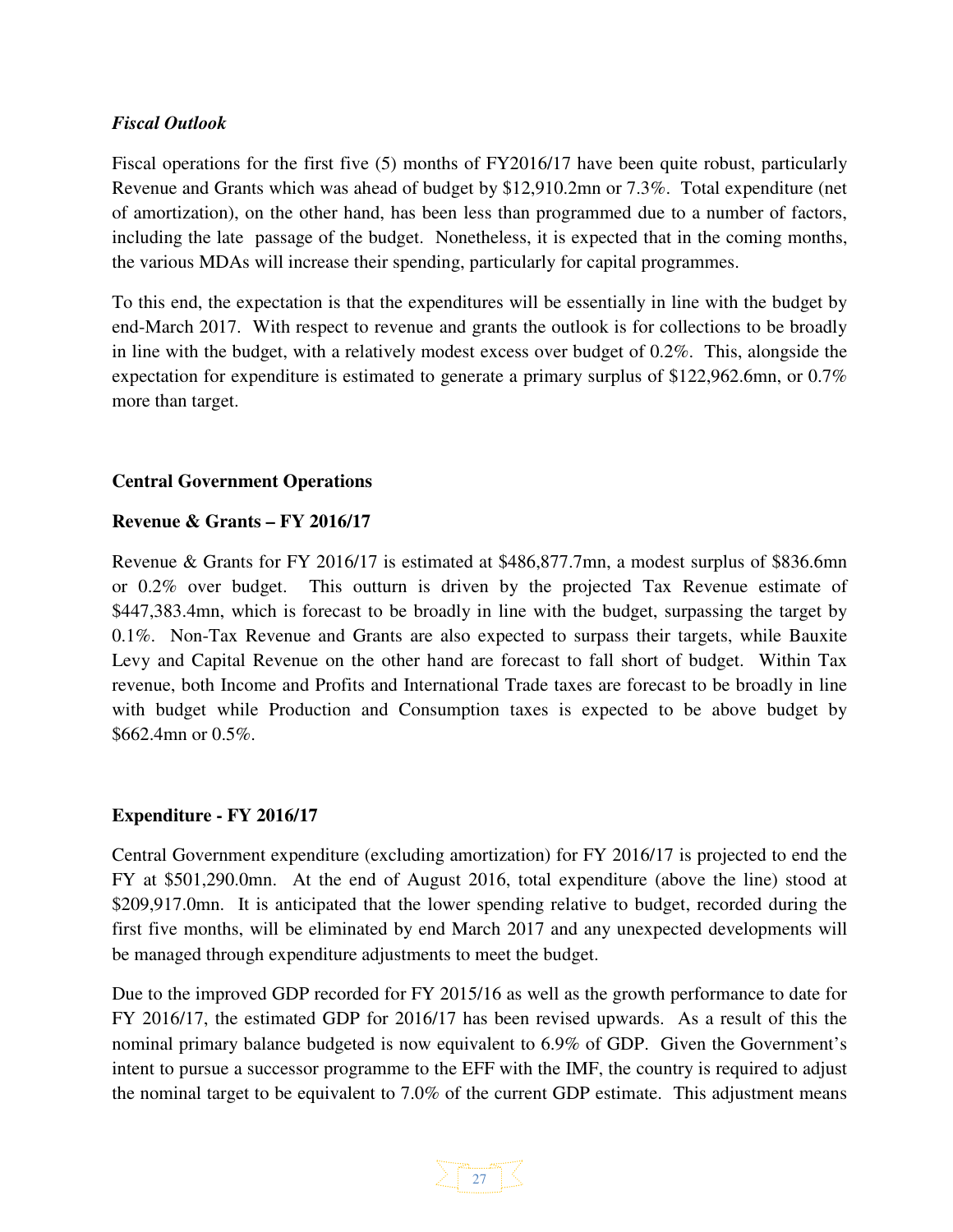a \$1,697.0mn increase in the budgeted nominal primary balance target. This increase will be partially covered by the excess revenue projected however additional expenditure pressures have emerged and adjustments will therefore be necessary. The first supplementary estimates for FY 2016/17 will outline the adjustments to budgeted expenditure.

Interest payments are currently estimated at \$137, 374.8mn which is \$1,083.9mn or 0.8% lower than budget.

Amortization payments are anticipated to be 4.2% (or \$3,286.6mn) higher than originally budgeted due to liability management actions. Loan Receipts of \$82,548.9mn (or 7.6% lower than budget) are expected.

#### **Public Debt**

The liability management actions have contributed to a reduction in the re-financing risk for FY 2017/18 as well as to a reduction of the debt stock. Loan receipts for FY 2016/17 are expected to be slightly lower than budget primarily due to a shifting of multilateral budget support from the current fiscal year to FY 2017/18. As a result of these developments the debt stock is estimated to end the fiscal year at 121.0% of GDP.

#### **Public Bodies: Prospects for remainder of FY 2016/17**

It is expected that the Self Financing Public Bodies (SFPB) will meet the target of \$3,308mn for the fiscal year. At end July 2016 the SFPBs recorded a surplus of \$5,853mn. A significant contributor to this surplus was the PAJ, which at the end of July 2016 had only expended \$238mn of its \$10,030mn annual capital expenditure budget. PAJ is therefore unlikely to meet its capital expenditure target for the year, which improves the expected overall balance of the SFPBs.

#### **FY 2017/18 and the Medium Term Fiscal Profile**

Against the backdrop of the medium term macroeconomic framework outlined in Table 2D and based on the existing fiscal policies, inter alia, the medium term fiscal profile depicted in Table A4 and A5 in Appendix 1was developed. The macroeconomic forecast for FY 2017/18 includes, inter alia:

- Real Growth of 2.2%
- Inflation rate of  $5.0\%$
- Oil price (WTI) average of US\$47.4 per barrel; and
- Core Imports increasing by 3.7% relative to FY 2016/17.

Revenue & Grants as a percent of GDP are projected to fall slightly by 0.3% from 27.5% in FY 2016/17 to 27.2% in FY 2017/18 and further to 26.8% by FY 2019/20. One of the main factors expected to contribute to this marginal reduction is the lower Non-Tax Revenue collections, which start in FY 2017/18 associated with significantly lower special financial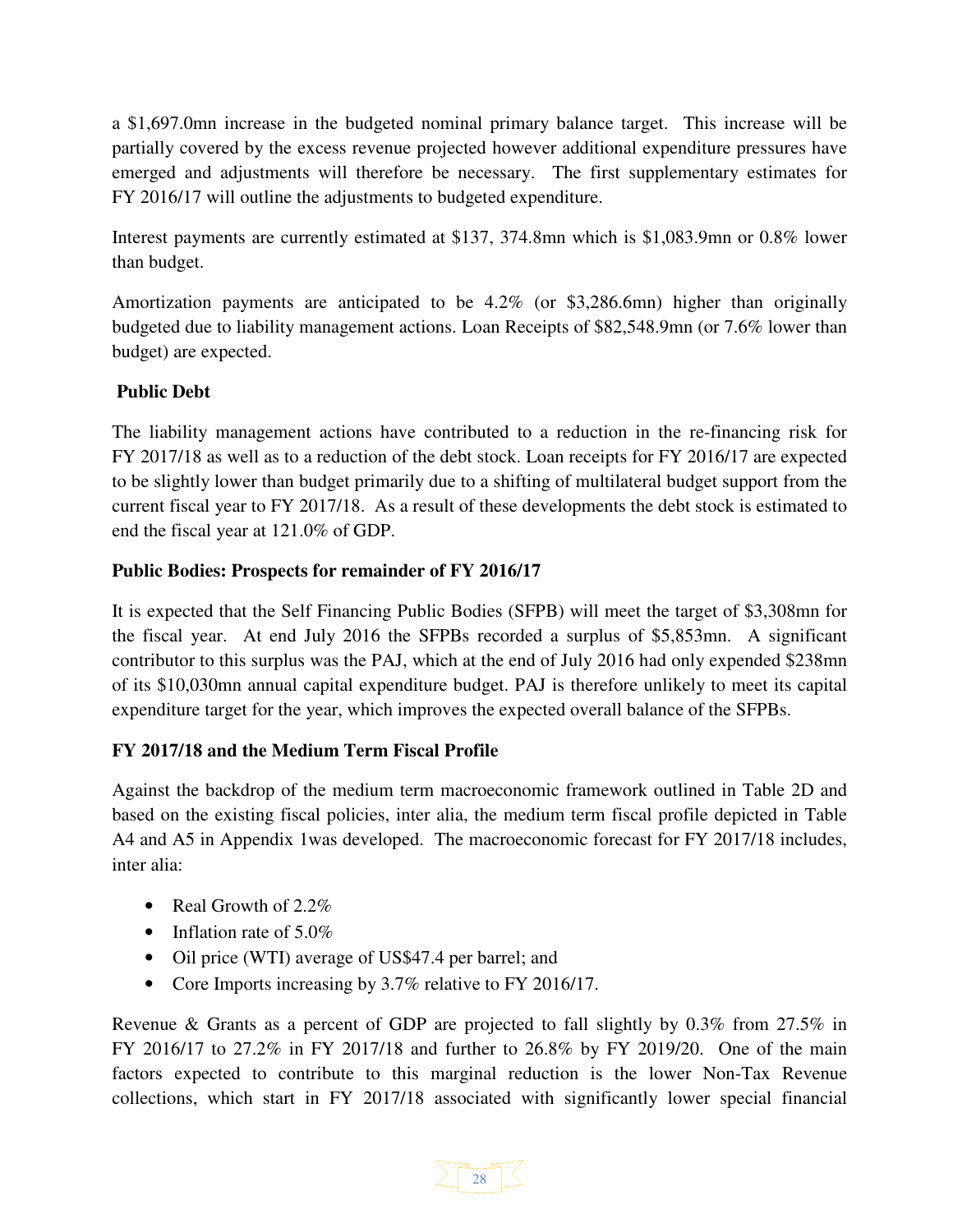distributions, due to the ending of the \$11,400mn transfer from the NHT. Over the medium term Non-Tax Revenue is expected to reflect additional receipts as a result of increased compliance as it relates to the timeliness of surrender of proceeds collected by MDAs as well as future sales of cellular/telecoms licences.

On the Tax revenue side, the forecast is for reduced PAYE and Education Tax (as a percent of GDP) as a result of (i) the GOJ continuing its tax reform initiative to shift from direct taxation to indirect taxation and (ii) slowing in the rate of growth of the Central Government wage bill by FY 2018/19 when the targeted wage/GDP ratio is to be met. To counter these expected shortfalls from income based taxes, the GOJ, as it implements the tax reform initiative, will seek to broaden the base for indirect taxation as well as to further boost revenue flows, arising from enhanced and strengthened compliance systems and procedures.

On the expenditure side, the profile to FY 2019/20, exhibits a combination of fiscal prudence as well as a shift away from the recurrent towards increased allocations (as a percent of GDP) for capital expenditure. Over the medium term, recurrent spending on programmes is forecast to average 7.1% of GDP while the wage bill is expected to achieve the 9.0% of GDP requirement by FY 2018/19 and thereafter. In addition, interest payments are forecast to fall from 7.8% of GDP in FY 2016/17 to 5.8% of GDP by FY 2019/20, thus affording the GOJ more fiscal space to address social issues. On the capital side, consistent with the growth objective, capital expenditure is forecast to increase from 2.4% of GDP in FY 2016/17 to 2.7% in FY 2017/18 and thereafter to 3.5% of GDP by FY 2019/20.

During the third quarter, wage negotiations with public sector unions are expected to commence for the 2 year contract period of FY 2017/18 - 2018/19. The GOJ will seek to work harmoniously with the public sector unions to ensure that these discussions and settlements are broadly consistent with the attainment of the 9.0% of GDP by FY 2018/19.

The Budget Call which is to be made to MDAs by September 30, 2016 is based on these aggregate fiscal figures for FY 2017/18. However, should the outlook for Revenue and Grants improve, the primary expenditure ceilings could be increased consistent with the attainment of a 7.0% primary surplus target. The FY 2017/18 profile, as presented, assumes that the fiscal gap will be closed by appropriate fiscal measures.

The GOJ has formulated a comprehensive strategy to generate stronger economic growth and increased employment in the medium term. These will be achieved through, but are not limited to:

- Business Sector Reform;
- Strategic Investment Projects;
- Social Sector and Human Capital Development;
- Fiscal Reforms;

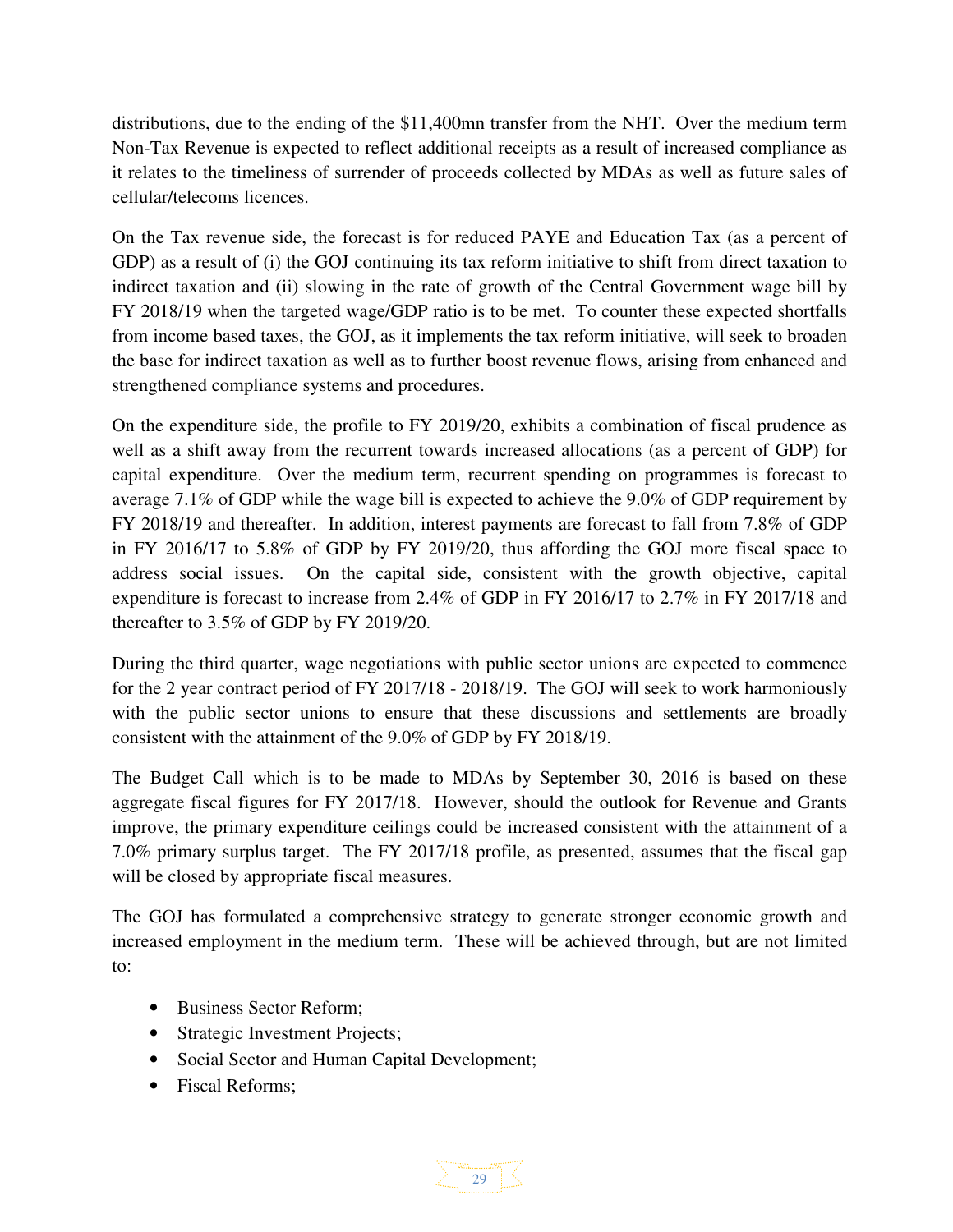- Monetary Policy Reform;
- Financial Market Development;
- Financial sector Reform; and
- Financial Inclusion.

These strategies and reforms will be pursued consistent with the macroeconomic framework and the fiscal rules, for which further provisions come into effect at the start of FY 2017/18. Therefore, while total expenditure is forecast to trend downwards as a percentage of GDP, the quality of the allocation is anticipated to improve, reflecting strong fiscal prudence. As required under the EFF programme and in consistency with achieving the legislated debt target, a primary balance target of 7.0% will be maintained across the medium term.

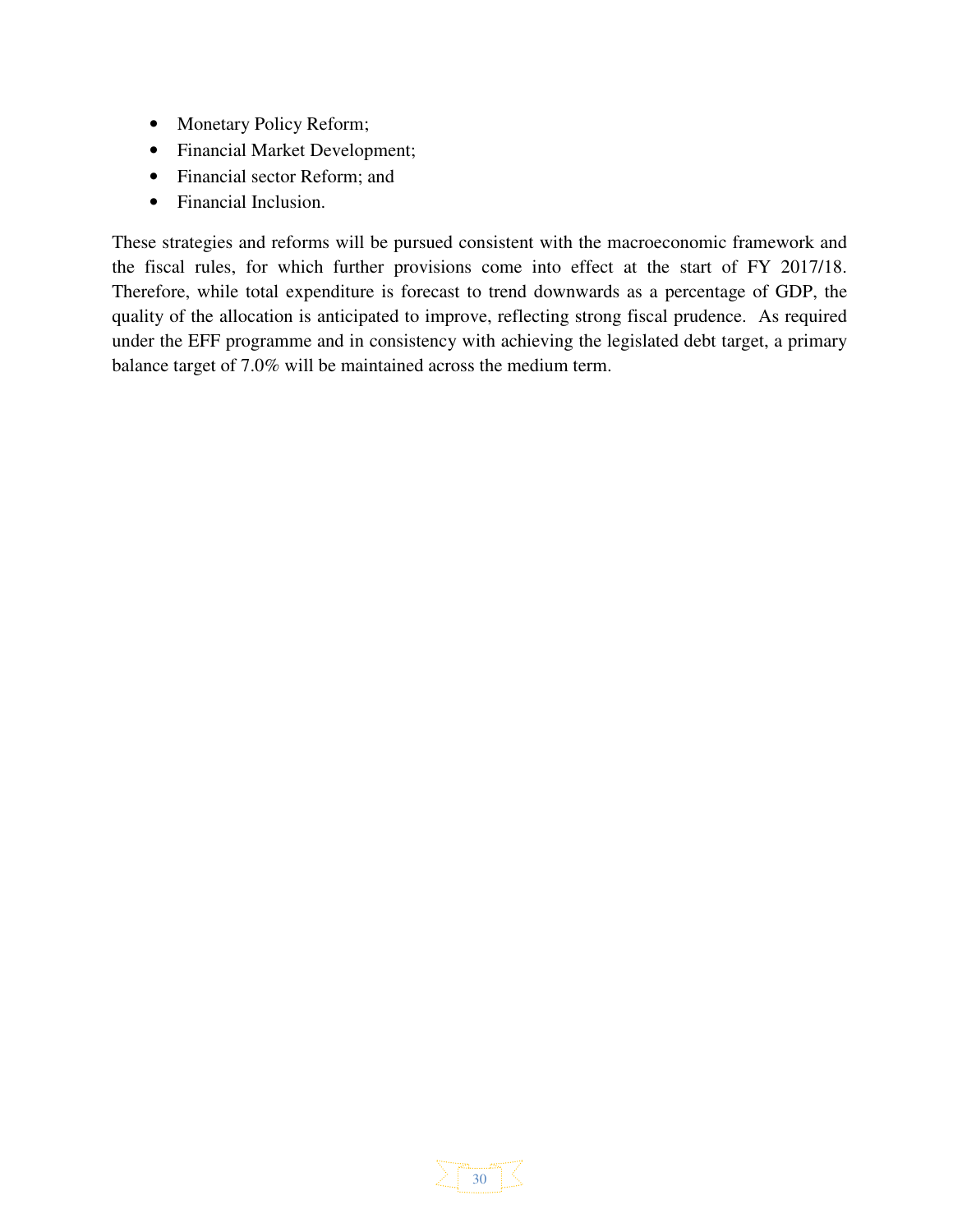# **Appendix I FINANCIAL TABLES**

| Table A1: CENTRAL GOVERNMENT SUMMARY ACCOUNTS |             |               |             |                   |             |              |           |  |  |  |
|-----------------------------------------------|-------------|---------------|-------------|-------------------|-------------|--------------|-----------|--|--|--|
| FY 2016/17                                    |             |               |             |                   |             |              |           |  |  |  |
| (in millions of Jamaica dollars)              |             |               |             |                   |             |              |           |  |  |  |
|                                               | Prov        | <b>Budget</b> |             |                   | FY 15/16    |              |           |  |  |  |
| Item                                          | Apr - Aug   | Apr - Aug     | DHI         | Diff <sup>%</sup> | Apr - Aug   | Diff         | Diff%     |  |  |  |
| <b>Revenue &amp; Grants</b>                   | 190,427.0   | 177,516.8     | 12,910.2    | 7.3%              | 170,201.9   | 20,225.1     | 11.9%     |  |  |  |
| Tax Revenue                                   | 177,704.8   | 168,510.2     | 9,194.6     | 5.5%              | 158,137.3   | 19,567.5     | 12.4%     |  |  |  |
| Non-Tax Revenue                               | 8,158.6     | 6,277.4       | 1,881.2     | 30.0%             | 7,680.5     | 478.1        | 6.2%      |  |  |  |
| <b>Bauxite Levy</b>                           | 1,403.1     | 1,068.5       | 334.6       | 31.3%             | 1,080.6     | 322.5        | 29.8%     |  |  |  |
| Capital Revenue                               | 239.8       | 315.3         | $-75.5$     | $-23.9%$          | 215.0       | 24.8         | 11.5%     |  |  |  |
| Grants                                        | 2,920.7     | 1,345.5       | 1,575.2     | 117.1%            | 3,088.5     | $-167.8$     | $-5.4%$   |  |  |  |
| <b>Expenditure</b>                            | 209,917.0   | 223,724.0     | $-13,807.0$ | $-6.2%$           | 194,340.1   | 15,576.9     | 8.0%      |  |  |  |
| <b>Recurrent Expenditure</b>                  | 197,224.0   | 203,975.7     | $-6,751.7$  | $-3.3%$           | 182,241.7   | 14,982.3     | 8.2%      |  |  |  |
| Programmes                                    | 62,037.4    | 64,556.5      | $-2,519.1$  | $-3.9%$           | 57,841.3    | 4,196.1      | 7.3%      |  |  |  |
| Compensation of Employees                     | 74,042.4    | 75,757.2      | $-1,714.8$  | $-2.3%$           | 67,858.2    | 6,184.2      | 9.1%      |  |  |  |
| Wages & Salaries                              | 68,710.7    | 71,078.1      | $-2,367.4$  | $-3.3%$           | 67,858.2    | 852.5        | 1.3%      |  |  |  |
| <b>Employers Contribution</b>                 | 5,331.7     | 4,679.1       | 652.6       | 13.9%             |             | 5,331.7      |           |  |  |  |
| Interest                                      | 61,144.2    | 63,662.0      | $-2,517.9$  | $-4.0%$           | 56,542.3    | 4,601.9      | 8.1%      |  |  |  |
| Domestic                                      | 27,040.9    | 28,213.5      | $-1,172.6$  | $-4.2%$           | 34,074.6    | $-7,033.6$   | $-20.6%$  |  |  |  |
| External                                      | 34,103.2    | 35,448.5      | $-1,345.3$  | $-3.8%$           | 22,467.7    | 11,635.5     | 51.8%     |  |  |  |
| Capital Expenditure                           | 12,693.0    | 19,748.3      | $-7,055.3$  | $-35.7%$          | 12,098.4    | 594.6        | 4.9%      |  |  |  |
| Capital Programmes                            | 12,693.0    | 19,748.3      | $-7,055.3$  | $-35.7%$          | 12,098.4    | 594.6        | 4.9%      |  |  |  |
| Fiscal Balance (Surplus + / Deficit -)        | $-19,490.0$ | $-46,207.2$   | 26,717.2    | $-57.8%$          | $-24,138.3$ | 4,648.2      | $-19.3%$  |  |  |  |
| <b>Loan Receipts</b>                          | 42,810.3    | 45,501.4      | $-2,691.0$  | $-5.9%$           | 261,889.2   | $-219,078.9$ | $-83.7%$  |  |  |  |
| Domestic                                      | 24,941.2    | 19,274.6      | 5,666.6     | 29.4%             | 5,800.1     | 19,141.1     | 330.0%    |  |  |  |
| External                                      | 17,869.1    | 26,226.8      | $-8,357.6$  | $-31.9%$          | 256,089.1   | $-238,219.9$ | $-93.0%$  |  |  |  |
| Project Loans                                 | 5,220.3     | 7,392.8       | $-2,172.5$  | $-29.4%$          | 6,132.8     | $-912.6$     | $-14.9%$  |  |  |  |
| Other                                         | 12,648.9    | 18,834.0      | $-6,185.1$  | $-32.8%$          | 249,956.3   | $-237,307.4$ | $-94.9%$  |  |  |  |
| Divestment Proceeds/Other                     | 14,604.7    | 14,539.2      | 65.5        | 0.5%              | 0.0         | 14,604.7     |           |  |  |  |
| <b>Amortization</b>                           | 32,803.6    | 29,035.4      | 3,768.2     | 13.0%             | 249,707.1   | $-216,903.5$ | $-86.9%$  |  |  |  |
| Domestic                                      | 11,148.1    | 7,422.1       | 3,726.0     | 50.2%             | 8,112.99    | 3,035.1      | 37.4%     |  |  |  |
| External                                      | 21,655.5    | 21,613.3      | 42.2        | 0.2%              | 241,594.15  | $-219,938.6$ | $-91.0%$  |  |  |  |
| Overall Balance (Surplus + / Deficit -)       | 5,121.4     | $-15,202.0$   | 20,323.4    | $-133.7%$         | $-11,956.2$ | 17,077.6     | $-142.8%$ |  |  |  |
| Primary Balance (Surplus + / Deficit -)       | 41,654.1    | 17,454.8      | 24,199.3    | 138.6%            | 32,404.0    | 9,250.1      | 28.5%     |  |  |  |
| Source: MoFP                                  |             |               |             |                   |             |              |           |  |  |  |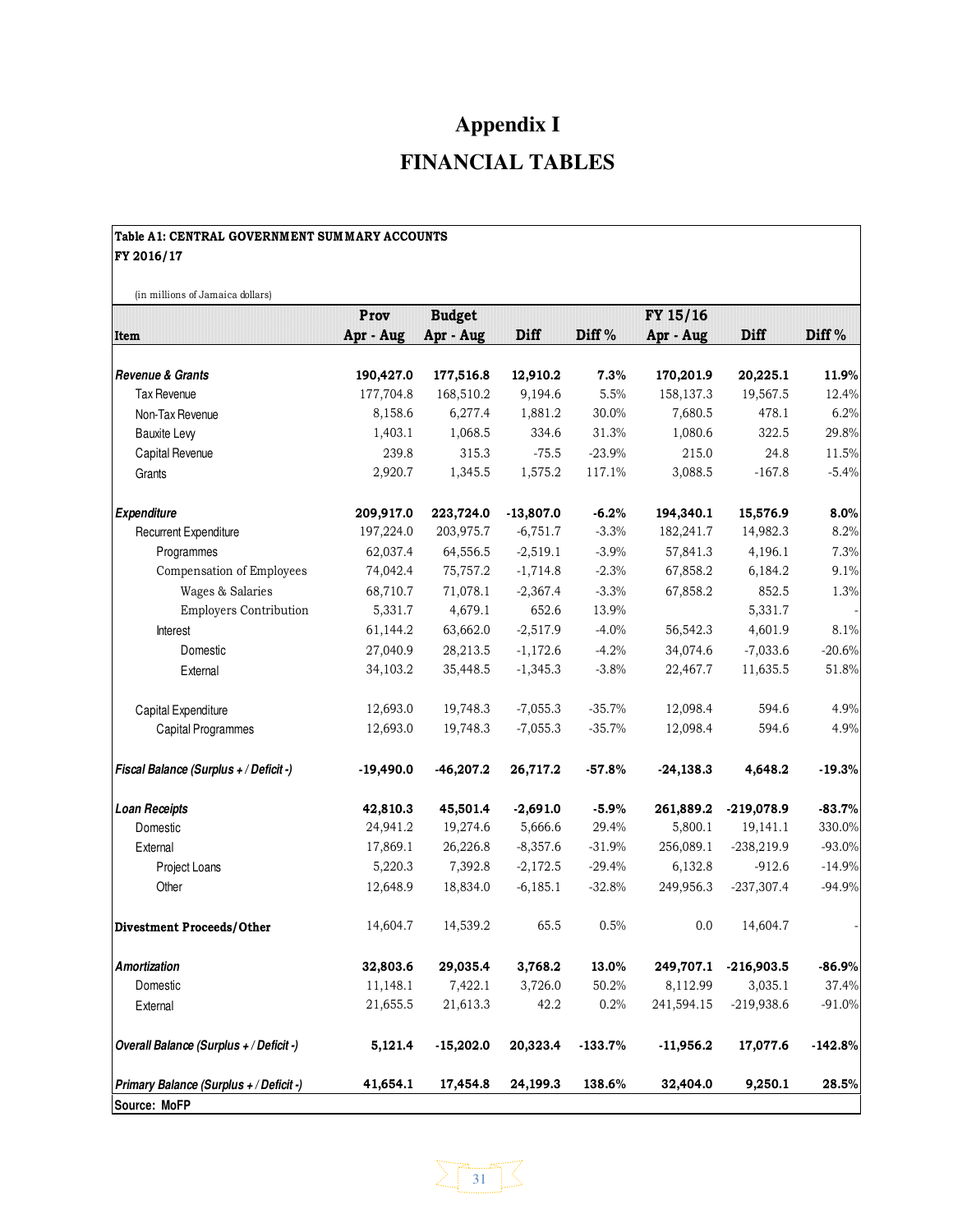#### **Table A2: DETAILS OF REVENUE**

#### **FY 2016/17**

(in millions of Jamaica dollars)

| <b>Item</b>                 | Prov.<br>Apr - Aug | <b>Budget</b><br>Apr - Aug | Diff     | Diff <sup>%</sup> | $FY$ 15/16<br>Apr - Aug | Diff     | Diff <sup>%</sup> |
|-----------------------------|--------------------|----------------------------|----------|-------------------|-------------------------|----------|-------------------|
| <b>Revenue &amp; Grants</b> | 190,427.0          | 177,516.8                  | 12,910.2 | 7.3%              | 170,201.9               | 20,225.1 | 11.9%             |
| <b>Tax Revenue</b>          | 177,704.8          | 168,510.2                  | 9,194.6  | 5.5%              | 158,137.3               | 19,567.5 | 12.4%             |
| Income and profits          | 46,311.9           | 42,709.8                   | 3,602.0  | 8.4%              | 43,059.5                | 3,252.3  | 7.6%              |
| Bauxite/alumina             | 0.0                | $0.0\,$                    | 0.0      | $0.0\%$           | 0.0                     | 0.0      |                   |
| Other companies             | 9,929.3            | 8,947.4                    | 981.9    | 11.0%             | 9,244.4                 | 684.9    | 7.4%              |
| PAYE                        | 29,188.6           | 27,332.9                   | 1,855.7  | 6.8%              | 28,452.5                | 736.1    | 2.6%              |
| Tax on dividend             | 653.1              | 441.7                      | 211.4    | 47.9%             | 423.9                   | 229.2    | 54.1%             |
| Other individuals           | 1,198.8            | 1,091.0                    | 107.8    | 9.9%              | 1,050.4                 | 148.4    | 14.1%             |
| Tax on interest             | 5,342.0            | 4,896.7                    | 445.3    | 9.1%              | 3,888.3                 | 1,453.7  | 37.4%             |
| Production and consumption  | 60,576.0           | 57,444.7                   | 3,131.3  | 5.5%              | 54,913.3                | 5,662.7  | 10.3%             |
| <b>MBT</b>                  | 290.8              | 252.6                      | 38.2     | 15.1%             | 233.3                   | 57.5     | 24.6%             |
| SCT                         | 6,050.4            | 6,494.1                    | $-443.6$ | $-6.8%$           | 5,589.1                 | 461.4    | 8.3%              |
| Environmental Levy          | 172.3              | 197.1                      | $-24.8$  | $-12.6%$          | 0.0                     | 172.3    |                   |
| Motor vehicle licenses      | 1,276.4            | 1,226.2                    | 50.2     | 4.1%              | 1,205.2                 | 71.3     | 5.9%              |
| Other licenses              | 198.3              | 194.8                      | 3.4      | $1.8\%$           | 181.9                   | 16.4     | 9.0%              |
| Betting, gaming and lottery | 1,222.5            | 1,212.1                    | 10.4     | 0.9%              | 1,197.1                 | 25.4     | 2.1%              |
| Accommodation Tax           | 995.1              | 921.4                      | 73.7     | 8.0%              | 882.7                   | 112.4    | 12.7%             |
| <b>Education Tax</b>        | 9,478.9            | 8,934.6                    | 544.3    | 6.1%              | 8,492.2                 | 986.7    | 11.6%             |
| Telephone Call Tax          | 2,338.9            | 1,921.6                    | 417.3    | 21.7%             | 2,335.0                 | 3.9      | 0.2%              |
| Contractors levy            | 470.8              | 387.4                      | 83.4     | 21.5%             | 313.4                   | 157.4    | 50.2%             |
| GCT (Local)                 | 32,022.1           | 30,689.8                   | 1,332.3  | 4.3%              | 30,138.5                | 1,883.7  | 6.2%              |
| Stamp Duty (Local)          | 6,059.4            | 5,012.9                    | 1,046.5  | 20.9%             | 4,345.0                 | 1,714.4  | 39.5%             |
| International Trade         | 70,816.9           | 68,355.6                   | 2,461.3  | 3.6%              | 60,164.4                | 10,652.5 | 17.7%             |
| <b>Custom Duty</b>          | 14,579.7           | 13,843.6                   | 736.1    | 5.3%              | 11,552.8                | 3,026.9  | 26.2%             |
| Stamp Duty                  | 842.4              | 885.8                      | $-43.4$  | $-4.9%$           | 710.8                   | 131.6    | 18.5%             |
| <b>Travel Tax</b>           | 5,267.4            | 6,165.7                    | $-898.3$ | $-14.6%$          | 4,461.7                 | 805.7    | 18.1%             |
| GCT (Imports)               | 29,951.4           | 28,386.1                   | 1,565.3  | 5.5%              | 26,499.6                | 3,451.7  | 13.0%             |
| SCT (imports)               | 19,038.2           | 17,906.1                   | 1,132.1  | 6.3%              | 15,861.4                | 3,176.8  | 20.0%             |
| Environmental Levy          | 1,137.9            | 1,168.4                    | $-30.5$  | $-2.6%$           | 1,078.1                 | 59.8     | 5.6%              |
| <b>Non-Tax Revenue</b>      | 8,158.6            | 6,277.4                    | 1,881.2  | 30.0%             | 7,680.5                 | 478.1    | 6.2%              |
| <b>Bauxite Levy</b>         | 1,403.1            | 1,068.5                    | 334.6    | 31.3%             | 1,080.6                 | 322.5    | 29.8%             |
| <b>Capital Revenue</b>      | 239.8              | 315.3                      | $-75.5$  | $-23.9%$          | 215.0                   | 24.8     | 11.5%             |
| Grants                      | 2,920.7            | 1,345.5                    | 1,575.2  | 117.1%            | 3,088.5                 | $-167.8$ | $-5.4%$           |

 $\sum$ <sub>32</sub> $\sum$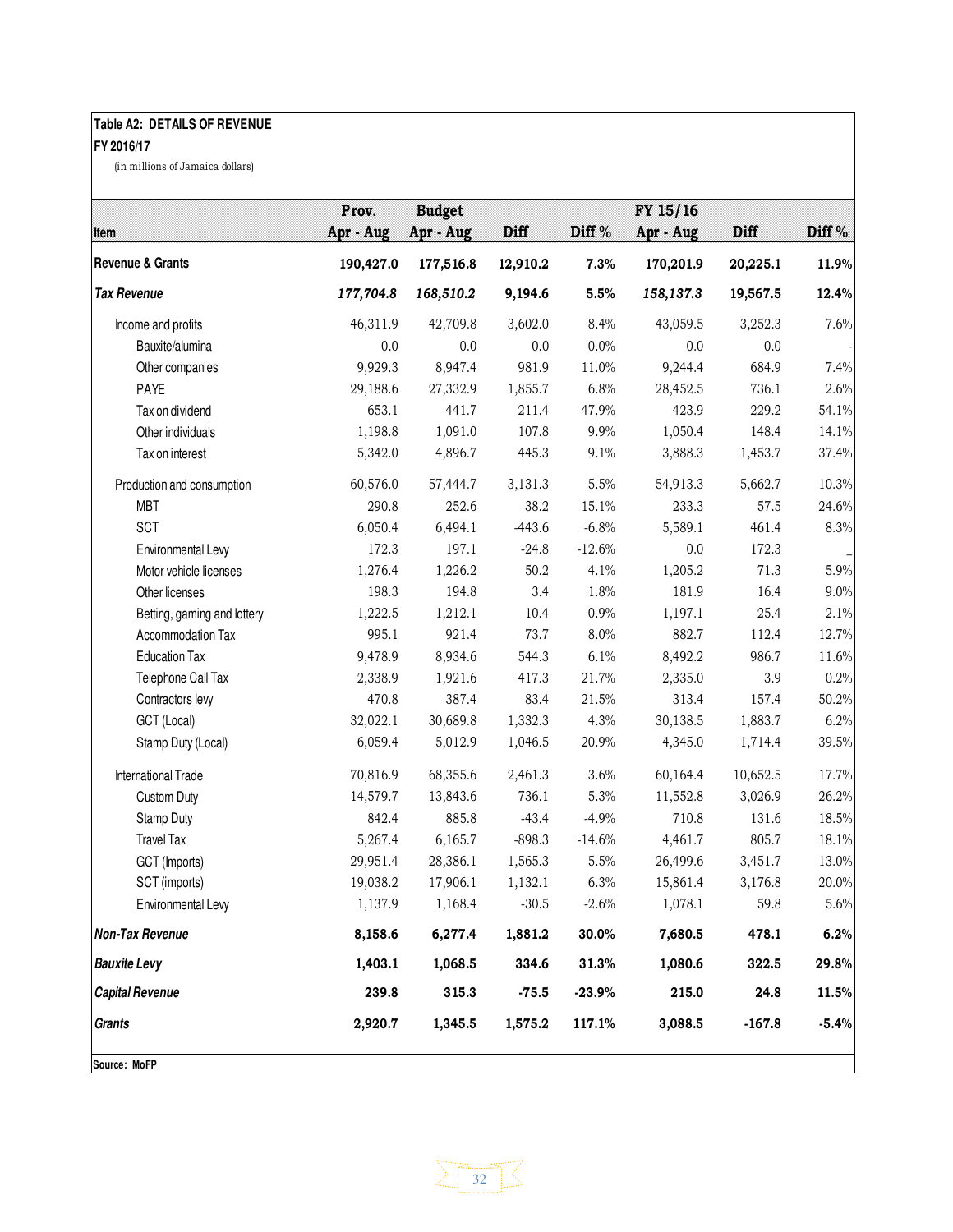#### Table A3: CENTRAL GOVERNMENT SUMMARY ACCOUNTS FY 2016/17

(in millions of Jamaica dollars)

|                                         |                                         | Prov        | <b>Budget</b> |             |                   | FY 15/16  |              |           |
|-----------------------------------------|-----------------------------------------|-------------|---------------|-------------|-------------------|-----------|--------------|-----------|
| Item                                    |                                         | Apr - March | Apr - March   | Diff        | Diff <sup>%</sup> | Apr March | Diff         | Diff%     |
|                                         |                                         |             |               |             |                   |           |              |           |
| Revenue & Grants                        |                                         | 486,877.7   | 486,041.1     | 836.6       | 0.2%              | 455,835.8 | 31,041.9     | 6.8%      |
|                                         | Tax Revenue                             | 447,383.4   | 446,767.0     | 616.4       | 0.1%              | 411,854.0 | 35,529.4     | 8.6%      |
|                                         | Non-Tax Revenue                         | 30,628.2    | 30,537.2      | 91.0        | 0.3%              | 35,748.6  | $-5,120.4$   | $-14.3%$  |
|                                         | <b>Bauxite Levy</b>                     | 2,697.6     | 2,818.2       | $-120.6$    | $-4.3%$           | 2,116.9   | 580.7        | 27.4%     |
|                                         | Capital Revenue                         | 594.4       | 669.8         | $-75.4$     | $-11.3%$          | 652.7     | $-58.3$      | $-8.9%$   |
|                                         | Grants                                  | 5,574.1     | 5,248.9       | 325.2       | 6.2%              | 5,463.6   | 110.5        | 2.0%      |
| Expenditure                             |                                         | 501,290.0   | 502,373.8     | $-1,083.9$  | $-0.2%$           | 460,719.5 | 40,570.5     | 8.8%      |
|                                         | Recurrent Expenditure                   | 458,289.1   | 459,373.0     | $-1,083.9$  | $-0.2%$           | 427,972.1 | 30,317.0     | 7.1%      |
|                                         | Programmes                              | 139,772.4   | 139,772.4     | 0.0         | 0.0%              | 133,502.4 | 6,270.1      | 4.7%      |
|                                         | Compensation of Employees               | 181,141.9   | 181,141.9     | 0.0         | 0.0%              | 168,790.2 | 12,351.7     | 7.3%      |
|                                         | Wages & Salaries                        | 170,193.5   | 170, 193.5    | 0.0         | $0.0\%$           | 168,790.2 | 1,403.3      | $0.8\%$   |
|                                         | <b>Employers Contribution</b>           | 10,948.4    | 10,948.4      | 0.0         | 0.0%              |           | 10,948.4     |           |
|                                         | Interest                                | 137,374.8   | 138,458.7     | $-1,083.9$  | $-0.8%$           | 125,679.5 | 11,695.3     | 9.3%      |
|                                         | Domestic                                | 64,268.2    | 64,779.7      | $-511.6$    | $-0.8%$           | 71,391.3  | $-7,123.1$   | $-10.0\%$ |
|                                         | External                                | 73,106.7    | 73,679.0      | $-572.4$    | $-0.8%$           | 54,288.3  | 18,818.4     | 34.7%     |
|                                         | Capital Expenditure                     | 43,000.8    | 43,000.8      | $0.0\,$     | 0.0%              | 32,747.3  | 10,253.5     | 31.3%     |
|                                         | Capital Programmes                      | 43,000.8    | 43,000.8      | 0.0         | 0.0%              | 32,747.3  | 10,253.5     | 31.3%     |
|                                         | Fiscal Balance (Surplus + / Deficit -)  | $-14,412.3$ | $-16,332.8$   | 1,920.5     | $-11.8%$          | -4,883.7  | $-9,528.6$   | 195.1%    |
| <b>Loan Receipts</b>                    |                                         | 82,548.9    | 89,384.6      | $-6,835.7$  | $-7.6%$           | 298,620.1 | $-216,071.1$ | $-72.4%$  |
|                                         | Domestic                                | 48,145.4    | 41,921.9      | 6,223.4     | 14.8%             | 29,004.3  | 19,141.1     | 66.0%     |
|                                         | External                                | 34,403.6    | 47,462.7      | $-13,059.1$ | $-27.5%$          | 269,615.7 | $-235,212.2$ | $-87.2%$  |
|                                         | Project Loans                           | 15,406.9    | 17,579.4      | $-2,172.5$  | $-12.4%$          | 12,326.3  | 3,080.6      | 25.0%     |
|                                         | Other                                   | 18,996.7    | 29,883.3      | $-10,886.6$ | $-36.4%$          | 257,289.5 | $-238,292.8$ | $-92.6%$  |
|                                         | Divestment Proceeds/Other               | 14,604.7    | 14,539.2      | 65.5        | $0.5\%$           | 6,071.2   | 8,533.5      | 140.6%    |
| Amortization                            |                                         | 80,846.6    | 77,560.1      | 3,286.6     | 4.2%              | 342,725.9 | $-261,879.3$ | $-76.4%$  |
|                                         | Domestic                                | 30,010.9    | 26,811.6      | 3,199.3     | 11.9%             | 77,718.9  | $-47,708.0$  | $-61.4%$  |
|                                         | External                                | 50,835.7    | 50,748.5      | 87.2        | 0.2%              | 265,007.1 | $-214,171.3$ | $-80.8%$  |
| Overall Balance (Surplus + / Deficit -) |                                         | 1,894.8     | 10,031.0      | $-8,136.2$  | $-81.1%$          | -42,918.3 | 44,813.1     | $-104.4%$ |
|                                         | Primary Balance (Surplus + / Deficit -) | 122,962.6   | 122,126.0     | 836.6       | 0.7%              | 120,795.9 | 2,166.7      | 1.8%      |
| Source: MoFP                            |                                         |             |               |             |                   |           |              |           |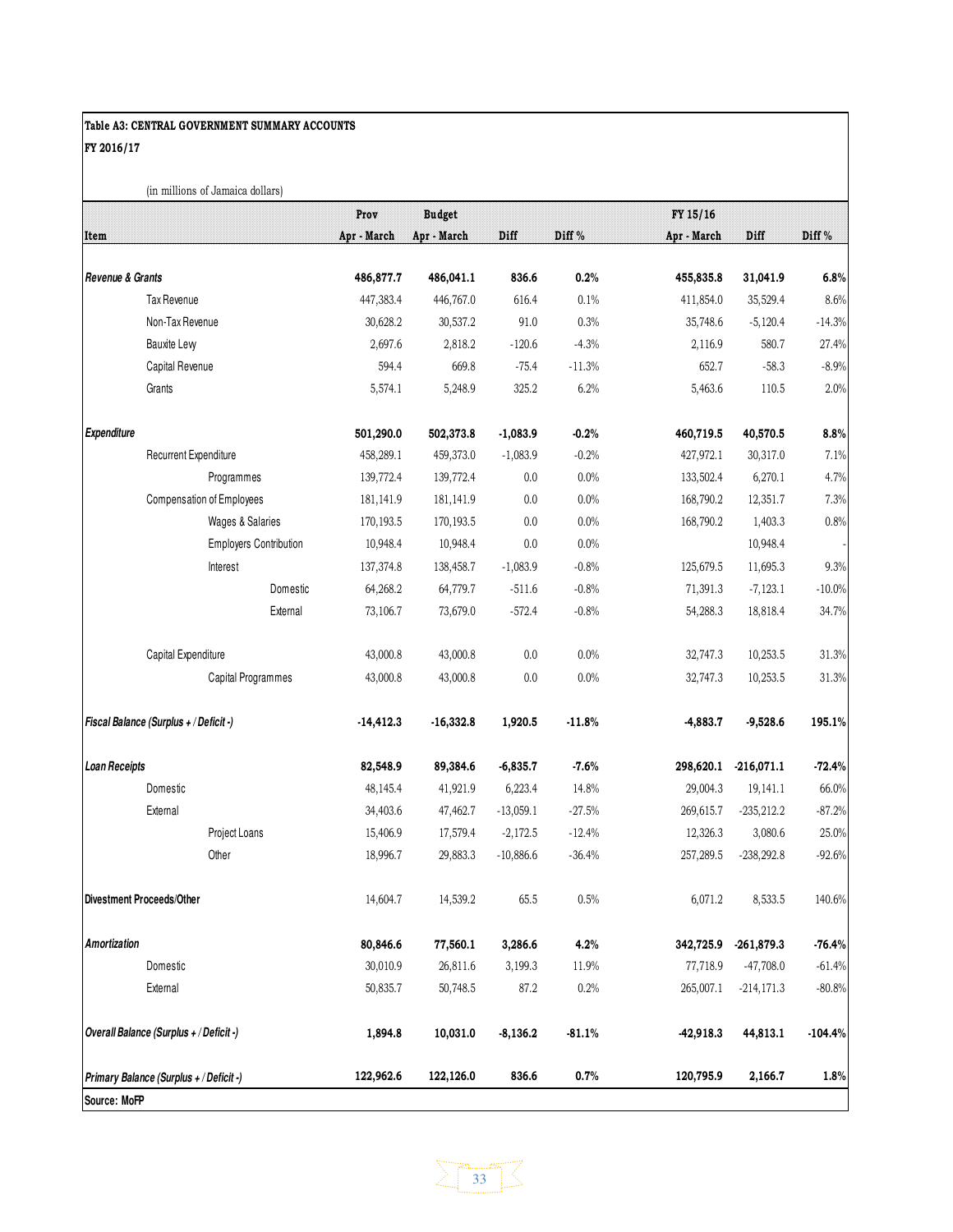|                                    | 2013/14     | 2014/15     | 2015/16     | 2016/17     | 2017/18     | 2018/19     | 2019/20     |
|------------------------------------|-------------|-------------|-------------|-------------|-------------|-------------|-------------|
| Revenue & Grants                   | 27.1%       | 26.2%       | 27.0%       | 27.5%       | 27.2%       | 26.6%       | 26.8%       |
| Tax Revenue                        | 23.5%       | 23.6%       | 24.4%       | 25.3%       | 25.7%       | 25.1%       | 25.4%       |
| Non-Tax Revenue                    | 2.8%        | 2.2%        | 2.1%        | 1.7%        | 1.1%        | 1.1%        | 1.0%        |
| Bauxite Levy                       | 0.1%        | 0.0%        | 0.1%        | 0.2%        | 0.1%        | 0.1%        | 0.1%        |
| Capital Revenue                    | 0.0%        | 0.1%        | 0.0%        | 0.0%        | 0.0%        | 0.0%        | 0.0%        |
| Grants                             | 0.7%        | 0.3%        | 0.3%        | 0.3%        | 0.2%        | 0.2%        | 0.2%        |
| <b>Expenditure</b>                 | 27.0%       | 26.7%       | 27.3%       | 28.3%       | 27.1%       | 25.8%       | 25.6%       |
| Recurrent Expenditure              | 24.5%       | 25.2%       | 25.3%       | 25.9%       | 24.4%       | 22.7%       | 22.1%       |
| Programmes                         | 6.3%        | 7.2%        | 7.9%        | 7.9%        | 7.5%        | 7.0%        | 6.8%        |
| <b>Compensation of Employees</b>   | 10.7%       | 10.1%       | 10.0%       | 10.2%       | 10.0%       | 9.5%        | 9.5%        |
| <b>Wages &amp; Salaries</b>        | 10.7%       | 10.1%       | 10.0%       | 9.6%        | 9.4%        | 9.0%        | 9.0%        |
| <b>Employers Contribution</b>      |             |             |             | 0.6%        | 0.6%        | 0.5%        | 0.5%        |
| Interest                           | 7.5%        | 7.9%        | 7.4%        | 7.8%        | 6.9%        | 6.2%        | 5.8%        |
| Domestic                           | 4.7%        | 4.8%        | 4.2%        | 3.6%        | 3.3%        | 2.9%        | 2.7%        |
| External                           | 2.8%        | 3.1%        | 3.2%        | 4.1%        | 3.6%        | 3.3%        | 3.0%        |
| Capital Expenditure                | 2.5%        | 1.5%        | 1.9%        | 2.4%        | 2.7%        | 3.1%        | 3.5%        |
| <b>Fiscal Balance (Surp+/Def-)</b> | 0.1%        | $-0.5%$     | $-0.3%$     | $-0.8%$     | 0.1%        | 0.8%        | 1.2%        |
| Loan Receipts                      | 6.4%        | 10.7%       | 17.7%       | 4.7%        | 6.3%        | 4.5%        | 3.9%        |
| Domestic                           | 2.7%        | 2.5%        | 1.7%        | 2.7%        | 2.5%        | 3.1%        | 2.2%        |
| External                           | 3.7%        | 8.2%        | 16.0%       | 1.9%        | 3.8%        | 1.4%        | 1.8%        |
| Divestment/Other                   | 0.0%        | 0.0%        | 0.4%        | 0.8%        | 0.8%        | 0.8%        | 0.7%        |
| Amortization                       | 7.3%        | 5.6%        | 20.3%       | 4.6%        | 8.6%        | 6.4%        | 7.0%        |
| Domestic                           | 5.2%        | 1.9%        | 4.6%        | 1.7%        | 5.0%        | 3.7%        | 4.4%        |
| External                           | 2.1%        | 3.7%        | 15.7%       | 2.9%        | 3.6%        | 2.8%        | 2.6%        |
| Overall Balance (Surp+/Def-)       | $-0.8%$     | 4.7%        | $-2.5%$     | 0.1%        | $-1.4%$     | $-0.4%$     | $-1.2%$     |
| Primary Balance(Surp+/Def-)        | 7.6%        | 7.5%        | 7.1%        | 7.0%        | 7.0%        | 7.0%        | 7.0%        |
| GDP                                | 1,462,200.0 | 1,571,800.0 | 1,690,200.0 | 1,768,900.0 | 1,900,900.0 | 2,072,600.0 | 2,259,200.0 |
| <b>TOTAL PAYMENTS</b>              | 34.3%       | 32.2%       | 47.5%       | 32.9%       | 35.7%       | 32.2%       | 32.6%       |

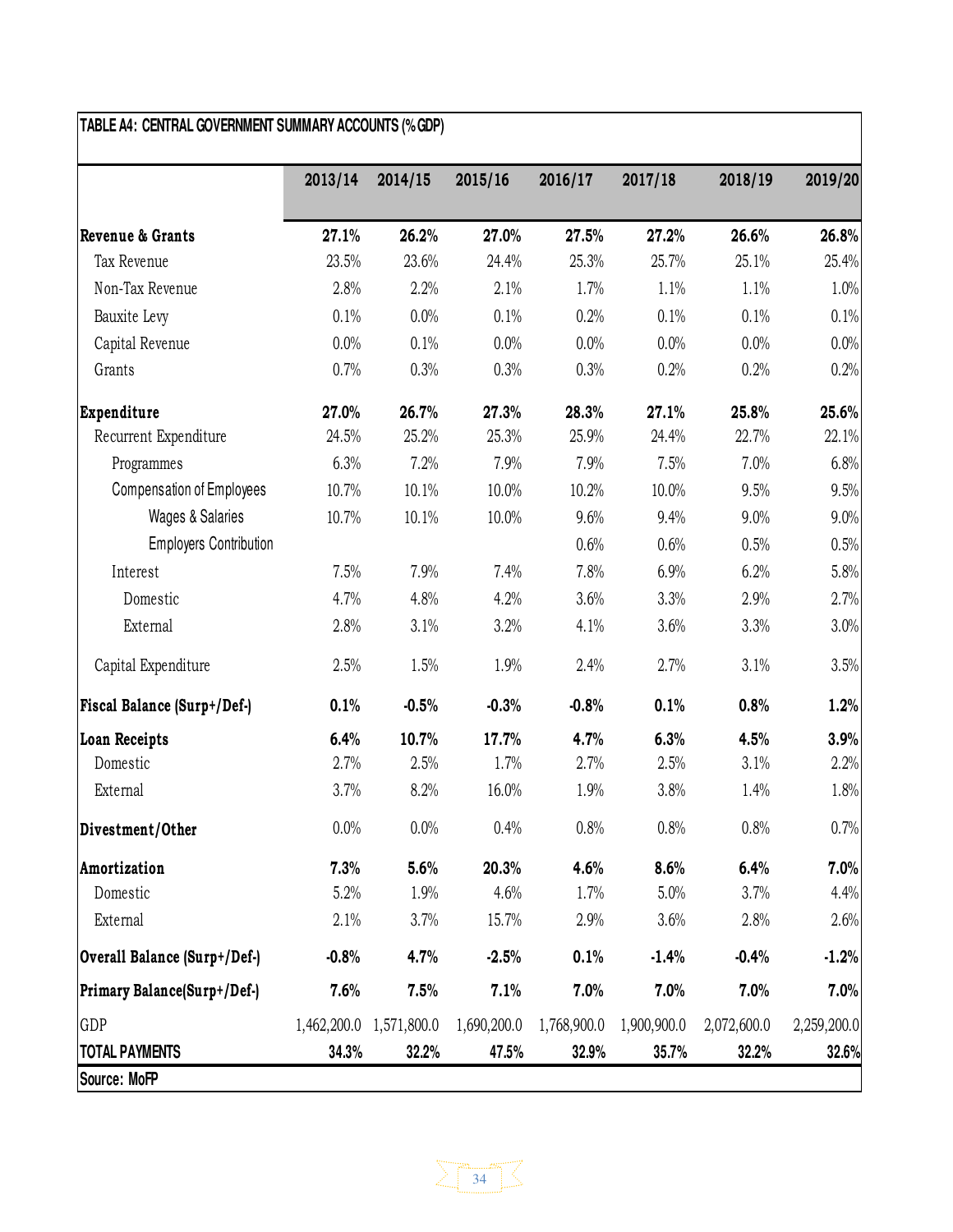|                                                      | 2013/14                | 2014/15                | 2015/16                | 2016/17                | 2017/18                | 2018/19                | 2019/20                |
|------------------------------------------------------|------------------------|------------------------|------------------------|------------------------|------------------------|------------------------|------------------------|
| Revenue & Grants                                     | 396,979.4              | 411,715.9              | 455,835.8              | 486,877.7              | 517,489.5              | 551,282.7              | 605,499.9              |
| Tax Revenue                                          | 343,836.1              | 370,877.5              | 411,854.0              | 447,383.4              | 488,797.3              | 521,008.5              | 573,956.2              |
| Non-Tax Revenue                                      | 41,047.1               | 34,311.5               | 35,748.6               | 30,628.2               | 20,882.2               | 21,998.3               | 22,938.4               |
| Bauxite Levy                                         | 1,009.5                | 0.0                    | 2,116.9                | 2,697.6                | 2,500.2                | 2,650.3                | 2,830.4                |
| Capital Revenue                                      | 658.1                  | 1,509.2                | 652.7                  | 594.4                  | 684.6                  | 707.2                  | 729.8                  |
| Grants                                               | 10,428.5               | 5,017.8                | 5,463.6                | 5,574.1                | 4,625.2                | 4,918.4                | 5,045.0                |
| Expenditure                                          | 395,241.8              | 418,986.8              | 460,716.7              | 501,290.0              | 516,028.7              | 534,997.8              | 577,601.9              |
| Recurrent Expenditure                                | 358,252.9              | 395,967.8              | 427,969.3              | 458,289.2              | 464,330.2              | 471,440.5              | 499,189.2              |
| Programmes                                           | 91,971.7               | 112,696.6              | 133,502.4              | 139,772.4              | 143,488.5              | 145,862.2              | 154,451.6              |
| <b>Compensation of Employees</b>                     | 156,361.7              | 158,758.6              | 168,787.4              | 181,141.9              | 189,239.5              | 196,781.2              | 214,491.5              |
| <b>Wages &amp; Salaries</b>                          | 156,361.7              | 158,758.6              | 168,787.4              | 170,193.5              | 178,148.1              | 185,523.4              | 202,220.5              |
| <b>Employers Contribution</b>                        |                        |                        |                        | 10,948.4               | 11,091.4               | 11,257.8               | 12,271.0               |
| Interest                                             | 109,919.5              | 124,512.7              | 125,679.6              | 137,374.8              | 131,602.2              | 128,797.1              | 130,246.0              |
| Domestic                                             | 68,728.9               | 76,052.1               | 71,391.3               | 64,268.2               | 62,569.3               | 60,946.3               | 62,090.9               |
| External                                             | 41,190.6               | 48,460.5               | 54,288.3               | 73,106.7               | 69,032.9               | 67,850.8               | 68,155.1               |
| Capital Expenditure                                  | 36,988.8               | 23,019.0               | 32,747.3               | 43,000.8               | 51,698.5               | 63,557.3               | 78,412.7               |
| <b>Fiscal Balance (Surp+/Def-)</b>                   | 1,737.6                | $-7,270.9$             | -4,880.9               | $-14,412.3$            | 1,460.8                | 16,284.9               | 27,898.0               |
| <b>Loan Receipts</b>                                 | 93,527.5               | 168,705.9              | 298,620.1              | 82,549.0               | 119,612.0              | 92,907.8               | 88,733.9               |
| Domestic                                             | 40,119.9               | 39,247.9               | 29,004.3               | 48,145.4               | 47,160.2               | 64,302.6               | 49,000.0               |
| External                                             | 53,407.6               | 129,458.0              | 269,615.7              | 34,403.6               | 72,451.8               | 28,605.2               | 39,733.9               |
| Divestment/Other                                     |                        |                        | 6,071.2                | 14,604.7               | 15,261.7               | 15,736.5               | 16,269.1               |
| Amortization                                         | 106,640.2              | 87,794.4               | 342,725.9              | 80,846.6               | 163,533.6              | 132,932.3              | 159,250.9              |
| Domestic                                             | 76,604.4               | 29,752.5               | 77,718.9               | 30,010.9               | 94,176.5               | 75,658.6               | 100,384.3              |
| External                                             | 30,035.8               | 58,041.9               | 265,007.1              | 50,835.7               | 69,357.1               | 57,273.7               | 58,866.7               |
| Overall Balance (Surp+/Def-)                         | $-11,375.0$            | 73,640.6               | $-42,915.5$            | 1,894.8                | $-27,199.1$            | $-8,003.1$             | $-26,350.0$            |
| Primary Balance(Surp+/Def-)<br><b>TOTAL PAYMENTS</b> | 111,657.1<br>501,881.9 | 117,241.8<br>506,781.2 | 120,798.7<br>803,442.6 | 122,962.5<br>582,136.6 | 133,063.0<br>679,562.3 | 145,082.0<br>667,930.1 | 158,144.0<br>736,852.9 |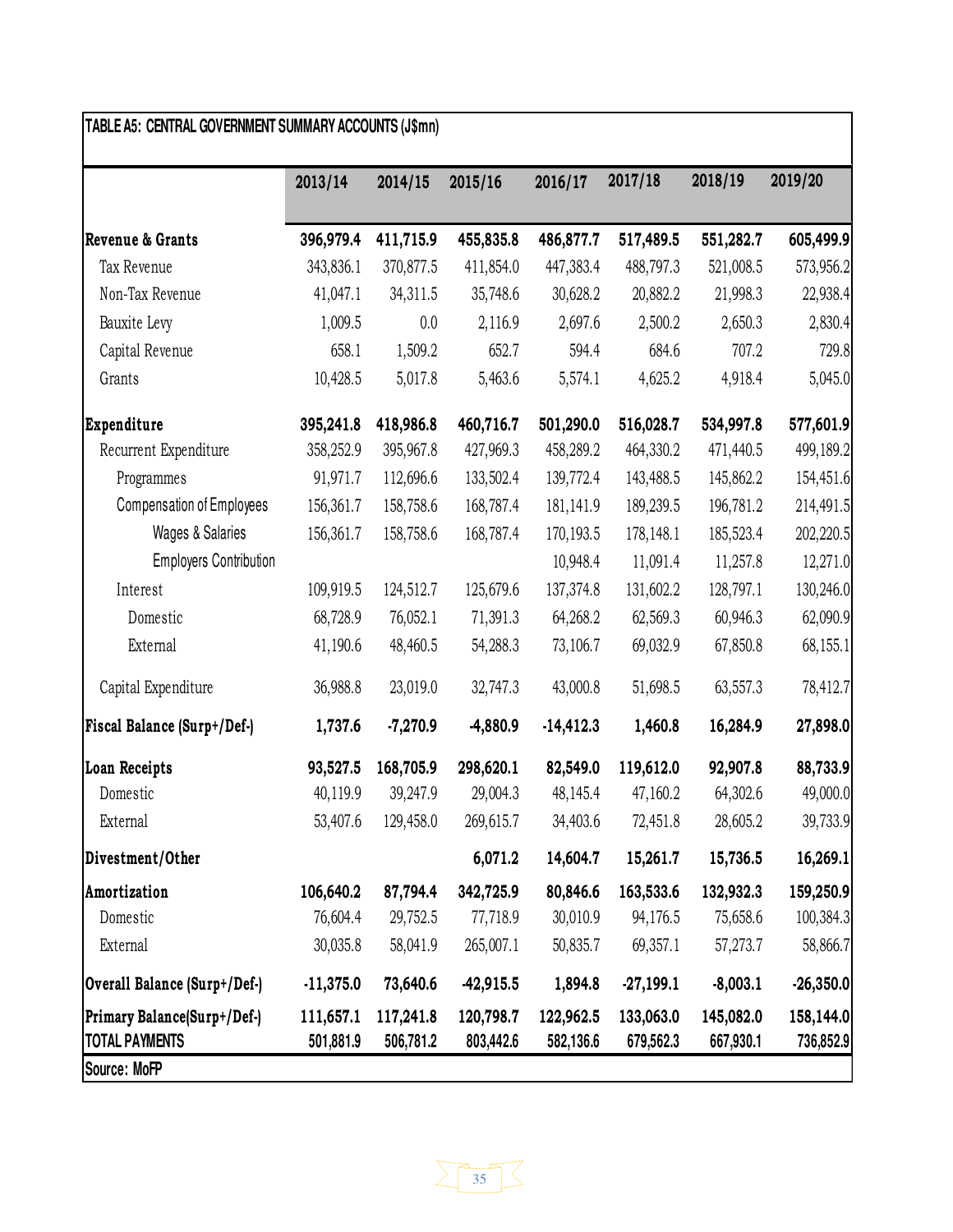# **Appendix II FISCAL RISK STATEMENT**

The April 2016 FPP presented a detailed outline of the key fiscal risks being monitored by the MOFPS/GOJ and the associated strategies for managing them. This report provides a brief update on some of the risks identified.

#### *Natural Disasters*

The GOJ recognizes the country's vulnerability to natural disasters and the potential financial and economic pressures that could result. As such, for the 2016/17 policy year of the Caribbean Catastrophe Risk Insurance Facility Segregated Portfolio Company (CCRIF SPC) programme, the government has renewed the policy coverage for Jamaica for Tropical Cyclone (TC), Earthquake (EQ) and Excess Rainfall (XSR) at a premium cost of US\$4.9mn.

#### *Arrears*

*Tax Refund Arrears* are being closely managed by the GOJ to ensure that the arrears decline as programmed. The level of tax refund arrears is monitored under the EFF programme and this quantitative target has been met under successive quarterly IMF reviews. During FY 2015/16, the stock of tax refund arrears was reduced by \$4.4bn and ended the fiscal year at \$17.3bn. The stock continues to be steadily reduced, declining to \$14.8bn at end-July 2016, representing a \$2.5bn reduction since the start of the fiscal year.

*Domestic Arrears represents a category of fiscal risk that includes amounts due to suppliers and* all recurrent and capital expenditure commitments. This category of arrears is closely managed by the GOJ and is also monitored under the EFF programme. During FY 2015/16 the stock of domestic arrears was reduced by \$524.3mn to \$21.0bn at end-March 2016. The GOJ has continued to steadily reduce the stock of domestic arrears and at end-July 2016, a further reduction of \$128.7mn had been achieved.

#### *Public Private Partnership (PPP)*

The GOJ recognizes that PPP projects have the potential to impose significant fiscal risks if not appropriately designed and financed. Therefore, the risks associated with PPP's are actively monitored by the GOJ. The following provides an update on the status of PPPs since the FPP was published in April.

• **Kingston Container Terminal** – a 30 year Concession Agreement (CA) was executed on April 7, 2015 with Kingston Freeport Terminal Limited (KFTL) to finance, expand, operate, maintain, and transfer the Kingston Container Terminal (KCT). The

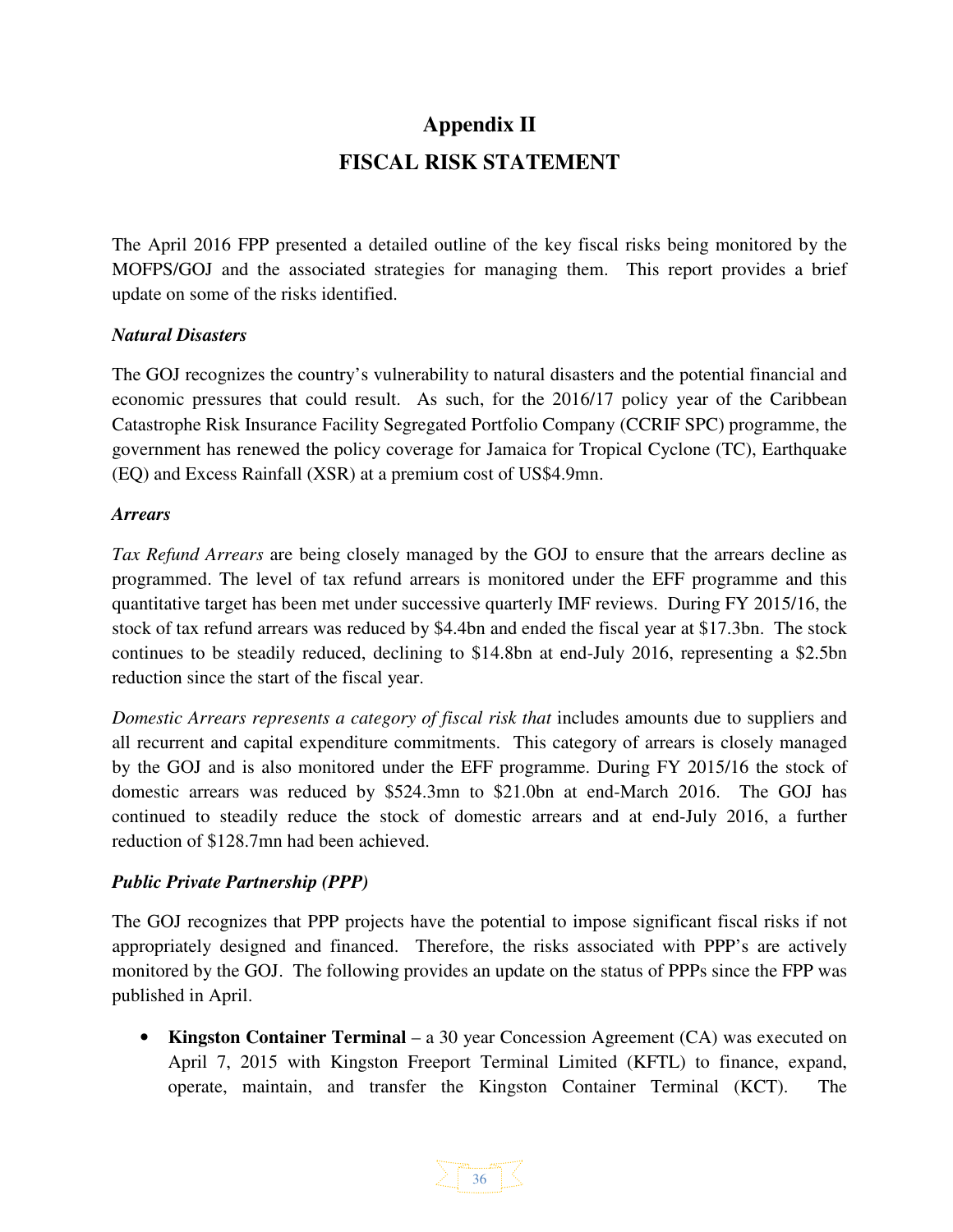concessionaire successfully secured financing of US\$265mn for Phase 1 works and satisfied all requirements to achieve financial closure on June 30, 2016. Activities to facilitate the handover of the Terminal to KFTL were also successfully completed and facilitated the achievement of handover on the same date of financial closure.

- **Norman Manley International Airport (NMIA)** The initial drive to identify a longterm concessionaire to operate, finance, develop and maintain the NMIA did not materialize. Notwithstanding, the prequalified bidders continue to show interest in partnering with the Government in the development of the airport. In July 2016, Cabinet approved the NMIA Enterprise Team continuing with efforts to identify a concessionaire. The Government intends to re-package the opportunity and relaunch an international procurement for the expansion and operation of the Airport.
- **Jamaica Railway Corporation (JRC)** GOJ received a revised business plan from Herzog International Inc. in December 2015. In August 2016, Cabinet approved the GOJ, acting through the Ministry of Transport and Mining and the JRC, to enter into a nonbinding Memorandum of Understanding with Herzog to allow the company to undertake further due diligence to finalize its business plan for the railway rehabilitation. The company intends to rehabilitate approximately 207km of the 334.9km rail track. The work will be undertaken on a phased basis.

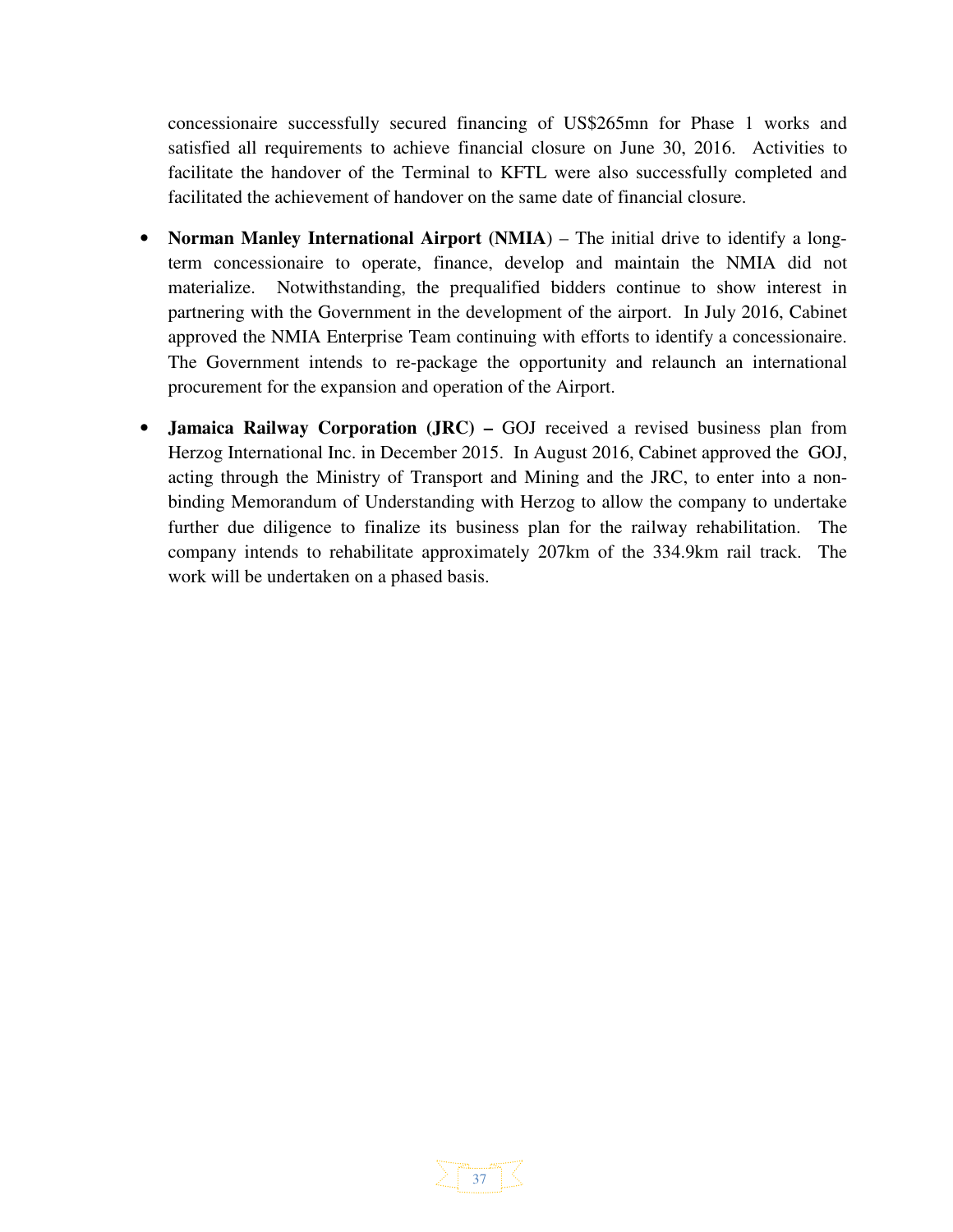## **Appendix III**

## **TAX REFORM**

Comprehensive tax reform to support economic growth and employment creation remains a critical plank of GOJ's reform programme. The reform involves simplification of the tax system, minimization of economic distortions, limiting ministerial discretion as it relates to the granting of tax incentives, and further broadening of the tax base. The reformed tax system is expected to facilitate a significant improvement in compliance.

The Government, in a 'bold move', implemented tax reform measures for FY 2016/17 commencing a programme to move away from direct taxation towards the more efficient, less burdensome and growth enhancing indirect taxation. These reforms included:

- (i) Raising the exemption threshold for personal income tax (PIT) from \$592,800 to \$1,000,272, with effect from July 1, 2016. This represented Phase I of adjustments to the PIT as a further upward adjustment in the exemption threshold for PIT is planned for April 1, 2017 when the exemption threshold will be increased to \$1,500,096 (Phase II). The revenue loss to the Government from the implementation of Phase I is estimated at 0.9% of GDP.
- (ii) Implementation of revenue measures to compensate for the revenue loss associated with Phase I of the PIT adjustment. These included a \$7.00 per litre increase in the SCT on fuels, a \$2.00 per stick increase in the SCT on cigarettes to \$14.0 per stick, an increase in the departure tax to US\$35.00 (up from US\$14.53) and the introduction of an SCT regime for liquid natural gas (LNG).

Phase II of the PIT adjustment is also estimated to produce a revenue loss equivalent to 0.9% of GDP. The GOJ will be exploring various revenue measures to offset this loss for implementation in FY 2017/18, whilst simultaneously putting into place necessary support structures for the most vulnerable of the society.

The GOJ intends to enforce compliance with respect to the new transfer pricing legislation for the year of assessment 2016. The transfer pricing legislation was passed in November 2015 and an implementation strategy is being finalized with technical assistance from the IMF's Fiscal Affairs Division (FAD). An implementation date of October 2016 is being targeted.

Tax Administration Jamaica continues to receive technical assistance from the Organization for Economic Cooperation and Development (OECD) in respect of Advanced Pricing Agreements.

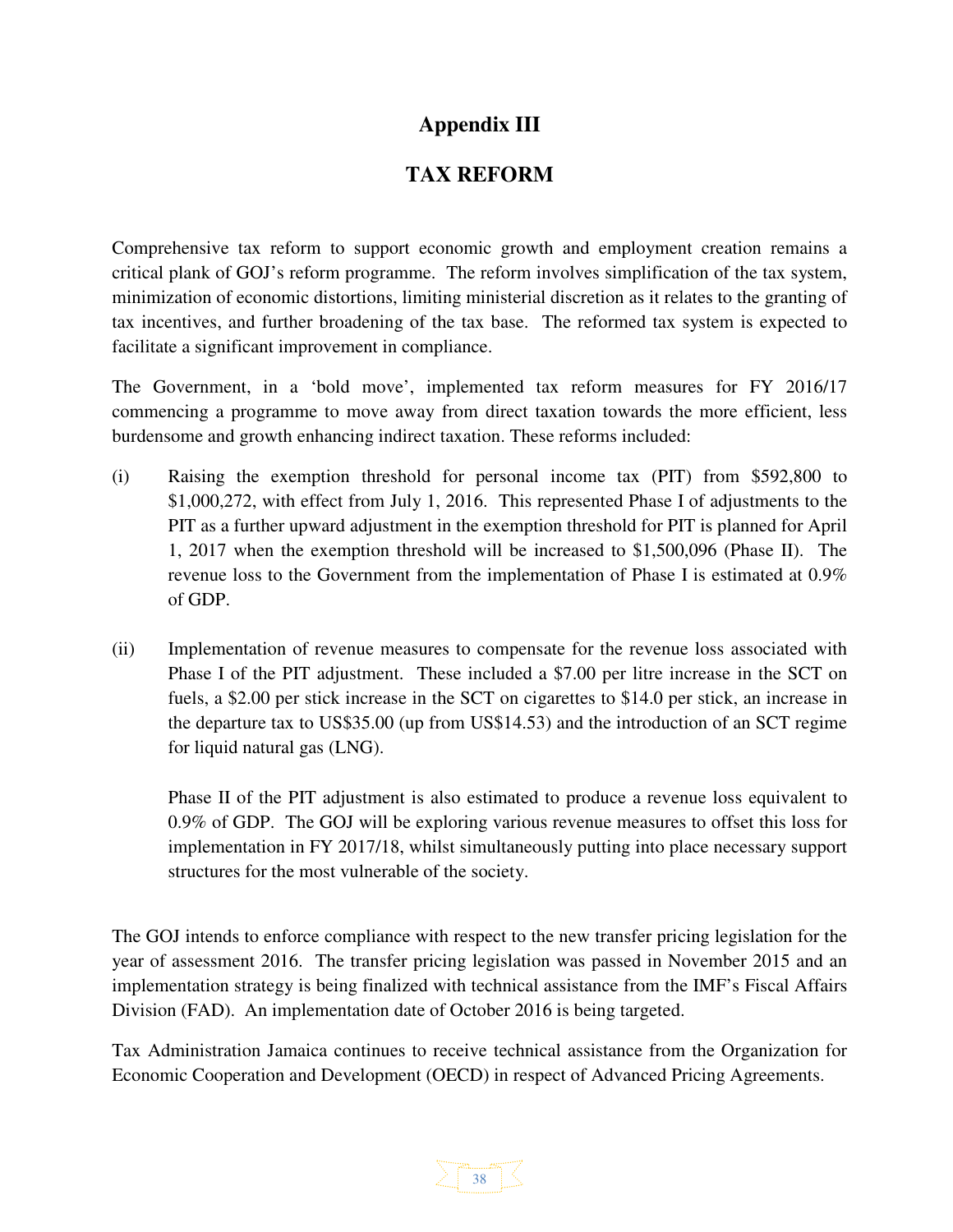Going forward the initiatives outlined below will continue:

- Implementation of TAJ's National Compliance Plan (NCP) for 2016/17, including the refinement of key performance indicators (KPIs) to facilitate the preparation of quarterly matrices indicating targets versus results for each KPI in the NCP.
- Staffing of the TAJ under its new classification as a Semi-Autonomous Revenue Authority (SARA) is expected to be completed by end-November 2016. Strengthening of the institution's capacity will continue with the training of Audit managers which is expected to commence in November 2016;
- Efforts to increase the filing rate of large taxpayers to 99% will continue alongside the completion of approximately 70 comprehensive audits of large taxpayers by March 2017.
- With respect to medium size taxpayers, TAJ will be increasing efforts to improve the efiling rates for the major tax types of GCT, PAYE and CIT. In 2018/19 small taxpayers will be required to commence e-filing.
- Drafting of legislation under Phase III of amendments to the Customs Act is expected to be completed by end-December 2016 with tabling in Parliament by the end of FY 2016/17. The amendments aim to support enhanced trade facilitation by the Jamaica Customs Agency (JCA).
- Subsequent to an entity-by-entity review of all grandfathered tax incentives, a Fiscal Impact Report is expected by September 2016.
- The Special Economic Zone Act promulgated in February 2016 with an Appointed Day Notice of August 1, 2016 facilitated the appointment of the members of the Oversight Board Authority of the Special Economic Zone (SEZ). Going forward the following actions are expected to occur;
	- (i) The hiring of the Authority's management team is expected to begin in October 2016; and
	- (ii) Drafting of the regulations, to facilitate implementation of the Act is expected to be completed by October  $31<sup>st</sup>$  2016.

The GOJ will continue to implement tax and customs automation operations.

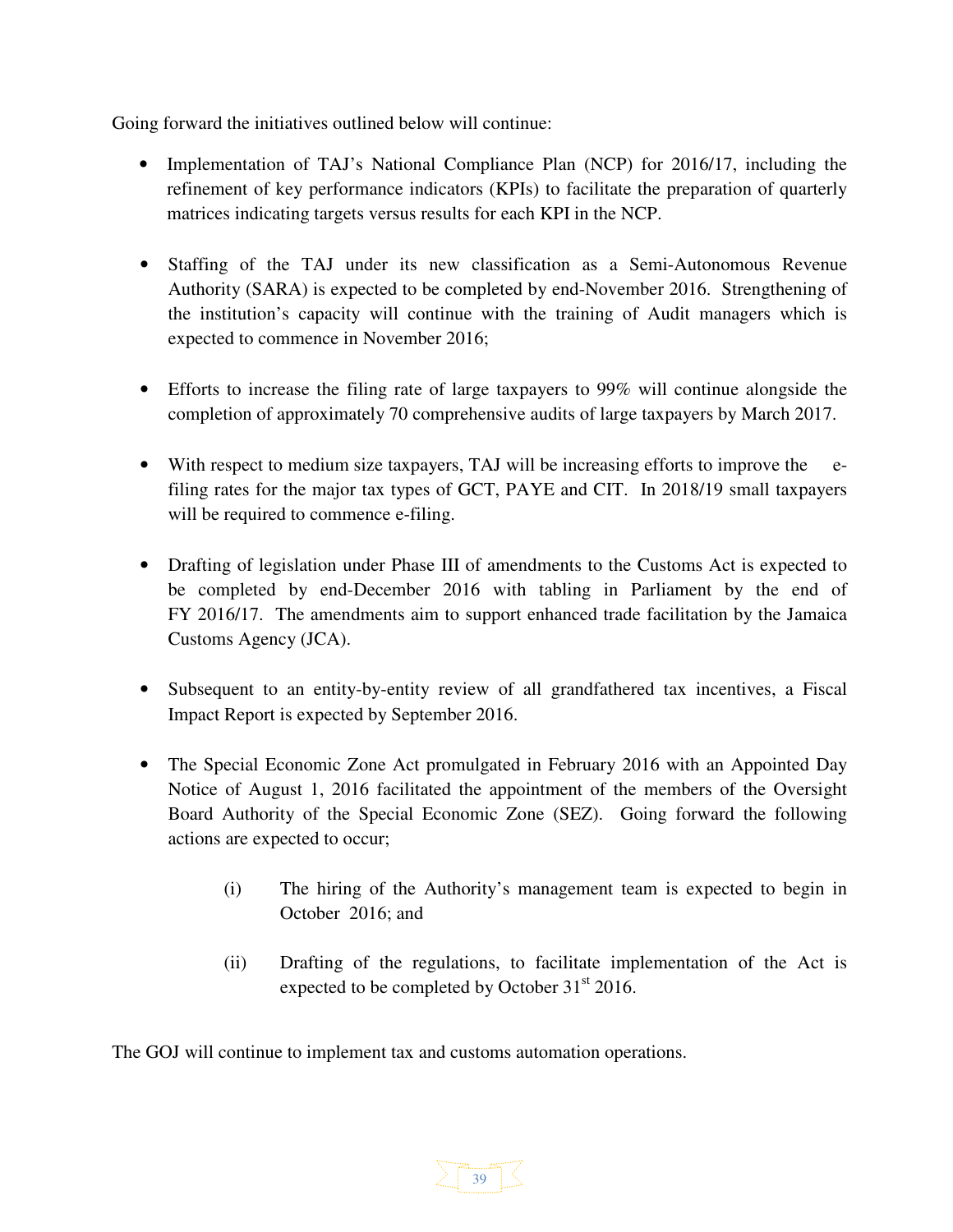## **Appendix IV**

## **PUBLIC FINANCIAL MANAGEMENT REFORM**

In consultation with its development partners, the GOJ is currently executing an updated public financial management reform action plan. In this regard:

- A new procurement manual has been developed, with technical support from the IDB and is currently being reviewed. Implementation of an Electronic Tendering System has been executed across four (4) pilot institutions - the Ministry of Finance and the Public Service, E-Gov, Ministry of Health and the National Health Fund. Three additional institutions (HEART Trust, Office of the Prime Minister and Port Authority) were included under the pilot in June 2016.
- The GOJ and the BOJ signed a service level agreement (SLA) in August 2016. Full responsibility for the management of government bank accounts is being transferred to the AGD. It is anticipated that by end-September 2016, a list of all dormant and inactive accounts to be closed, will be prepared to facilitate closure by December 2016.
- The GOJ continues its expansion of the coverage and functionality of the central treasury management system (CTMS). As at August 2016, the salaries of 53,000 public servants are paid through the TSA. A ledger accounting system, with ledgers for the RTGS and ACH accounts, has been developed for the CTMS. Steps are being taken to introduce ledgers for all other accounts. Responsibility for further development and management of the CTMS has been transferred from the Ministry of Finance and the Public Service to the AGD.
- A new organizational structure for the Accountant General's Department (AGD) should be approved by September 30, 2016.
- By March 2017, all earmarked Central Government revenue flows or Appropriations-in-Aid (AIA) will be required to be lodged to the Consolidated Fund, with daily sweeps of revenue transit accounts. All MDA bank accounts used for depositing AIA proceeds are therefore to be closed by end FY 2016/17.
- With continued technical assistance support from the IMF, the MOFPS has been enhancing its macro-fiscal capacity. This process focuses on:
	- Strengthening the assessment of fiscal risks;
	- Documenting methodology and processes for the efficient production of key outputs and continuous effective management of datasets and information;

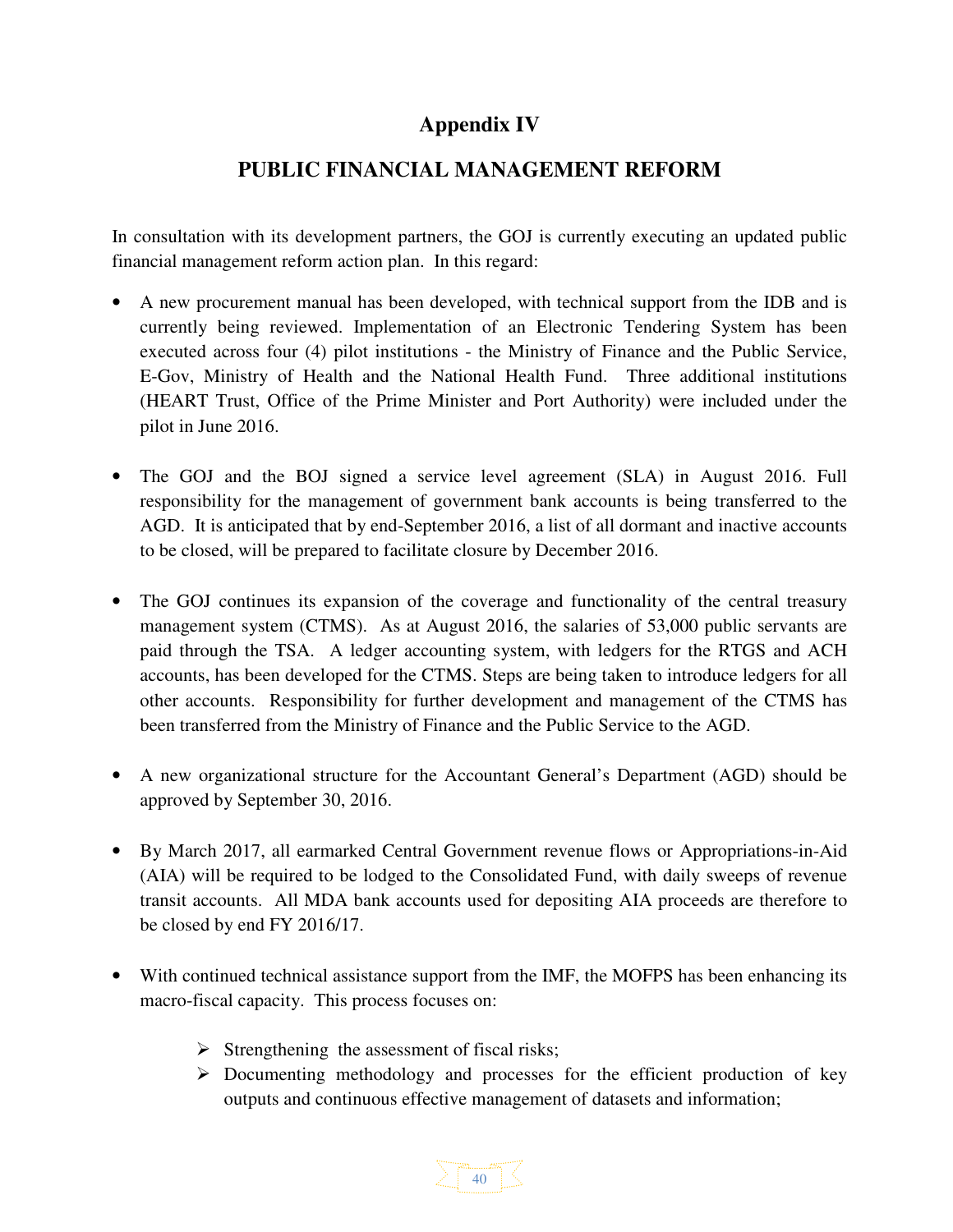- Re-structuring and reclassification of the Fiscal Policy Management Unit; and
- > Hands-on output-based training in Debt Sustainability Analysis (DSA)

The Public Investment Management Committee continues to meet to review and evaluate proposed projects.

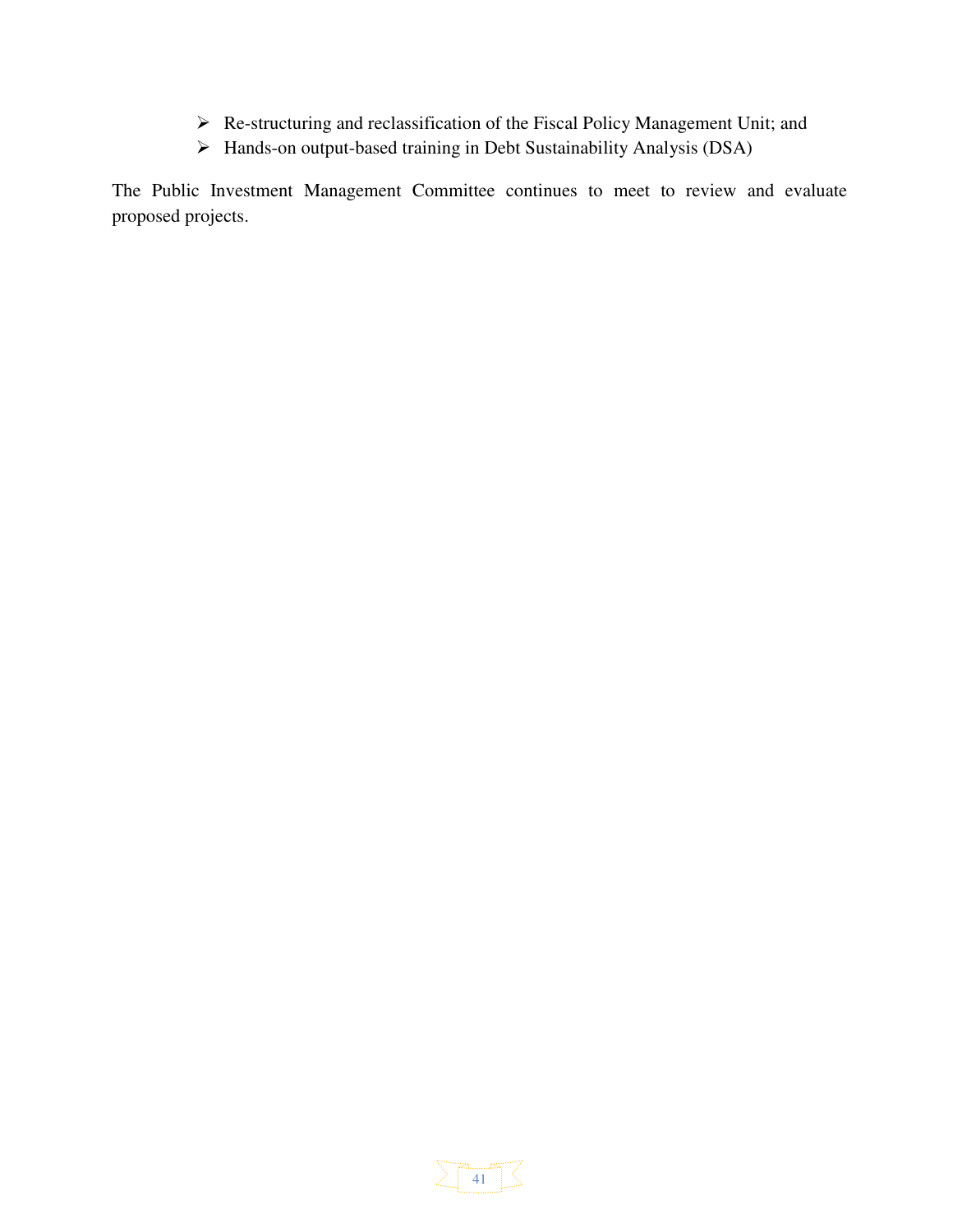## **Appendix V**

## **PUBLIC SECTOR REFORM**

Improving the efficiency, quality and cost effectiveness of the public sector, remains the full commitment of the GOJ**.** To this end, several initiatives outlined in the action plan for public sector transformation will be actioned, including the following:

- (i) The GOJ will centralize all its legal services under the office of the Attorney General, with support of Justice Canada;
- (ii) Once legislative approval is obtained, the organizational structure for the merging of the Betting, Gaming and Lotteries Commission (BGLC) with the Jamaica Racing Commission (JRC) is to be completed by April 2017.
- (iii) Legislation to enable the formation of the Jamaica Agricultural Commodities Regulatory Authority (JACRA), from the merger of various commodity boards and the regulatory functions of the Export Division of Ministry of Agriculture pertaining to spices, has been submitted to Parliament. The full merger is anticipated to be completed by end-September 2016.
- (iv) The GOJ, with funding in place, will seek to complete the procurement process for the Asset Management Shared Services software and to secure a contract with the successful bidder by April 2017.

The GOJ has concluded wage negotiations with approximately 97 percent of all public sector bargaining units for the FY 2015/17 period. Negotiations for the new 2 year cycle (2017/19) are expected to commence in November 2016 and to be concluded in time to inform the new budget. These negotiations will be informed by the GOJ's goal to achieve a Wage-to-GDP ratio of 9 percent by FY 2018/19 and for it to remain at or below this level over the medium term.

The GOJ will be carrying out a Compensation Review to properly document the range of allowances as well as the categories of workers who receive these allowances. A pilot has been conducted at the Ministry of Finance and the Public Service (August 2016) and will be extended out to cover the Ministry of Health (medical professionals), Ministry of Education. Youth and Information (teaching groups) and Ministry of National Security (JCF) by end November 2016. The remaining MDAs will be completed by March 2017.

The GOJ is expected to implement the new pension system in April 2017, following its re-tabling in Parliament in July 2016. Progress is being made with the implementation of the human resources software system (the HCMES system, including Payroll). The Project plan as well as a

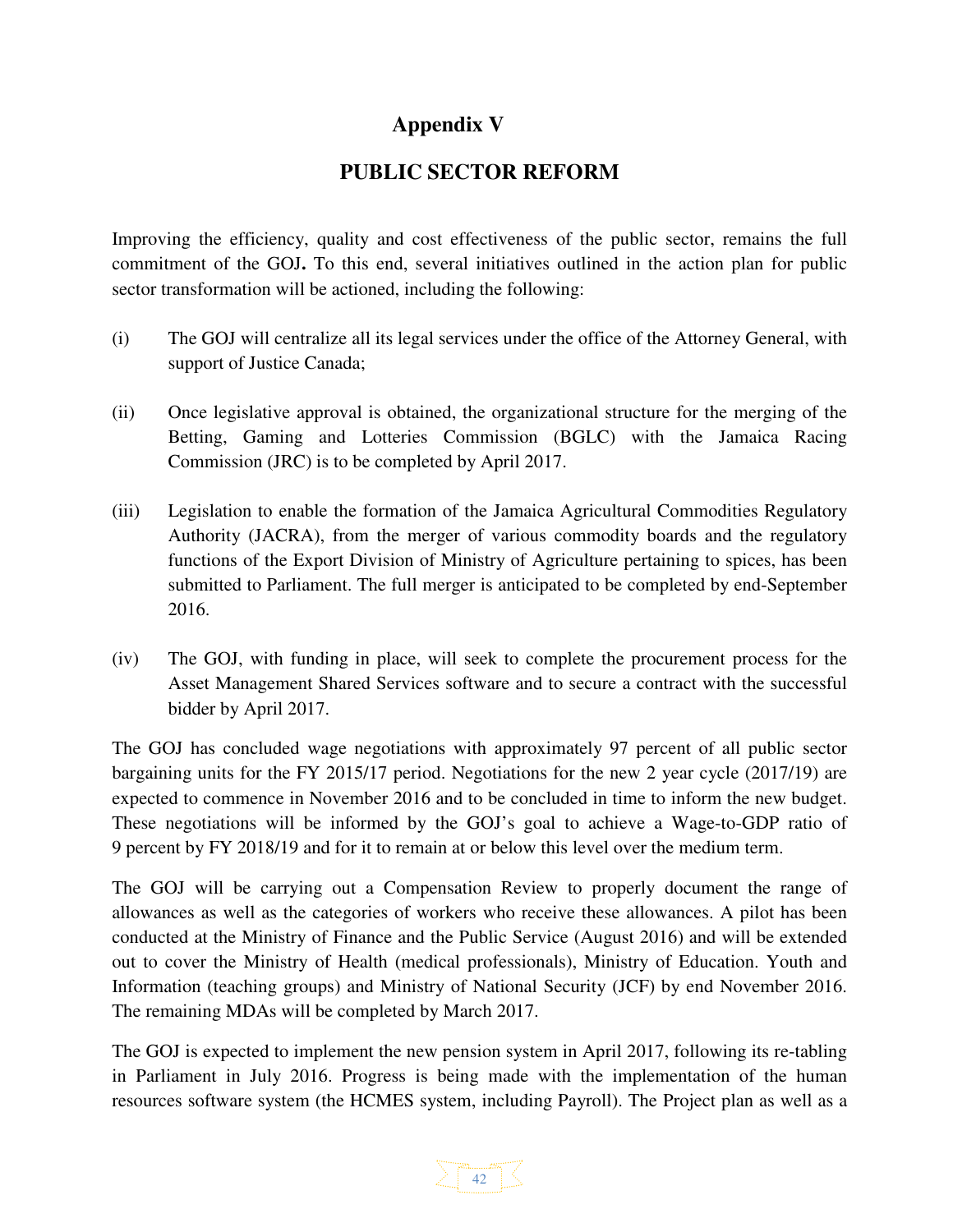full time project management team is in place. A roll-out of the system to some fourteen  $(14)$ MDAs took place in June 2016.

With respect to the public bodies, the following activities are being undertaken:

- (i) A new structure of the Auditor General's office was finalized in the first quarter for FY 2015/16. Implementation has been ongoing since, with full implementation expected by April 2019. This will allow for (a) more detailed and frequent audits of financial statements for public bodies, in receipt of budget support and (b) better enforcement of the six-month time line for submission of these financial statements to the Auditor General.
- (ii) The GOJ in June 2016 approved a new policy for public bodies, consistent with PFM rules for these entities. This policy will create classes of public bodies and outlines key PFM principles/guidelines to be adhered to by each class of public body.
- (iii) The GOJ will also review and evaluate the scope for the re-integration of certain public bodies, based on their classification, back into Central Government. Consistent with this, a strategy will be formulated to implement the rationalization by end September 2016 and the placing of all public bodies into these new classes by February 2017.

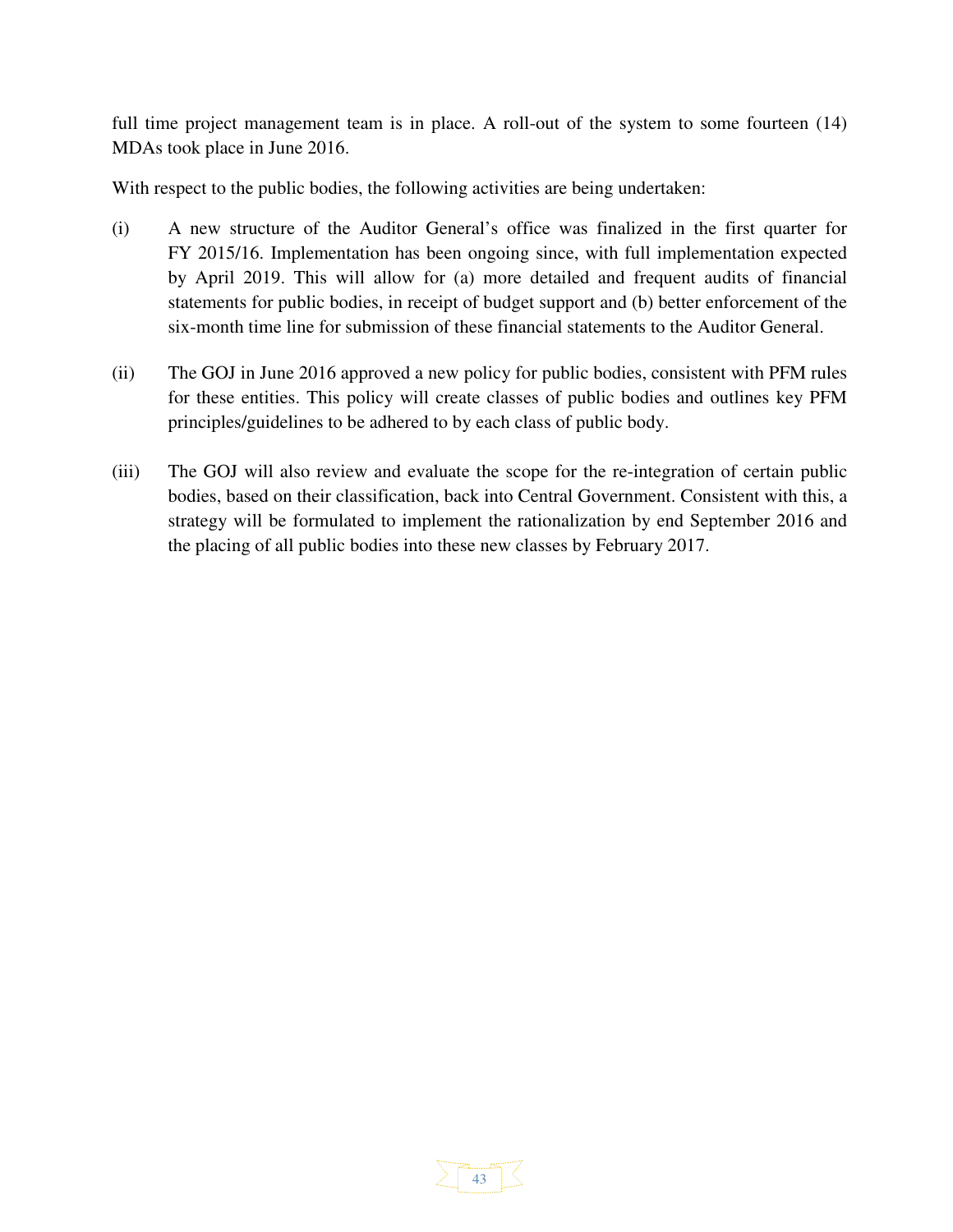# **Appendix VI**

## **FINANCIAL SECTOR REFORM**

The GOJ will continue to fortify the prudential framework for financial supervision as outlined below.

- (i) The GOJ under the Banking Services Act, issued a code of conduct on consumer related issues in August 2016. A suite of regulations related to agent banking are to be tabled in Parliament in September 2016. These regulations and rules will be shared with stakeholders in November 2016, with a view to table them by March 2017.
- (ii) For the securities industry, the GOJ will ensure that, in the near to medium term, the retail repo portfolios of firms and the industry as a whole are systematically safe and satisfy prudential requirements. To this end the GOJ will require that;
	- All securities dealers to conduct regular stress tests and to submit such test results by December 2016.
	- The extension given to securities dealers to obtain signatures from their clients for the Master Retail Repo Agreements (MRRAs) end in March 2017. Only assets related to those signed repo agreements will be held in the trust on behalf of clients.
- (iii) Further steps will be taken to further strengthen depositor protection and investor compensation across financial institutions including credit unions. Drafting instructions for amendments to the Cooperative Society Act is in train.

Work will continue on the development of a resolution framework for the financial sector. GOJ will be dialoguing with stakeholders to determine (i) scope of the financial sector to be covered by this resolution regime (ii) the powers of such a body (iii) its legal structure, whether administrative or court based or both (iv) the role/responsibilities of the various agencies involved in resolution. By February 2017, proposals for legislation should be submitted to Cabinet.

The GOJ, as part its thrust to strengthen the BOJ, introduced a Financial System Stability Committee, through an amendment to the BOJ Act in October 2015. This committee will become formerly established in September 2016 and its mandate includes (i) providing regular exchange of information on financial sector risks (ii) commissioning stress tests and determining the parameters which will trigger macro-prudential action (iii) producing financial stability assessments.

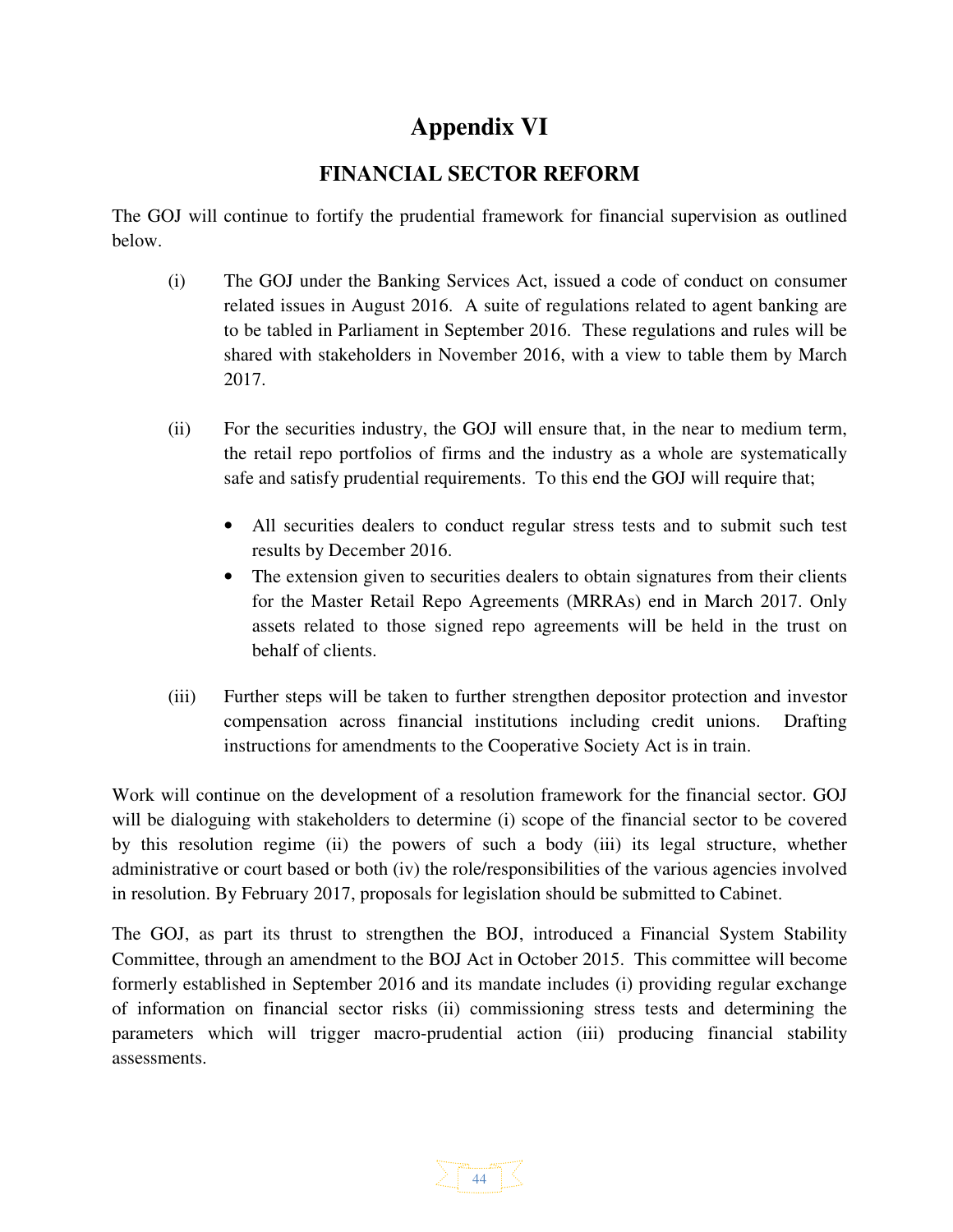## **Appendix VII**

### **GROWTH-ENHANCING REFORMS**

The GOJ remains committed to stronger economic growth and job creation over the mediumterm. To this end, an Economic Growth Council (EGC) made up of largely representatives from the private sector and a representative from the Jamaica Confederation of Trade Unions was established. Following a series of consultations with various ministries, departments and agencies, private sector groups, the Opposition and international partners, the EGC has identified a framework of priority initiatives designed to facilitate and stimulate growth. The EGC is supported by an Executive Secretariat and is mandated to work closely with Government ministries, departments, agencies, civil society and the private sector.

#### *Reforms to the Business Environment*

The GOJ has been actively pursuing reforms that promote economic growth. Further actions that will be taken to improve the business climate include:

- Prioritization of the National Competitiveness Council's work plan for the Business Environment Reform. These reforms are expected to increase access to capital, promote online systems for business registration and paying taxes, improve the framework for processing land development applications and land titling and facilitate trade and border transactions. A project manager has been recruited (August 2016) and a project plan with deliverables is being developed.
- The establishment of a Public Portal System II to facilitate online submission, processing and tracking of all development applications by 2017.
- Implementation of a revised standardized pricing framework by 2017. A review of the revised framework is currently underway with submission to Cabinet expected before end-October 2016.
- Implementation of standardised processes and procedures across all parish councils and commenting agencies to significantly reduce the turn-around time for approval of development projects. The aim is to achieve approval of development applications within 60 days by March 2018.
- The issuing of 15,000 titles each year for FY 2016/17 and FY 2017/18 under the GOJ Land Titling programme following the issue of 9,093 titles in FY 2015/16. The issuing of these land titles to beneficiaries improves their ability to access capital.

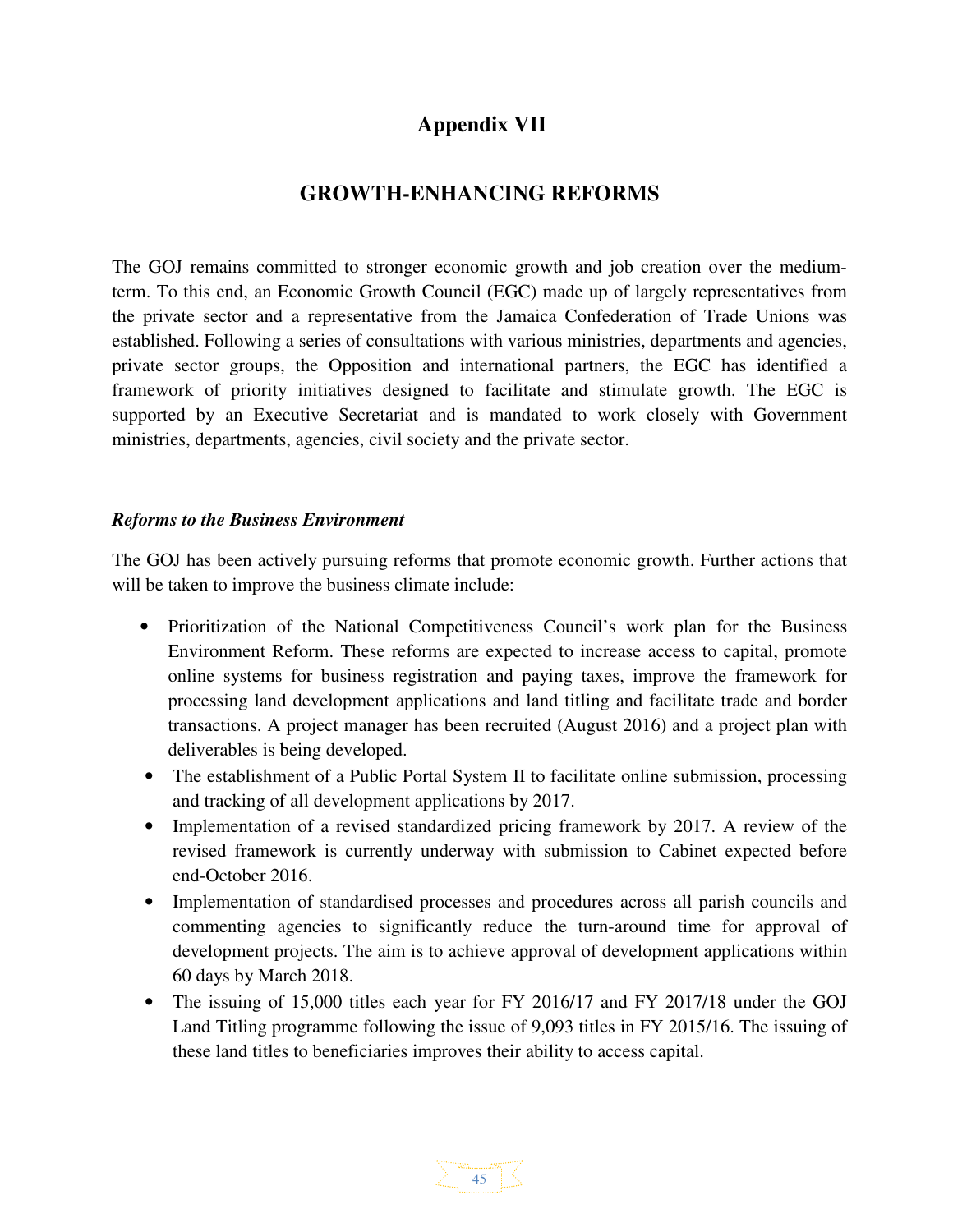- Continued development of the Venture Capital Eco-System through the development of a legislative and taxation framework conducive to venture capital and public enterprise that will be supported by widespread sensitization, training and capacity building initiatives.
- Reduction of the wait time for entrepreneurs to obtain electricity connection by completing automation of the work processes within the Government Electrical Regulator (GER) by 2017. The acquisition of further modules for the Application Management and Data Analysis (AMANDA) software by 2017 is expected to streamline procedures for scheduling, inspecting, approving and certifying electrical installations.
- Examination of the implications of all of the above systems and solutions by a Trade Facilitation Task Force that has been set up to ensure that Jamaica has an integrated and modern trade and logistics environment. The systems and solutions also include the Port Community System (PCS), ASYCUDA system, E-trade system and the development and implementation of a Single Trade Electronic Window (STEW).
- In January 2016, the PCS that electronically integrates and streamlines export and import procedures was launched. Full implementation of the PCS is scheduled to be completed by December 2017.
- An umbrella financial inclusion strategy, covering key areas including MSME financing, housing finance, payments, rural finance, consumer protection and literacy has been developed and a financial inclusion council will be established by 2017 to oversee the launch and implementation of the strategy.
- Advancement of the operationalization of the Secured Interest in Personal Property Act (SIPPA) by (a) developing asset valuation protocols to enable MSMEs to leverage its provisions, (b) amending regulations of the BOJ related to collaterals to consider moveable assets, (c) executing capacity development initiatives for financial institutions, members of the judiciary, MSMEs and other stakeholders on the provisions of the SIPPA, and (d) drafting regulations for the Act.
- Improving processes related to land ownership, titling and transfer through the design, and development of an electronic platform to allow for the issuing of electronic titles and preservation of records in an electronic format.
- Improving processes to enforce contracts which include (a) mandatory filing of commercial matters in the commercial division, (b) extending the hours of the courts to facilitate processing of more matters, and (c) application of technology to online tracking of legislation and digitization of court records.

#### *Strategic Investment Projects*

It is expected that strong capital investments will stimulate employment growth and will contribute to a sustained increase in economic growth. This will be done through investments in